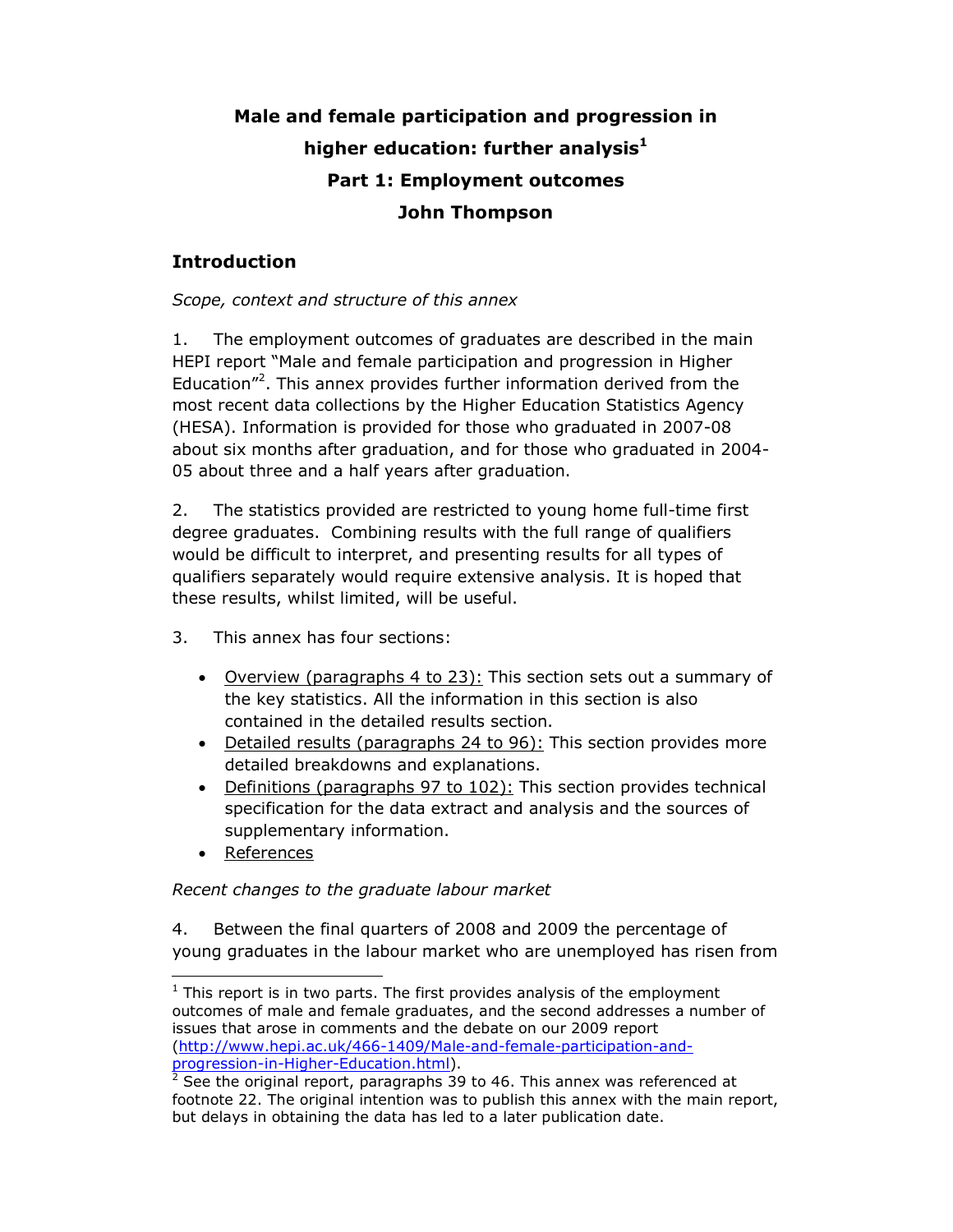11.1 to 14.0, a more than 25 per cent rise, and in 2009 17.2 per cent of young male graduates were unemployed compared to 11.2 per cent of young female graduates.<sup>3</sup>

5. These figures show how the recession has resulted in continuing changes to the graduate employment market through 2009, changes that will not have been reflected in the statistics used in the original report, which typically refer to the status of recent graduates on 12 January 2009 and the status on 24 November 2008 of those who graduated in 2004-05.

6. We may, therefore, expect to see changes in the various measure of employment outcomes in future surveys of graduates, but shortly after graduation and later. It is also possible that the impact of the recession and the proposed measures taken to reduce the government deficit will impact on men and women differently.

# **Overview**

 $\overline{a}$ 

# *Activities of 2007-08 graduates shortly after qualifying*

7. Data from the Destination of Leavers from Higher Education (DLHE) survey provides information about graduates about six months after graduation. The response rates are high for both men (78 per cent) and women (79 percent). However, this disguises important differences. Women are more responsive to the initial postal survey while the responses from men depend more on follow up telephone calls, resulting in more significant differences in responses to certain questions. It is therefore possible that part of the differences found between men and women are due to differences in response bias.

8. Table A1 shows the reported activities of the respondents to the DLHE survey. The main differences are the higher proportion of women in full time work, and the higher proportion of men who are unemployed. The only other material differences are the higher proportion of men who are self-employed or freelance, and the higher proportion of women in part-time work.

 $3$  Figures provided by the Office of National Statistics refer to graduates aged 20 to 24 for the final quarter (October to December) for 2008 and 2009.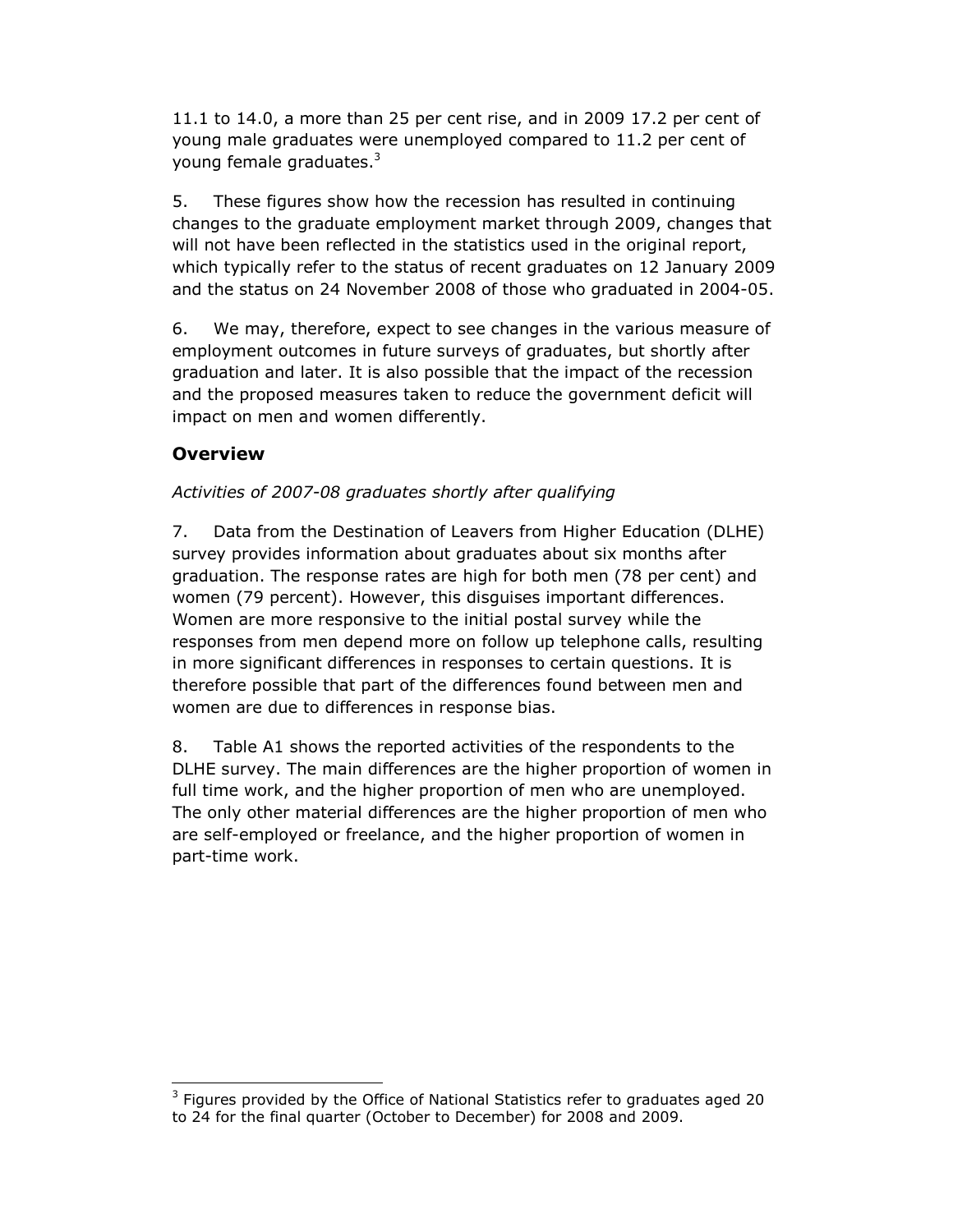|                       | % of all activities               |       |         |  |  |
|-----------------------|-----------------------------------|-------|---------|--|--|
| <b>Activity</b>       | <b>Difference</b><br>Women<br>Men |       |         |  |  |
| Full-time paid work   | 52%                               | 56%   | $-3.9%$ |  |  |
| Part-time paid work   | 10%                               | 12%   | $-1.8%$ |  |  |
| Self-employed         | 3%                                | 2%    | $1.4\%$ |  |  |
| Other employment      | $1\%$                             | 2%    | $-0.4%$ |  |  |
| Further study only    | 16%                               | 16%   | 0.1%    |  |  |
| Unemployed            | 11%                               | 7%    | 4.0%    |  |  |
| Unavailable for work  | 5%                                | 4%    | 0.3%    |  |  |
| Other                 | $1\%$                             | $1\%$ | 0.3%    |  |  |
| <b>All activities</b> | 100%                              | 100%  | $0.0\%$ |  |  |

Table A1: Activities (Young full-time home graduates, 2007-08 DLHE)

9. Table A2 shows the median and mean salaries of those graduates in full-time work. The data for graduates in other types of employment is much less reliable.

Table A2: Salaries (Young full-time home graduates in full-time employment, 2007-08 DLHE)

|        | Men     | Women   | Difference | % male<br>premium |
|--------|---------|---------|------------|-------------------|
| Median | £20,000 | £18,000 | £2,000     | 11%               |
| Mean   | £20,503 | £18,471 | £2,032     | 11%               |

10. We can see that whether we take the median or the mean, men's average salaries are 11 per cent higher than women's. About half of this premium can be accounted for by the differing subject profiles.

11. The average job quality can be assessed with other measures. Table A3 shows the proportion of men and women in graduate jobs, in jobs where the graduate believes their degree was needed or was at least an advantage, and jobs that fitted their career plans. By all these measures, men in employment seem on average to be more successful than women in employment.

|  | Table A3: Per cent graduates in 'good' jobs (Young full-time home |  |  |  |
|--|-------------------------------------------------------------------|--|--|--|
|  | employed graduates, 2007-08 DLHE)                                 |  |  |  |

|                                  | Per cent in 'good' jobs |       |                   |  |
|----------------------------------|-------------------------|-------|-------------------|--|
| <b>Employment characteristic</b> | Men                     | Women | <b>Difference</b> |  |
| Graduate job                     | 66%                     | 60%   | $6.0\%$           |  |
| Degree needed or expected        | 63%                     | 62%   | $1.0\%$           |  |
| Fits career plans                | 57%                     | 52%   | 4.2%              |  |

12. The figures in Table A3 include some graduates in part-time jobs. For these graduates employment may not be their main activities. For more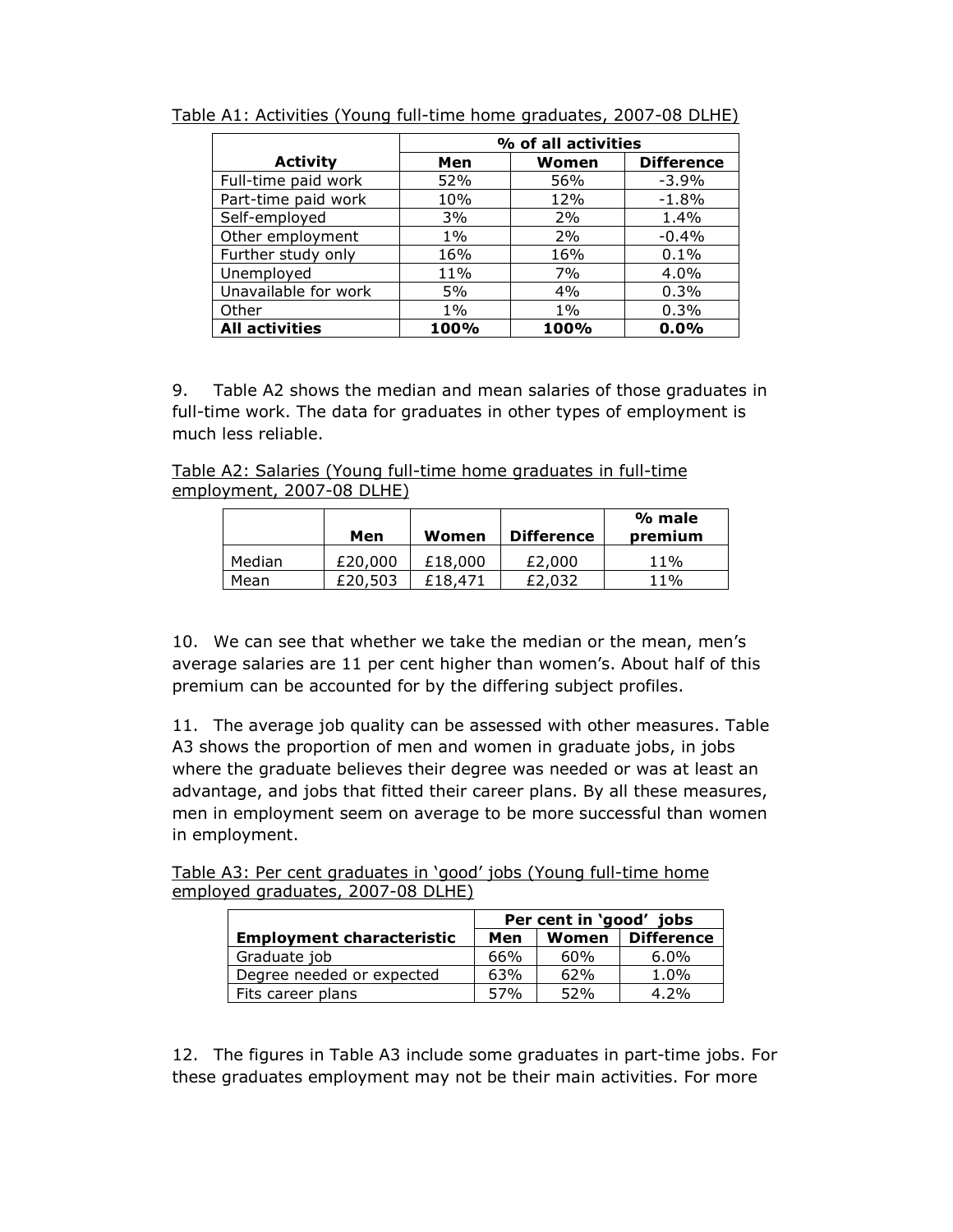detailed statistics broken down by employment type, see the detailed results at A17, A20 and A22.

13. Of the employment characteristics shown in Table A3, having a 'graduate job' is most objective. It does depend on the description of the job provided by the graduate, but it does not depend on the graduate's judgement or aspirations. Also, unlike salary, the data used to classify jobs as graduate and non-graduate is available for almost all DLHE respondents, so this six percentage point difference between men and women is likely to be real.<sup>4</sup>

14. These employment characteristic statistics need to be taken in the context of the lower participation, higher drop out, and higher unemployment rates for of men. These factors combine so that only 44 per cent of the graduate jobs held by this cohort are men, even though for these age groups the male population is larger.

#### *Activities of 2004-05 graduates three and a half years after qualifying*

15. The information about graduates three and a half years after graduation is based on a sample survey carried out by IFF Research, using contact details provided by HEIs and a sampling frame defined by HESA.

16. The sampling was complex, in part dependent on the contact information that was available. Overall, of the graduates who could potentially have been included, 9.4 per cent of the men, and 10.9 percent of the women responded to the survey. The difference in these response rates could introduce different relative response biases, and this uncertainty needs to be borne in mind in interpreting the results.

17. Table A4 shows the reported activities of the respondents to the DLHE Longitudinal survey. Unlike the snapshot taken shortly after graduation, the proportions of male and female graduates in employment are almost equal, and the unemployment rates are much closer.

l

 $4$  As with any measure, the graduate / non-graduate classification is not without its critics. They point out that the classification is driven largely by the number of graduates in a given SOC code in the Labour Force Survey. Thus if a job has a large number of graduates doing it, it becomes graduate irrespective of if graduate levels skills are needed. Also, the continuing changes to the labour market may mean that the current SOC classification may be out of date.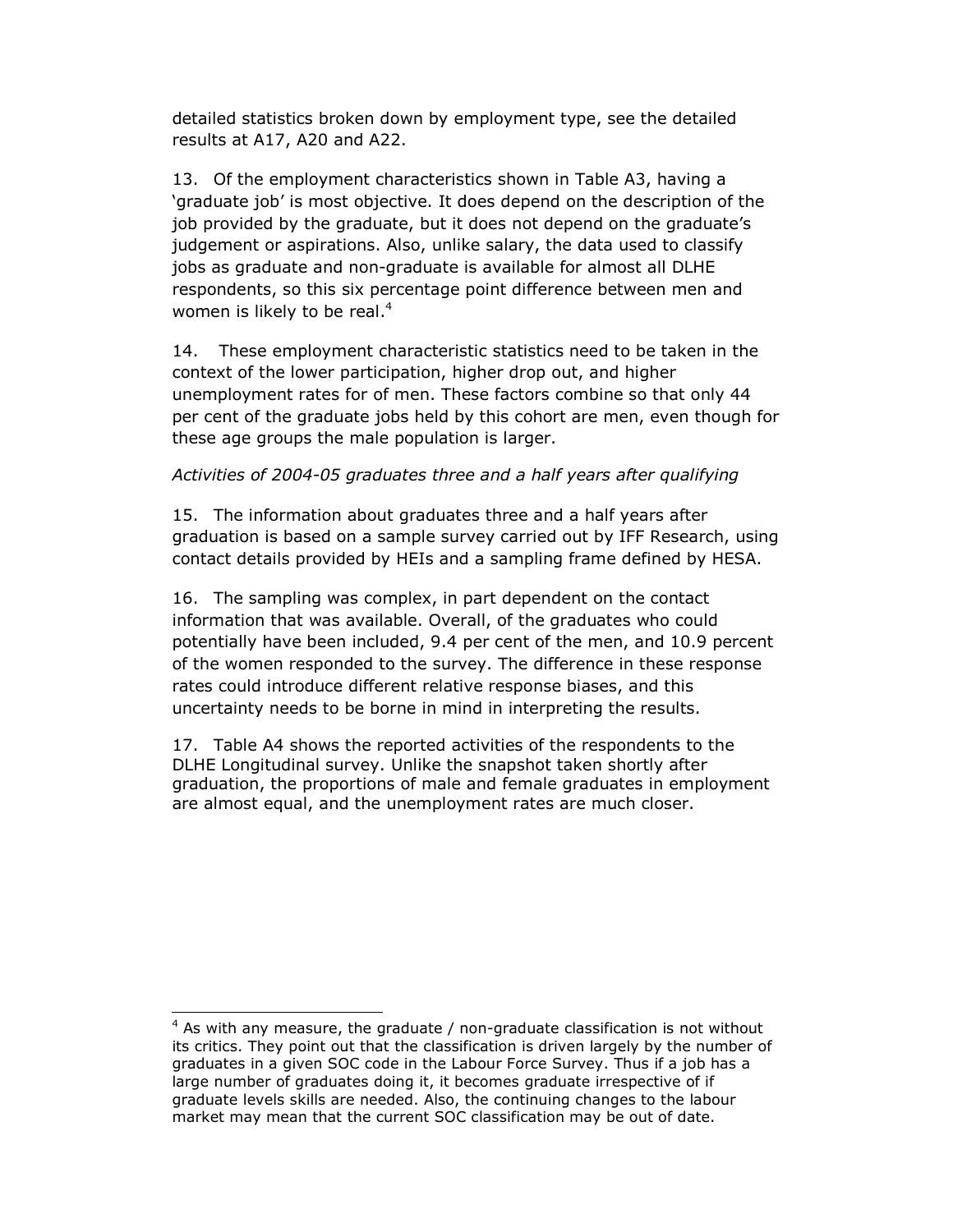|                       | % of all activities |       |                   |  |  |
|-----------------------|---------------------|-------|-------------------|--|--|
| <b>Activity</b>       | Men                 | Women | <b>Difference</b> |  |  |
| Full-time paid work   | 81%                 | 81%   | 0.3%              |  |  |
| Part-time paid work   | 3%                  | 5%    | $-1.6%$           |  |  |
| Self-employed         | 5%                  | 2%    | 2.1%              |  |  |
| Other employment      | $1\%$               | $1\%$ | $-0.2%$           |  |  |
| Further study only    | 7%                  | 8%    | $-0.8%$           |  |  |
| Unemployed            | 3%                  | 2%    | 1.2%              |  |  |
| Unavailable for work  | $1\%$               | 2%    | $-1.0%$           |  |  |
| Other                 | $0\%$               | $0\%$ | $0.0\%$           |  |  |
| <b>All activities</b> | 100%                | 100%  | $0.0\%$           |  |  |

Table A4: Activities three and a half years after graduation (Young fulltime home graduates, weighted 2004-05 DLHE Longitudinal data)

18. All graduates in the survey, whether in employment or not, were asked to indicate their level of satisfaction with their career so far. Table A5 shows the results.

Table A5: Satisfaction with career (Young full-time home graduates, weighted 2004-05 DLHE Longitudinal data)

|                                | % of all indicating level of satisfaction |        |                   |  |  |  |
|--------------------------------|-------------------------------------------|--------|-------------------|--|--|--|
| <b>Level of satisfaction</b>   | Men                                       | Women  | <b>Difference</b> |  |  |  |
| "Verv"                         | 34.3%                                     | 37.2%  | $-2.8\%$          |  |  |  |
| "Very" or "Fairly"             | 84.6%                                     | 86.1%  | $-1.5\%$          |  |  |  |
| "Very", "Fairly" or "Not very" | 96.5%                                     | 96.5%  | $0.0\%$           |  |  |  |
| All levels of satisfaction     | 100.0%                                    | 100.0% | $0.0\%$           |  |  |  |

19. Larger proportions of women expressed high levels of satisfaction. Less than four per cent of men and of women were 'not at all' satisfied with their career.

20. Responses to this satisfaction question do not provide an objective measure. Some will be more satisfied with lower achievements than others. However, the question does give a measure success for graduates across all activities, using their criteria as to what is important.

21. For the 81 per cent of graduates in full-time employment, Table A6 shows that men report higher average salaries measured by the median or the mean. In addition to the concerns about differential response rates the wording of the salary question in the longitudinal survey creates further uncertainty, and it is different to the question used in the DLHE. Like the DLHE, the salary data for graduates in other types of employment is less reliable.

22. In broad terms it does seem that difference between men and women in median salaries is the same as found for 2007-08 graduates six months after graduation, while the difference in mean salaries is about twice as great. Further analysis of the distribution of salaries is needed to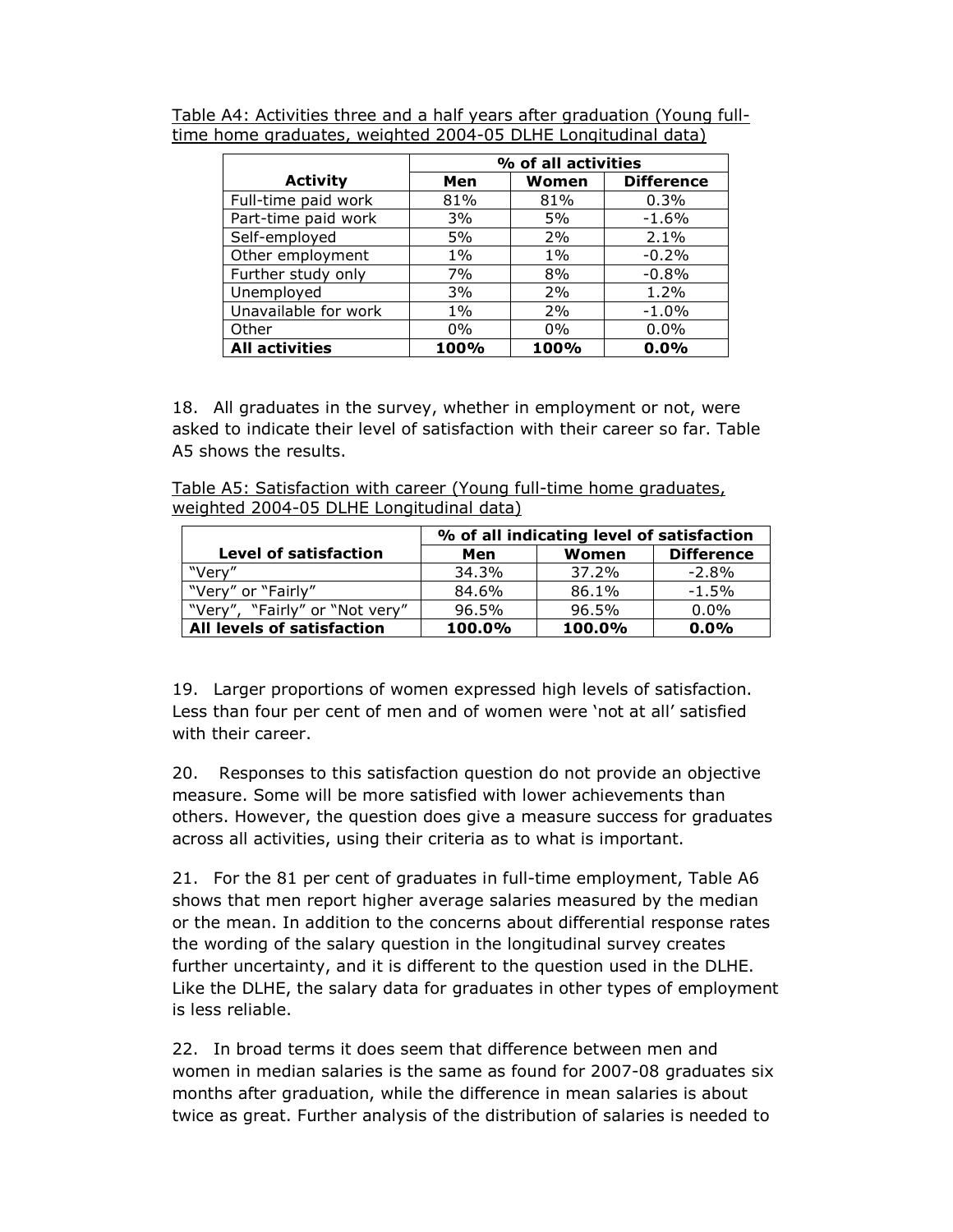see what lies behind these figures, but they are consistent with the existence of a highly paid mostly male group gaining higher increases in pay than the average.

| Table A6: Salaries (Young full-time home graduates in full-time |  |
|-----------------------------------------------------------------|--|
| employment, weighted 2004-05 DLHE Longitudinal data)            |  |

|        | Men     | Women   | <b>Difference</b> | % male<br>premium |
|--------|---------|---------|-------------------|-------------------|
| Median | £25,000 | £23,000 | £2,000            | 9%                |
| Mean   | £28.071 | £24,023 | £4,048            | 17%               |

23. About a third of the male premium can be accounted for by the differing subject profiles, somewhat less than the half that was explained in this way for salaries of graduates shortly after graduation.

24. As with the DLHE survey, the average job quality can be assessed with other measures. Table A7 shows the proportion of men and women in graduate jobs, in jobs that the graduate believes a degree was required or was important, and jobs that fitted their career plans. In each of these three measures there are differences with similar statistics derived from the DLHE data, but these definitional and processing differences are unlikely to be the reason for the different pattern found after three and a half years.

| Table A7: Per cent graduates in 'good' jobs (Young full-time home |  |  |
|-------------------------------------------------------------------|--|--|
| employed graduates, 2007-08 DLHE)                                 |  |  |

|                                  | Per cent in 'good'<br>iobs |       |                   |  |
|----------------------------------|----------------------------|-------|-------------------|--|
| <b>Employment characteristic</b> | Men                        | Women | <b>Difference</b> |  |
| Graduate job                     | 77%                        | 76%   | 0.7%              |  |
| Degree requires or important     | 65%                        | 70%   | $-5.1\%$          |  |
| Fits career plans                | 74%                        | 74%   | $-0.7%$           |  |

25. The proportion of women in employment in graduate jobs is almost as high as the proportion for men, and for the other two measures of job quality, women appear to be doing better. The figures in Table A7 include some graduates in part-time jobs. For these graduates employment may not be their main activities. For more detailed statistics broken down by employment type, see the detailed results at A34, A36 and A38.

### *Conclusion*

26. Shortly after graduation, men have higher levels of unemployment, but for those in employment, they appear on average to be in better quality jobs, as measured by salary and other measures.

27. Three and a half years after graduation, the unemployment rate for men is only a little higher than for women, and men's salary premium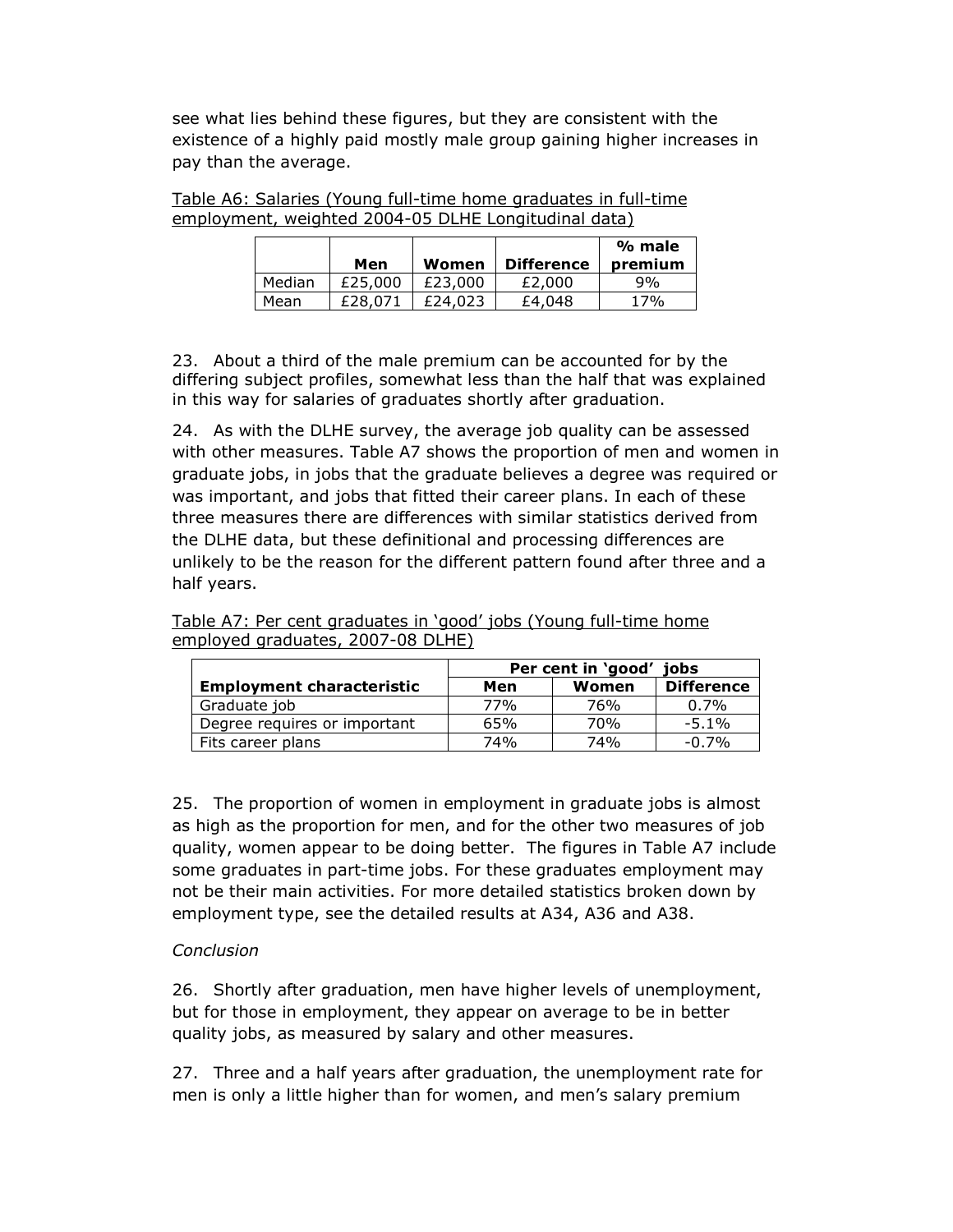persists. However, other measures of outcomes, of satisfaction with career, and of job quality, suggest that women achieve at least a similar level of success, and on most measures they appear to be more successful.

# **Detailed results**

## *Activities of 2007-08 graduates shortly after qualifying*

28. The Destination of Leavers from Higher Education (DLHE) survey is collected by UK HEIs and co-ordinated and administered by HESA. These results are derived from data collected through this survey which are linked to the HESA student records. It provides extensive information about HE qualifiers.

29. The survey takes place in two phases. Those leaving their HEI between 1 August 2007 and 31 December 2007 are asked to report on their activities on 14 April 2008. Those leaving between 1 January 2008 and 31 July 2008 are asked to report on their activities on 12 January 2009. Most respondents in the population considered here will fall into the second group, typically graduating in June and reporting about their activities about six months later.

#### Survey responses

30. Unlike other HESA data collections, the DLHE is not complete. With a very small number of exceptions, all qualifiers are surveyed, but not all respond. Table A8 shows the pattern of responses through the different phases of the collection.

|                       | <b>Number</b> |         | % of DLHE pop. |        |         |
|-----------------------|---------------|---------|----------------|--------|---------|
| <b>Survey method</b>  | Men           | Women   | Men            | Women  | Diff.   |
| Postal                | 12,595        | 23,715  | 14.5%          | 21.0%  | $-6.5%$ |
| Telephone             | 45,670        | 53,850  | 52.5%          | 47.6%  | 4.9%    |
| Online                | 7,825         | 9,585   | $9.0\%$        | 8.5%   | 0.5%    |
| Other                 | 1,570         | 1,970   | 1.8%           | 1.7%   | 0.1%    |
| <b>Total response</b> | 67,660        | 89,120  | 77.8%          | 78.8%  | $-0.9%$ |
| Non-response          | 19,275        | 24,040  | 22.2%          | 21.2%  | 0.9%    |
| <b>Total</b>          | 86,935        | 113,160 | 100.0%         | 100.0% | 0.0%    |

Table A8: Responses by survey method (Young full-time home graduates, 2007-08 DLHE)

Numbers rounded to nearest 5, percentages calculated from exact figures. Nonresponders include those who refused to complete the survey and those who had died.

31. The typical approach taken by institutions is to first write to qualifiers with a questionnaire, sometimes followed by a second posting. Those who do not respond will then be contacted by telephone. Institutions are increasingly making use of email or web based methods. A small proportion of responses make use of other methods, like taking the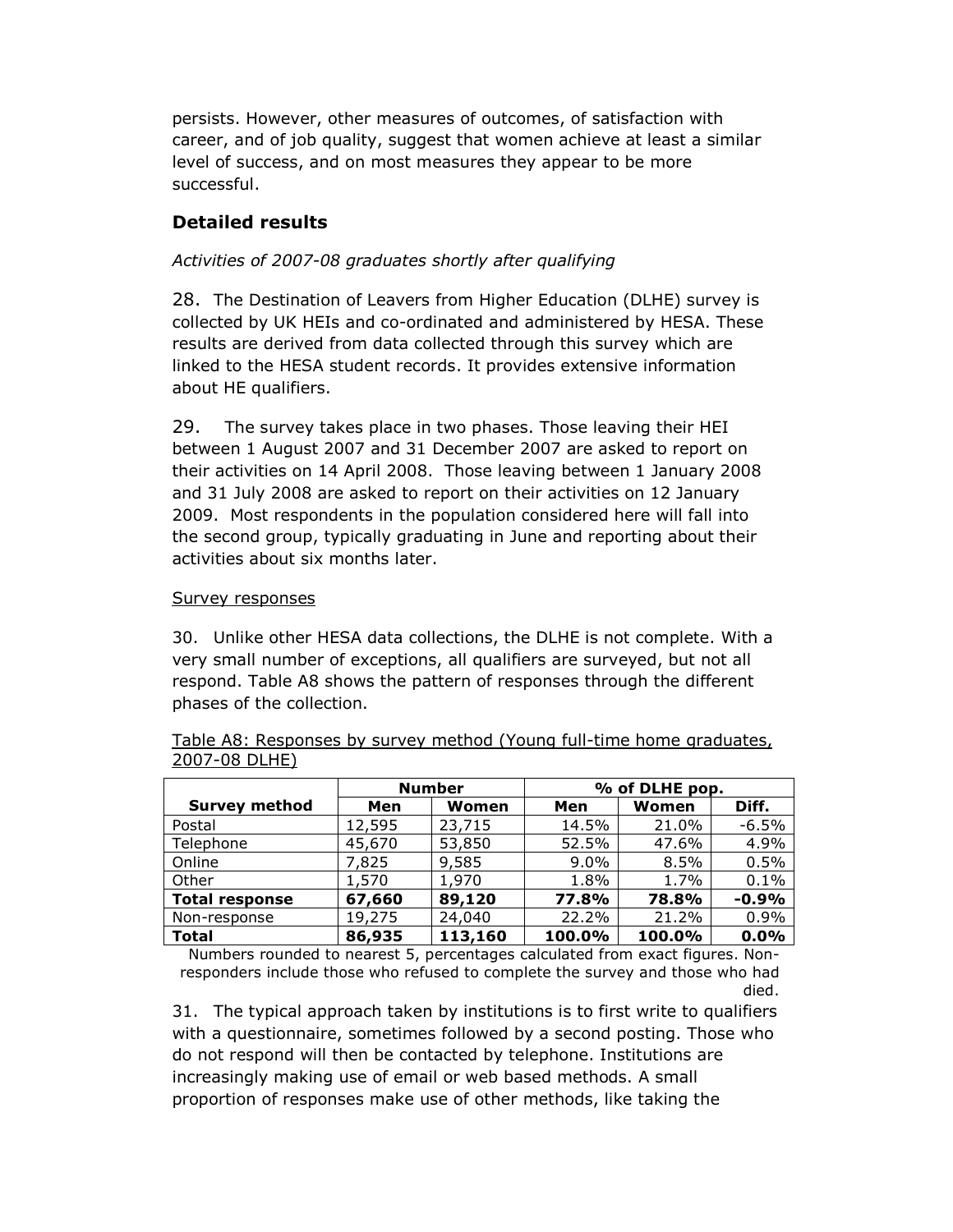information from the institution's own records. However, the paper questionnaire and telephone interview still constitute the main survey methods.

32. While the overall difference in response rates for men and women is not large, the patterns of responses do differ significantly. We see that men are much less likely to respond to an initial questionnaire so that institutions make more use of phoning to contact men. This may be important, because some data items are not returned, or are only partially returned, through telephone interviews.

33. Are graduates who respond without a telephone call representative of graduates as a whole, and are the differences between men and women the same for the different survey methods? Table A9 shows the proportion of those employed who are in graduate jobs.

| Survey method | Men   | Women    | <b>Difference</b> |
|---------------|-------|----------|-------------------|
| Postal        | 75.3% | 66.8%    | 8.6%              |
| Telephone     | 60.2% | 54.5%    | 5.8%              |
| Online        | 79.2% | 67.2%    | 11.9%             |
| Other         | 89.1% | $90.2\%$ | $-1.0\%$          |

Table A9: Proportion of employed in graduate jobs by survey method (Young full-time home graduates in employment, 2007-08 DLHE)

34. We can see that as measured by the proportion of those employed in graduate jobs, those who provide information through a telephone interview have been less successful than those who complete a questionnaire. This may be because of an association at the individual graduate level between success and propensity to respond. It may be that the method itself results in differences, though we might expect an interview to create greater conformity pressures to present information in a positive light. Finally, it may be that the differences reflect the fact that different HEIs adopt different strategies with some making more use of telephoning than others. The outcomes of the respondents in the other smaller categories 'online' and 'other' will certainly reflect institutional factors. Institutions have differing abilities to contact their alumni electronically. The 'other' category includes a disproportionate number of graduates in dentistry and medicine who had a return from the institution rather than the student.

35. If we take it that at least part of the explanation for the differences between postal and telephone responses is an association at the individual graduate level between success and propensity to respond, then it is reasonable to extrapolate and assume that non-responders will be more like those who need a telephone follow-up than those who make a written reply. This implies that statistics based on respondents will have a higher proportion of graduates in graduate jobs than the DLHE population as a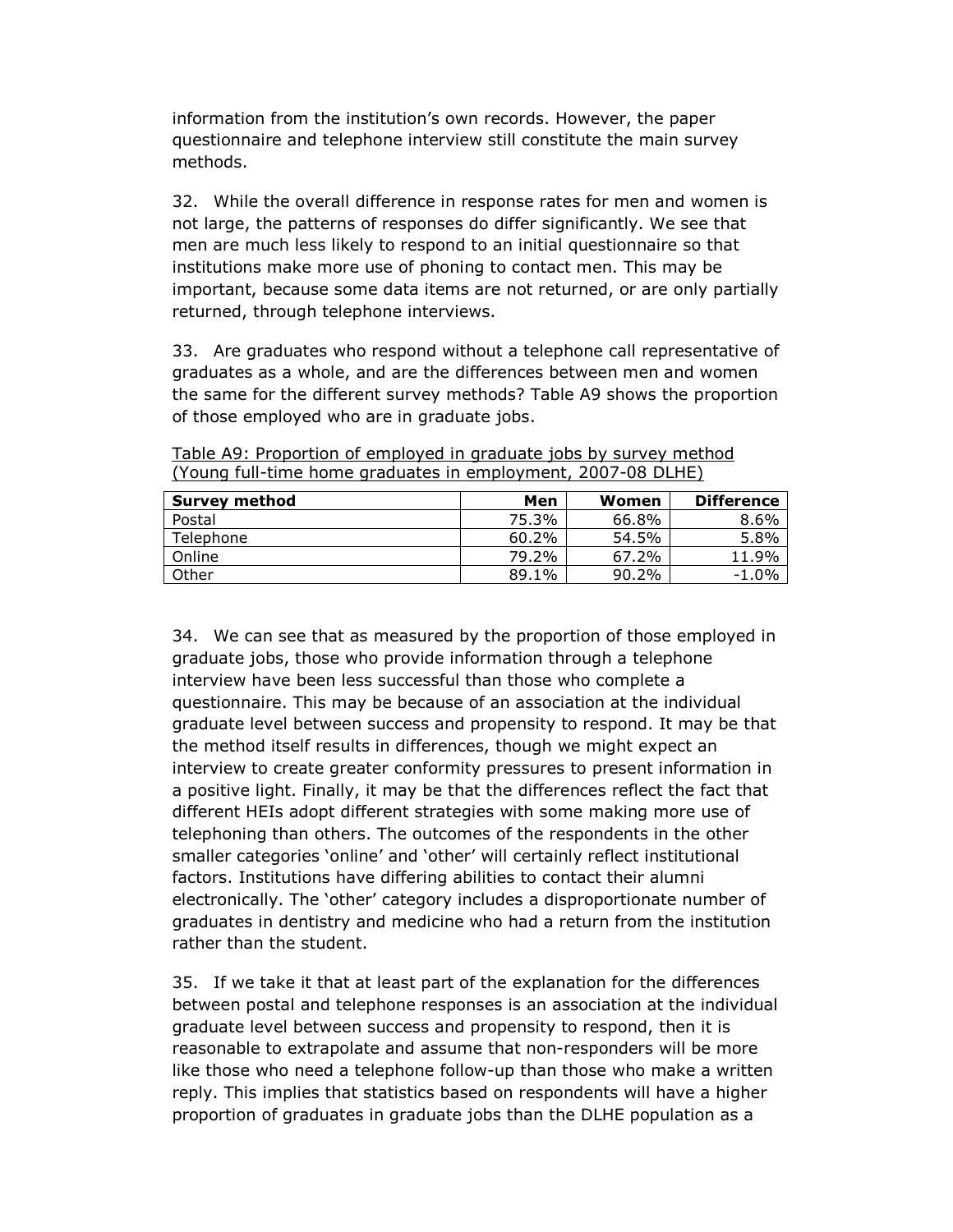whole. Further, the men are likely to have a greater response bias than women because they have lower response rates. For statistics like the classification of jobs into 'graduate' and 'non-graduate' that are collected through almost all responses, such differences in response bias should be small, because the overall difference in response rates between men and women is small.

36. By contrast, for statistics that are not collected, or only partially collected, through telephone interviews, the response biases are likely to be greater. Table A10 shows the proportion of DLHE respondents in employment for whom information is available for the four statistics used in this report. For statistics with low proportions of responses with information, and low or zero information through telephone interviews, we can expect the values derived from the survey will be optimistic for both men and women, but more so for men.

| <b>Statistic</b>                  |              | % of all DLHE responses<br>providing information | % of information<br>responses by<br>telephone |       |       |
|-----------------------------------|--------------|--------------------------------------------------|-----------------------------------------------|-------|-------|
|                                   | Men<br>Women |                                                  | <b>Diff</b>                                   | Men   | Women |
| Salary (full-time)                | 49%          | 51%                                              | $-2.3%$                                       | 50%   | 43%   |
| Salary (part-time,<br>freelance)  | 23%          | 23%                                              | $-0.2%$                                       | 60%   | 48%   |
| Graduate job                      | 100%         | 100%                                             | $-0.1\%$                                      | 68%   | 61%   |
| Qualification required<br>for job | 84%          | 85%                                              | $-1.1%$                                       | 64%   | 57%   |
| Reasons for taking<br>current job | 29%          | 35%                                              | $-6.8\%$                                      | $0\%$ | $0\%$ |

| Table A10: Responses providing information for 'job quality' statistics |  |  |  |
|-------------------------------------------------------------------------|--|--|--|
| (Young full-time home graduates in employment, 2007-08 DLHE)            |  |  |  |

37. We have not attempted to quantify or correct response bias effects, but we caution that they may be material, particularly for those statistics like 'reasons for taking current job' where the non-response rate is low and where there is a big difference in the response rate for men and women.

### What graduates are doing after graduation

38. Table A11 shows the reported activities of the respondents to the DLHE survey. The percentage of men for each activity includes an adjustment to allow for the different response rates of men and women. This adjustment probably gives an over-estimate of the proportion of men.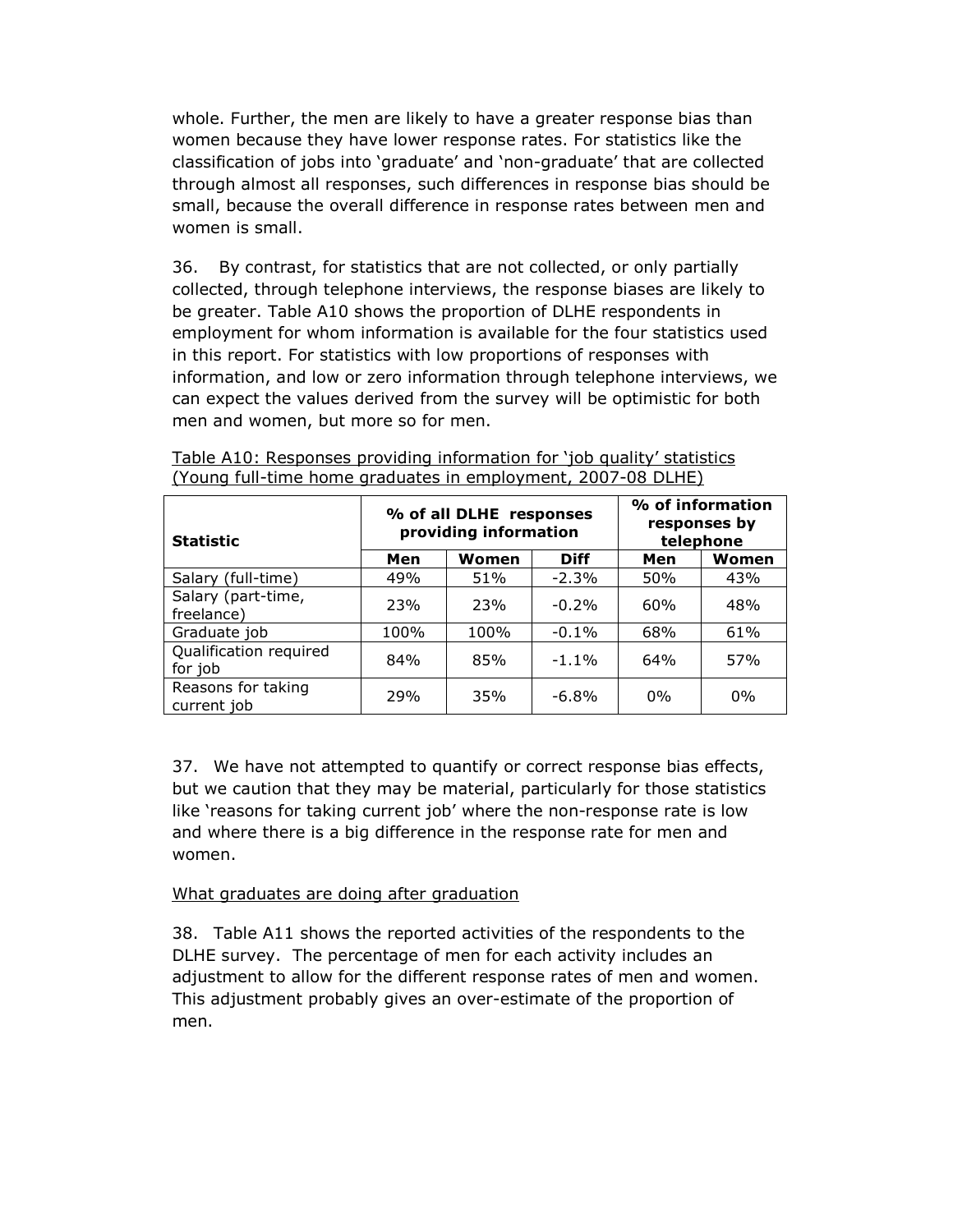|                       | <b>Number</b> |        | $\frac{1}{\alpha}$ | % of all activities |       |          |
|-----------------------|---------------|--------|--------------------|---------------------|-------|----------|
| <b>Activity</b>       | Men           | Women  | Men                | Men                 | Women | Diff.    |
| Full-time paid work   | 35,465        | 50,200 | 42%                | 52%                 | 56%   | $-3.9\%$ |
| Part-time paid work   | 7,065         | 10,915 | 40%                | 10%                 | 12%   | $-1.8%$  |
| Self-employed         | 2,020         | 1,440  | 59%                | 3%                  | 2%    | 1.4%     |
| Other employment      | 1,000         | 1,665  | 38%                | $1\%$               | 2%    | $-0.4\%$ |
| Further study only    | 10,995        | 14,430 | 44%                | 16%                 | 16%   | 0.1%     |
| Unemployed            | 7,145         | 5,820  | 55%                | 11%                 | 7%    | 4.0%     |
| Unavailable for work  | 3,070         | 3,765  | 45%                | 5%                  | 4%    | 0.3%     |
| Other                 | 900           | 885    | 51%                | $1\%$               | $1\%$ | 0.3%     |
| <b>All activities</b> | 67,660        | 89,120 | 43%                | 100%                | 100%  | 0.0%     |

Table A11: Activities (Young full-time home graduates, 2007-08 DLHE)

Numbers rounded to nearest 5, percentages calculated from exact figures. Per cent men calculated assuming the activities profile for non-responders is the same as for responders.

39. We can see that, even with this adjustment, for the main activities, full-time employment and further study, women are in the majority. The only activities for which there is a majority of men are 'self employed', which includes freelance, 'unemployed' and 'other'. This is largely a reflection of the fact more women graduated despite being less numerous in the relevant age populations. This is a consequence of women's higher participation rates and lower non-completion rates as described in the original report.

40. When we look at the profiles of activities for men and women, we can see that they are similar. The main difference is that a higher proportion of women are in full time work, and a higher proportion of men are unemployed. The only other material differences are the higher proportion of men who are self-employed or freelance, and the higher proportion of women in part-time work.

Employment outcomes six months after graduation

41. The survey question used to capture salary was as follows:

What was your annual pay to the nearest thousand  $(E)$ , before tax? If you were employed for less than a year or were part-time, please estimate your pay to the full-time annual equivalent.

£........................... I do not wish to give this

42. This question will be more difficult to answer for those who are not in full-time employment and the response rates are low (see Table A10). The main salary analysis has therefore been restricted to those in full-time employment.

43. Table A12 shows the mean and median salaries for DLHE respondents in full-time employment.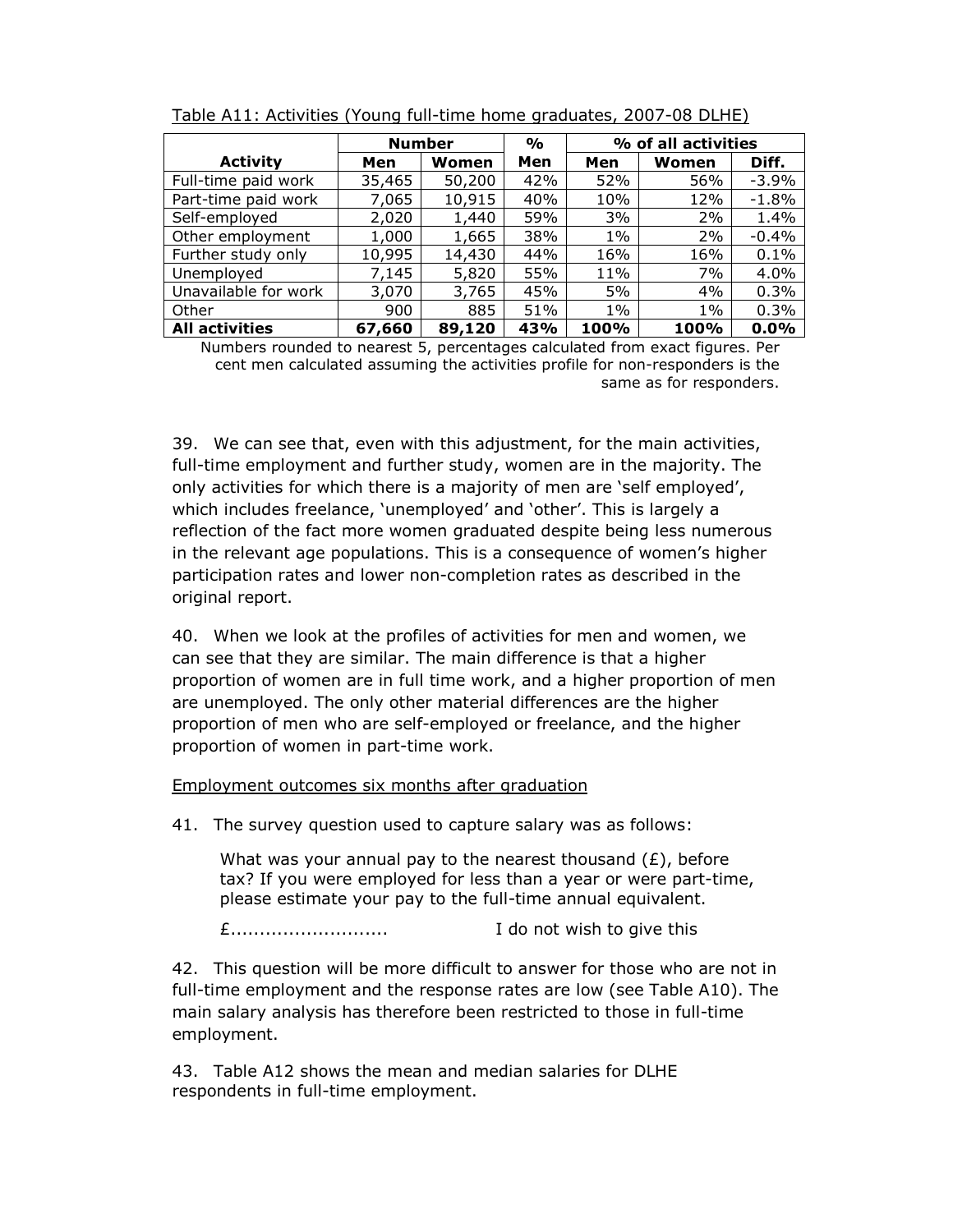|                              | Men     | Women   | <b>Difference</b> | Per cent<br>male<br>premium |
|------------------------------|---------|---------|-------------------|-----------------------------|
| Median                       | £20,000 | £18,000 | £2,000            | 11%                         |
| Mean                         | £20,503 | £18,471 | £2,032            | 11%                         |
| Mean (male subject profile)  | £20,503 | £19,319 | £1,184            | 6%                          |
| Mean(female subject profile) | £19,400 | £18,471 | £929              | 5%                          |

Table A12: Salaries (Young full-time home graduates in full-time employment, 2007-08 DLHE)

44. To see the effect of excluding outliers, figures were also calculated excluding salaries of less than £1000 and more than £100,000. Very few respondents were excluded and the truncated statistics were almost the same as those including all the respondents. All the results presented here are based on all the data.

45. Only about half the respondents in full-time employment provided salary information, with men two percentage points lower than women (see Table A10). This introduces some uncertainty into both the absolute salaries, and the differences between men and women. However, it is safe to assume that there is a material difference in the salaries, with men earning about £2000 p.a. more.

46. Table A12 also shows the importance of subjects. When men's salaries are reweighted to the subject profile of women, the salary advantage of men is about halved. Changing the salary profile of women to that of men has a similar result. As noted in the main report, the importance of subject profile in understanding the salary premium of male graduates has been noted by others, in particular Machin and Chavalier (see references in the original report). The mean salaries by subject are shown in Tables A13 and A14.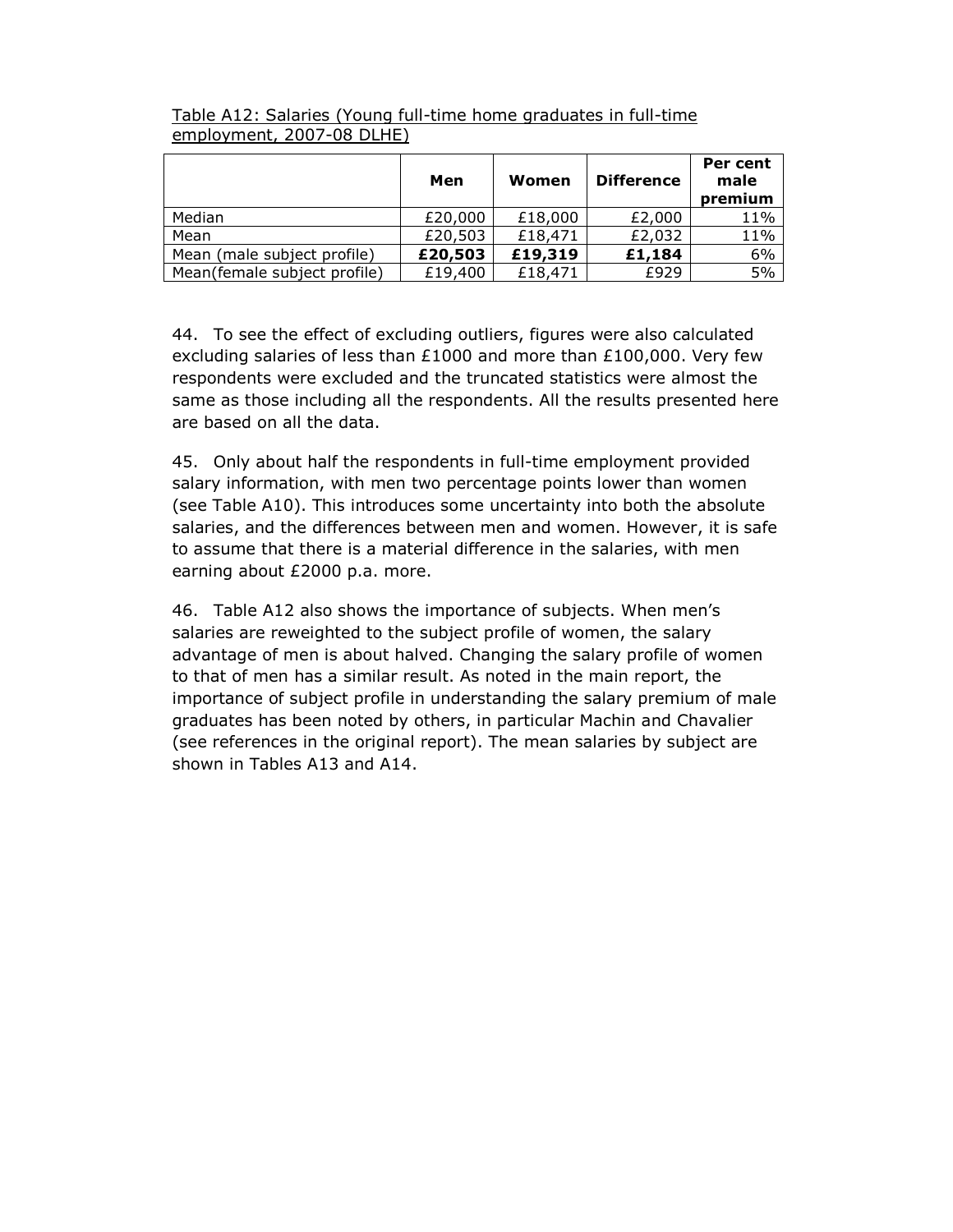| Subject group                           | Men     | Women   | <b>Difference</b> |
|-----------------------------------------|---------|---------|-------------------|
| Subjects allied to Medicine*            | £18,795 | £19,618 | -£823             |
| Education*                              | £19,429 | £19,605 | $-E176$           |
| Creative Arts and Design                | £16,818 | £15,547 | £1,271            |
| <b>Biological Sciences</b>              | £17,287 | £16,432 | £855              |
| Social studies*                         | £21,227 | £18,446 | £2,781            |
| Linguistics, Classics, related subjects | £17,255 | £16,668 | £587              |
| Law                                     | £18,150 | £16,917 | £1,233            |
| Combined                                | £16,930 | £16,435 | £495              |
| European Languages, Literature          | £20,174 | £18,368 | £1,806            |
| Veterinary Sciences, related subjects*  | £19,856 | £19,832 | £24               |
| Business and Administrative studies     | £20,270 | £18,596 | £1,674            |
| Historical and Philosophical studies    | £18,055 | £16,961 | £1,094            |
| Medicine and Dentistry                  | £29,721 | £28,741 | £980              |
| Mass Comms and Documentation            | £16,707 | £16,172 | £535              |
| Eastern, Asiatic, etc,                  | £18,875 | £17,311 | £1,564            |
| Technologies                            | £19,203 | £17,539 | £1,664            |
| <b>Physical Sciences</b>                | £20,328 | £18,100 | £2,228            |
| Architecture, Building and Planning     | £20,670 | £18,463 | £2,207            |
| Mathematical and Computer Science       | £21,809 | £20,557 | £1,252            |
| Engineering                             | £23,567 | £23,246 | £321              |
| All subjects                            | £20,503 | £18,471 | £2,032            |

Table A13: Mean salaries by subject area (Young full-time home graduates in full-time employment, 2007-08 DLHE)

47. Table A13 is ranked in the same order as the table showing participation by subject in the original report, which was ranked by the difference in participation between men and women in 2007-08. (See Table 2 of the original report.) Table A13 refers to different cohorts and the results of course completion and getting a job as well as initial entry, but the pattern is broadly the same, with only Technologies; Physical Sciences; Architecture; Building and Planning; Mathematical and Computer Science and Engineering having more male than female DLHE respondents in full-time employment.

48. There are four subject groups (shown in bold with an asterisk) with a large heterogeneity of salaries or of the sex profiles between subsubjects, and further details for these subjects is shown in Table A14. The weighting used to calculate the adjusted average salaries in Table A12 made use of these further breakdowns.<sup>5</sup>

L

<sup>&</sup>lt;sup>5</sup> Using even finer subject breakdowns for the weightings did not result in any material further reduction in the difference in mean salaries between men and women as shown in table A12.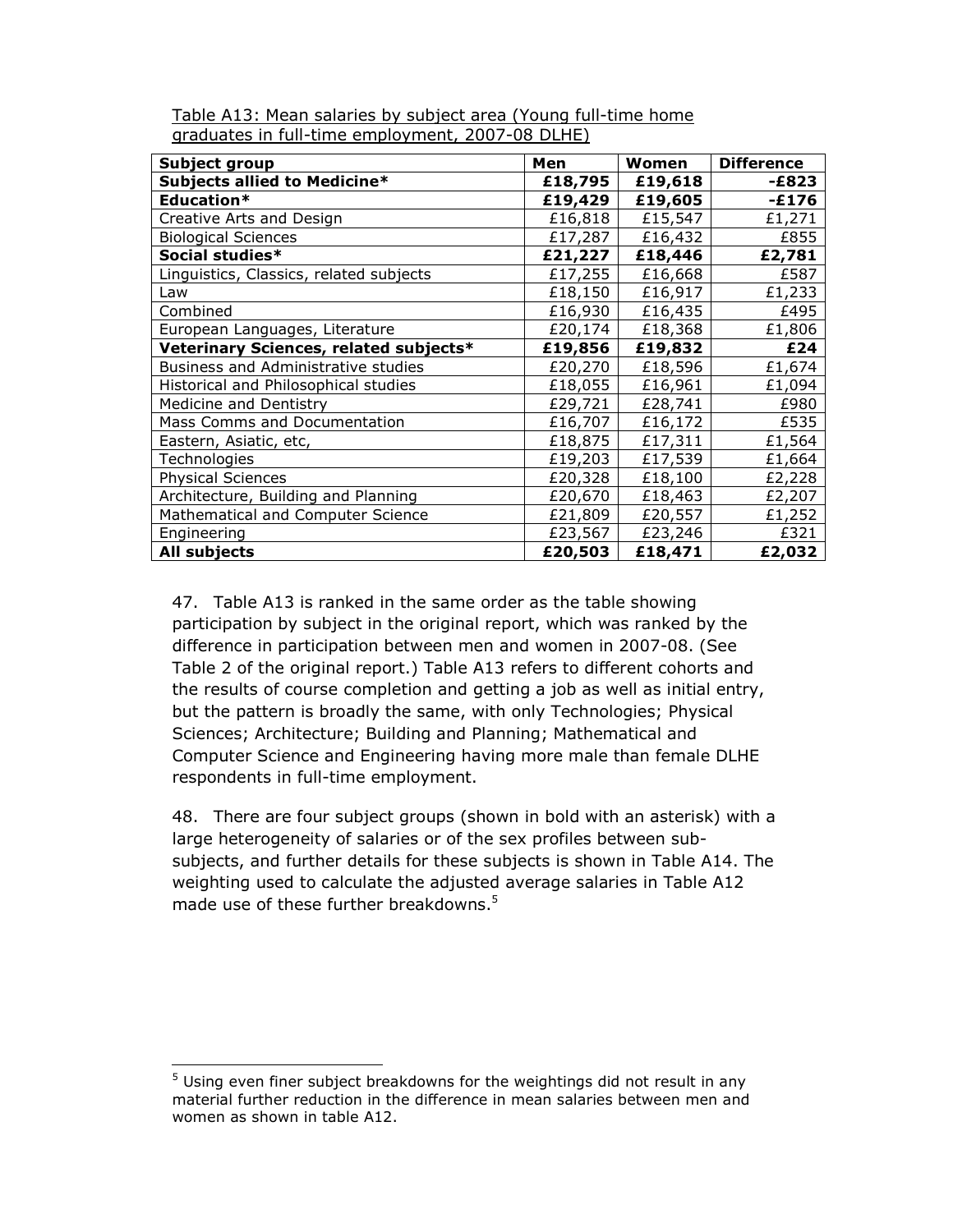| <b>Subject</b>                               | Men     | Women   | <b>Difference</b> |
|----------------------------------------------|---------|---------|-------------------|
| <b>Subjects allied to Medicine</b>           |         |         |                   |
| Nursing                                      | £20,671 | £20,490 | £181              |
| Other                                        | £18,686 | £19,205 | $-E519$           |
| All                                          | £18,795 | £19,618 | $-E823$           |
|                                              |         |         |                   |
| <b>Education</b>                             |         |         |                   |
| Teacher training                             | £20,368 | £20,717 | -£349             |
| Other                                        | £16,037 | £15,324 | £713              |
| All                                          | £19,429 | £19,605 | $-E176$           |
|                                              |         |         |                   |
| <b>Social studies</b>                        |         |         |                   |
| Economics                                    | £24,516 | £22,405 | £2,111            |
| Social Work                                  | £19,828 | £20,265 | $-E437$           |
| Other                                        | £18,909 | £17,240 | £1,669            |
| All                                          | £21,227 | £18,446 | £2,781            |
|                                              |         |         |                   |
| <b>Veterinary Sciences, related subjects</b> |         |         |                   |
| Veterinary medicine                          | £23,722 | £25,089 | $-E1,367$         |
| Other                                        | £18,332 | £16,315 | £2,017            |
| All                                          | £19,856 | £19,832 | £24               |

Table A14: Breakdown of mean salaries for selected by subject areas (Young full-time home graduates in full-time employment, 2007-08 DLHE)

49. We can see that for most subjects the differences between the salaries of men and women are smaller than for the overall average, with some subjects showing higher average salaries for women. The exceptions are the Physical Sciences, Architecture, Building and Planning and Economics, where the difference in salaries is greater than the £2,032 overall average.

### Salary for those in different types of employment

50. The low response rates and probable difficulty in answering the salary question means that we should treat the figures for those not in full-time employment in Table A15 with extra caution.

# Table A15: Mean salaries by type of employment (Young full-time home graduates in employment, 2007-08 DLHE)

| <b>Employment</b>   | Men     | Women   | <b>Difference</b> | Per-cent<br>male<br>premium |
|---------------------|---------|---------|-------------------|-----------------------------|
| Full-time paid work | £20,503 | £18,471 | £2,032            | 11%                         |
| Part-time paid work | £13,421 | £13,151 | £270              | 2%                          |
| Self-employed       | £20,852 | £17,308 | £3,544            | 20%                         |
| Other employment    | $\ast$  | $\ast$  | $\ast$            | $\ast$                      |
| All employment      | £19,912 | £17,987 | £1,924            | 11%                         |

Those returning zero salaries excluded. Numbers returning salaries in 'other' categories too small to calculate mean values.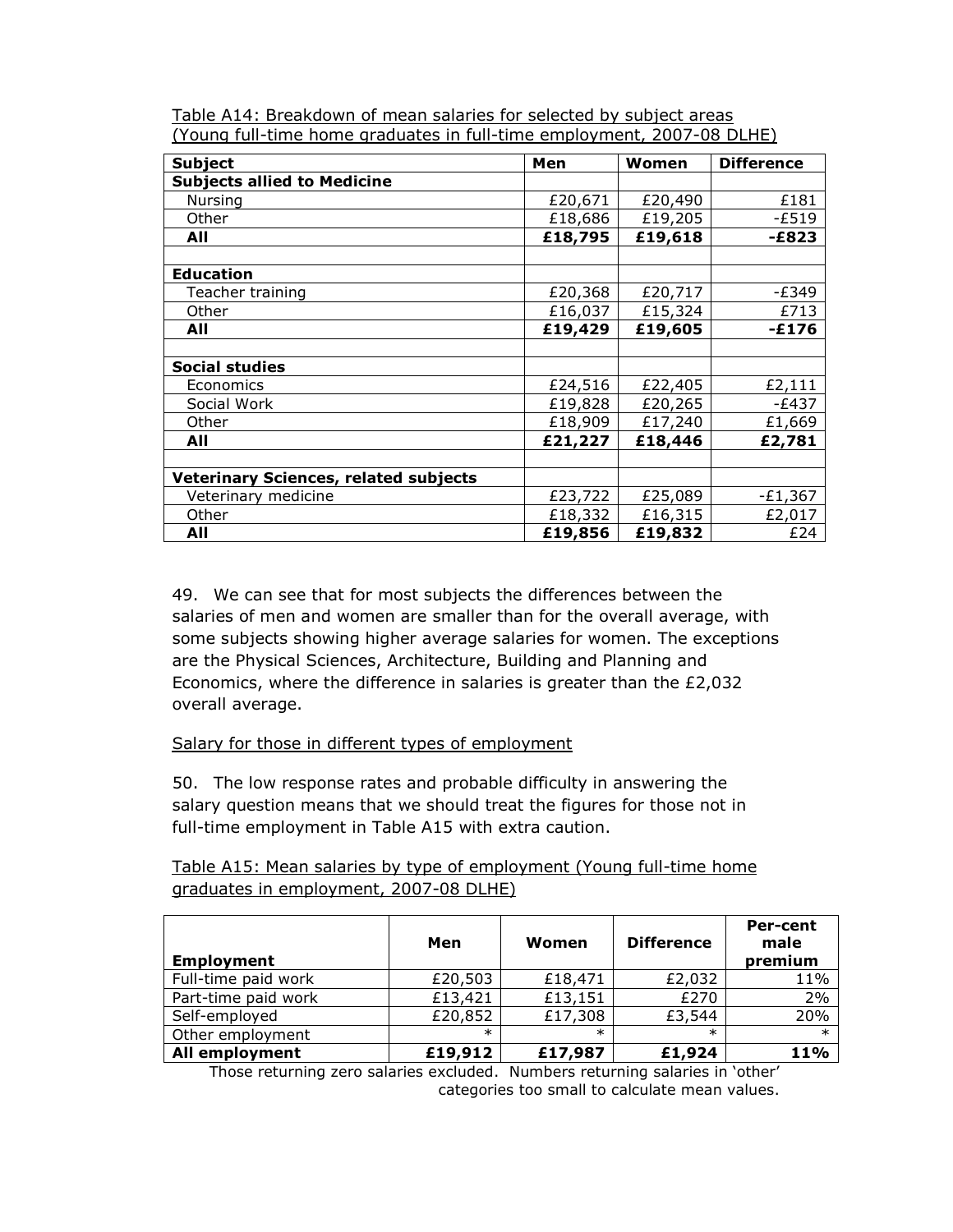51. If we take the figures in Table A15 at face value, it appears that, compared to those in full-time employment, women do better, relative to men, in part-time employment. We find that this is a pattern which is repeated for other measures of job quality. The position of women relative to men for those who are self employed, shown to be worse with respect to salary, is not consistent across the other measures of job quality.

Classification of job as 'graduate' or 'non-graduate'

52. Using information from two questions:

"what was your job title"

l

"briefly describe your duties, e.g. maintaining and updating company intranet"

the institution will derive the Standard Occupational Classification (SOC) of the employment. This information can then be used to classify a job as 'graduate' or 'non-graduate' employment (Elias and Purcell, 2004). As shown in Table A10 almost all respondents in employment are classified in this way. Table A16 shows this classification of employment for all respondents in work.

|                    | <b>Number</b> |        | $\frac{1}{2}$ | % of known |       |         |
|--------------------|---------------|--------|---------------|------------|-------|---------|
|                    | Men           | Women  | Men           | Men        | Women | Diff.   |
| Graduate job       | 29,815        | 38,220 | 44%           | 66%        | 60%   | $6.0\%$ |
| Non-graduate job   | 15,625        | 25,885 | 38%           | 34%        | 40%   | $-6.0%$ |
| <b>Total known</b> | 45,440        | 64,110 |               | 100%       | 100%  | 0.0%    |
| Unknown            | 110           | 115    |               |            |       |         |
| <b>Total</b>       | 45,550        | 64,220 |               |            |       |         |

Table A16: Graduate / non-graduate jobs (Young full-time home employed graduates 2007-08 DLHE)

Numbers rounded to nearest 5, percentages calculated from exact figures. Per cent men calculated assuming the activities profile for non-responders is the same as for responders, and that the per cent with graduate jobs is the same for these survey non-responders and those whose job could not be classified.

53. Most respondents are in graduate jobs, with a higher proportion of men (66 per cent) than women (60 per cent). Despite this, because of the greater number of women graduates, the proportion of men in graduate jobs is estimated at 44 per cent.<sup>6</sup>

<sup>&</sup>lt;sup>6</sup> This figure is calculated by taking the percentages of men and of women in graduate jobs and multiplying by the DLHE Census populations. A calculation simply based on the respondents gives a lower figure which still rounds to 44 per cent.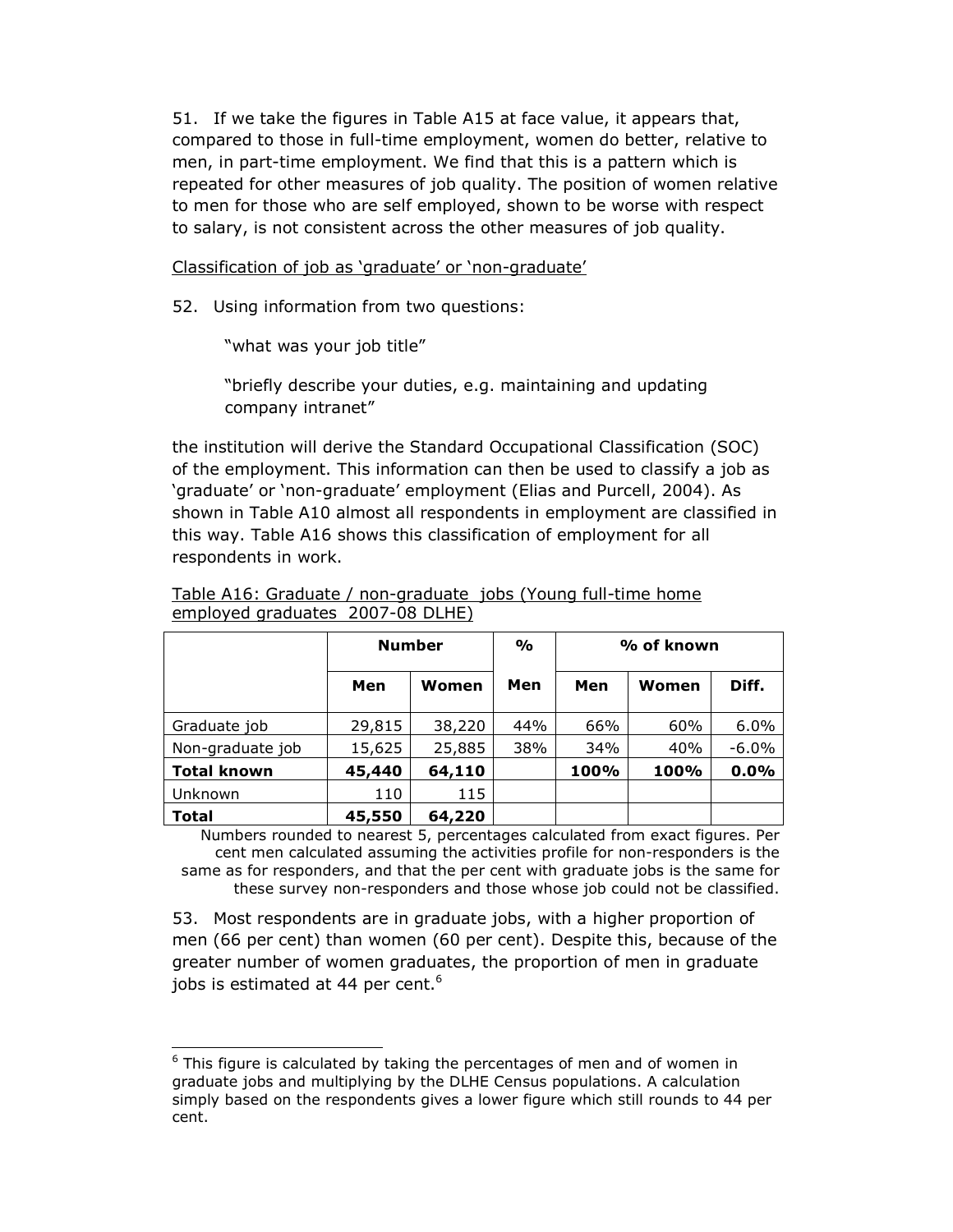54. Table A17 shows the percentages of respondents in graduate jobs by type of employment. This shows that the largest gap is in full-time employment. Women are also disadvantaged by their higher concentration in part-time employment and lower numbers who are self-employed or freelance.

|                     | Per cent in graduate jobs |       |                   |  |  |
|---------------------|---------------------------|-------|-------------------|--|--|
| Employment          | Men                       | Women | <b>Difference</b> |  |  |
| Full-time paid work | 72%                       | 66%   | 6.4%              |  |  |
| Part-time paid work | 37%                       | 37%   | $-0.2%$           |  |  |
| Self-employed       | 86%                       | 85%   | 0.0%              |  |  |
| Other employment    | 73%                       | 70%   | 2.8%              |  |  |
| All employment      | 66%                       | 60%   | 6.0%              |  |  |

Table A17: Graduate / non-graduate jobs by type of employment (Young full-time home employed graduates 2007-08 DLHE)

55. About half the salary premium for men compared to women in fulltime employment could be explained by their subject profiles. (See Table A12.) Table A18 shows the percentage of respondents in full-time employment with graduate jobs, weighted to male and female subject profiles as was done for salaries. The figures show that the differing subject profiles do explain part of the difference in the proportion of graduate jobs, but not to the same extent to which salary differences were explained.

Table A18: Per cent graduate jobs weighted by subject profiles (Young full-time home graduates in full-time employment, 2007-08 DLHE)

|                         | Men   | Women    | Difference |
|-------------------------|-------|----------|------------|
| Actual values           | 72.0% | 65.6%    | 6.4%       |
| Male subject profiles   | 72.0% | $67.1\%$ | 4.9%       |
| Female subject profiles | 69.6% | 65.6%    | $4.0\%$    |

#### Getting a job without a degree

56. The DLHE questionnaire asks respondents whether they would have been able to get their job without their actual qualification, not their subject of study. There are four possible answers:

- No: the qualification was a formal requirement/expected
- Possibly: but the qualification did give me an advantage
- Yes
- Don't know

57. We classify those who answered 'no', or 'possibly' as being in the 'higher quality' jobs compared to those who answered 'yes' or 'don't know'.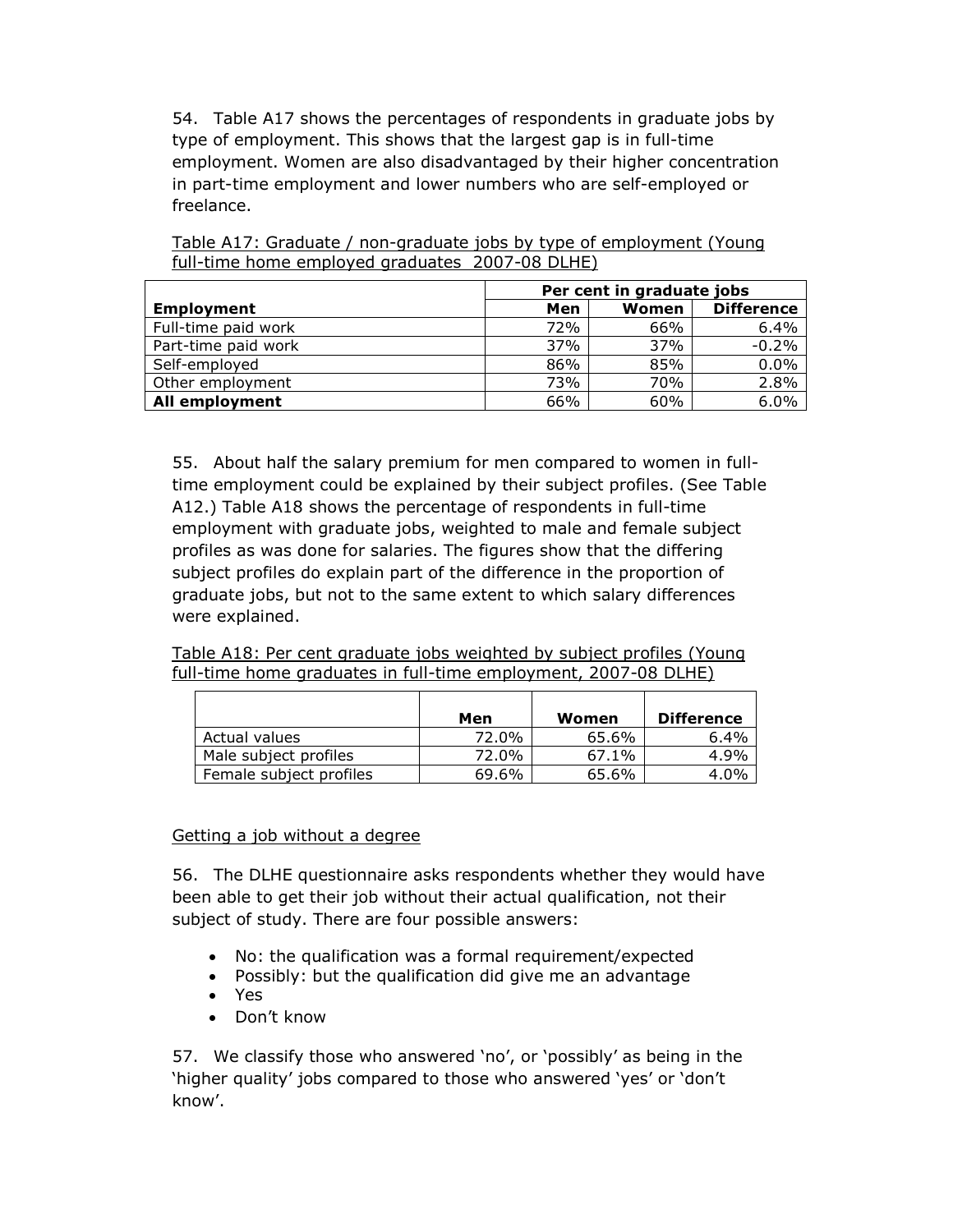58. This question was included on the telephone script, and although the proportion of employed responses with the information is lower than for 'graduate jobs', it is higher than for information on salary (see Table A10). Table A19 shows the numbers of graduates who did and did not gain an advantage in securing their job with their degree.

59. Most respondents gained an advantage by having a degree, with a slightly higher proportion of men (63 per cent) than women (62 per cent). Despite this, because of the greater number of women graduates, the proportion of men among graduates in jobs where a degree was an advantage is estimated at 42 per cent. $7$ 

|                        | <b>Number</b> |        | $\frac{1}{2}$ |      | % of all known |         |
|------------------------|---------------|--------|---------------|------|----------------|---------|
| <b>Value of degree</b> | Men           | Women  | Men           | Men  | Women          | Diff.   |
| Needed, expected       |               |        |               |      |                |         |
| or an advantage        | 24,280        | 34,140 | 42%           | 63%  | 62%            | 1.0%    |
| No advantage or        |               |        |               |      |                |         |
| don't know             | 14,070        | 20,610 | 41%           | 37%  | 38%            | $-1.0%$ |
| <b>Total Known</b>     | 38,355        | 54,750 |               | 100% | 100%           | 0.0%    |
| Unknown                | 7,195         | 9,470  |               |      |                |         |
| <b>Total</b>           | 45,550        | 64,220 |               |      |                |         |

#### Table A19: Getting a job without a degree (Young full-time home employed graduates, 2007-08 DLHE)

Numbers rounded to nearest 5, percentages calculated from exact figures. Per cent men calculated assuming the activities profile for non-responders is the same as for responders, and that the per cent whose job fit their career plans is the same for these survey non-responders and for completing the survey but not answering this question.

60. Table A20 shows the percentages of graduates gained an advantage in having a degree by type of employment. The pattern differs from that shown by other measures. As with other measures, the lowest success is found for those in part-time employment, but unlike other measures, those in full-time employment do better than those who are selfemployed. We see that the higher overall proportion of men gaining an advantage by having a degree compared to women is confined to men in full-time employment.

l

 $<sup>7</sup>$  This figure is calculated by taking the percentages of men and of women in jobs</sup> that have met their career plans and multiplying by the DLHR Census populations. A calculation simply based on the respondents also gives a rounded figure of 42 per cent.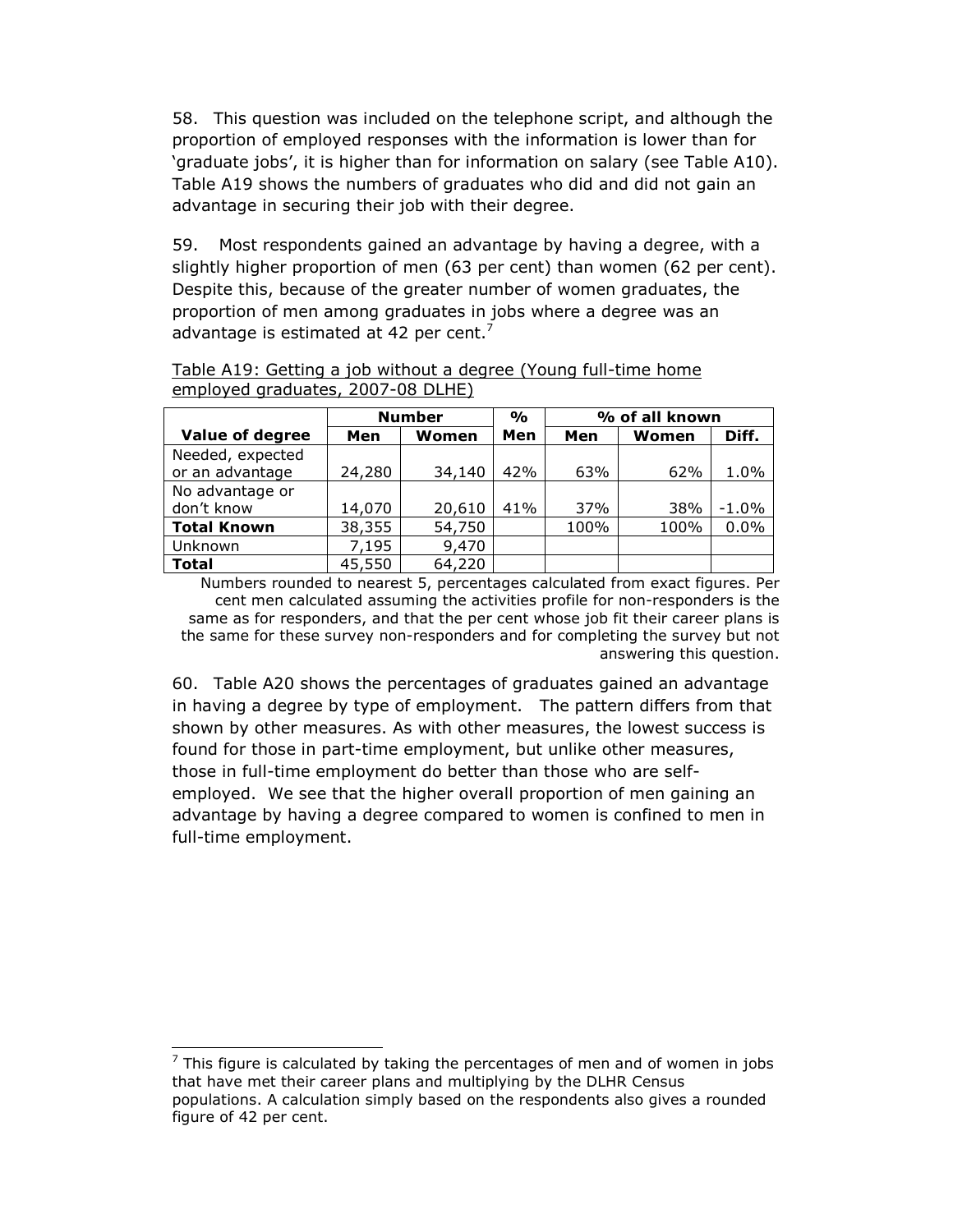|                     | Per cent gaining advantage |       |                   |  |  |  |
|---------------------|----------------------------|-------|-------------------|--|--|--|
| <b>Employment</b>   | Men                        | Women | <b>Difference</b> |  |  |  |
| Full-time paid work | 71%                        | 69%   | 2.0%              |  |  |  |
| Part-time paid work | 32%                        | 42%   | $-9.7%$           |  |  |  |
| Self-employed       | 58%                        | 67%   | $-8.9%$           |  |  |  |
| Other employment    | 51%                        | 56%   | $-4.6%$           |  |  |  |
| All employment      | 63%                        | 62%   | 1.0%              |  |  |  |

Table A20: Getting a job without a degree by type of employment (Young full-time home employed graduates, 2007-08 DLHE)

#### Reasons for taking job

l

61. The DLHE questionnaire asks respondents why they decided to take their job. They can tick any number of answers out of eight options. As a measure of job quality, we identify those respondents who include the answer, "it fitted into my career plan / it was exactly the type of work I wanted". Those who selected other answers, but not this one, were judged to have 'lower quality' jobs.

62. This, clearly, is not an absolute measure. The less ambitious will be more likely to have achieved their career plans with any given employment. Also, this question was not included on the telephone script, with the result that that the response rates are low, especially for men (see Table A10). Nevertheless, this question gets closer to a measure of success used by the graduates themselves, without making assumptions about the utility of any particular job attribute. Table A21 shows the numbers of graduates who did, and did not, find a job that met their career plans.

63. Most respondents have met their career plans, with a higher proportion of men (57 per cent) than women (52 per cent). Despite this, because of the greater number of women graduates, the proportion of men among graduates that have met their career plans is estimated at 43 per cent<sup>8</sup>.

 $8$  This figure is calculated by taking the percentages of men and of women in jobs that have met their career plans and multiplying by the DLHR Census populations. A calculation simply based on the respondents gives a figure of 38 per cent.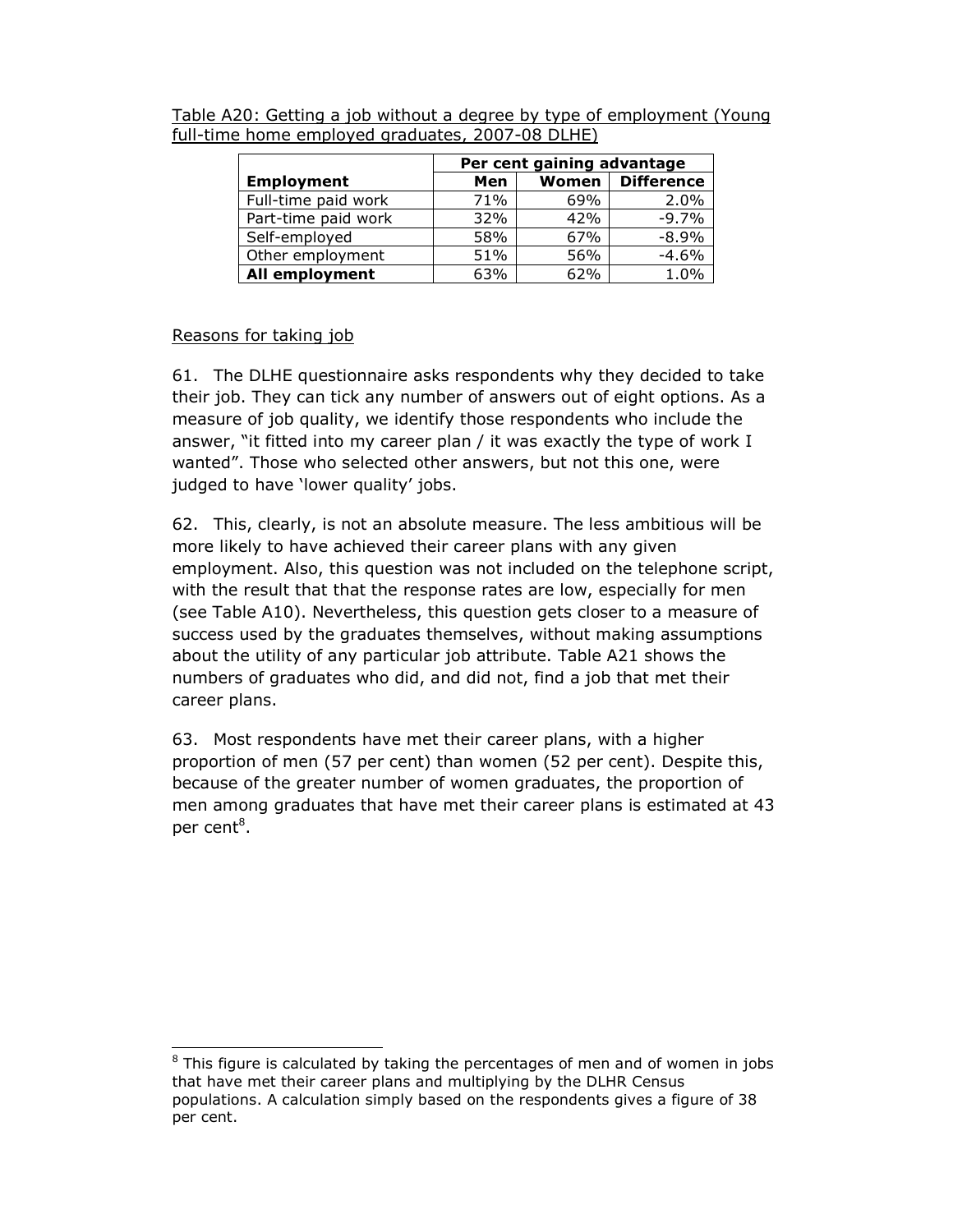|                    | <b>Number</b> |        | $\frac{0}{0}$ | % of all known |      |         |
|--------------------|---------------|--------|---------------|----------------|------|---------|
| <b>Activity</b>    | Men           | Women  | Men           | Men            | Wo-  | Diff.   |
|                    |               |        |               |                | men  |         |
| Fits career plans  | 7,415         | 11,955 | 43%           | 57%            | 52%  | 4.2%    |
| Other              | 5,665         | 10,830 | 39%           | 43%            | 48%  | $-4.2%$ |
| <b>Total Known</b> | 13,080        | 22,785 |               | 100%           | 100% | 0.0%    |
| <b>Unknown</b>     | 32,470        | 41,435 |               |                |      |         |
| <b>Total</b>       | 45,550        | 64,220 |               |                |      |         |

Table A21: Reasons for taking job: jobs that fit career plans (Young fulltime home employed graduates, 2007-08 DLHE)

Numbers rounded to nearest 5, percentages calculated from exact figures. Per cent men calculated assuming the activities profile for non-responders is the same as for responders, and that the per cent whose job fit their career plans is the same for these survey non-responders and for completing the survey but not answering this question.

64. Table A22 shows the percentages of graduates who have met their career plans by type of employment. The pattern shown by other measures, of the highest success for the self employed and the lowest for those in part-time work is demonstrated again. It is interesting that though the proportion for women in part-time employment who met their career plans is low, it is higher than for men, suggesting that part-time work may be a positive option for more women than for men.

Table A22: Per cent in jobs that fit career plans by type of employment (Young full-time home employed graduates, 2007-08 DLHE)

|                       | Per cent fitting career plans |       |                   |  |  |  |
|-----------------------|-------------------------------|-------|-------------------|--|--|--|
| Employment            | Men                           | Women | <b>Difference</b> |  |  |  |
| Full-time paid work   | 61%                           | 57%   | 4.0%              |  |  |  |
| Part-time paid work   | 23%                           | 27%   | $-3.9%$           |  |  |  |
| Self-employed         | 68%                           | 65%   | 2.8%              |  |  |  |
| Other employment      | 46%                           | 45%   | 0.6%              |  |  |  |
| <b>All employment</b> | 57%                           | 52%   | 4.2%              |  |  |  |

*Activities of 2004-05 graduates three and a half years after qualifying*

65. There have been two follow up surveys to the annual DLHE surveys, the 'DLHE Longitudinal' surveys. The results presented here refer to the second one which relates to those who qualified in the academic year 2004-05. UK HEIs provided the contact details, IFF Research carried out the survey, with HESA providing the sampling frame and the overall coordination and administration (IFF Research, 2009). The results from this survey are linked to the 2004-05 DLHE survey and the HESA student records.

66. The survey asks what the respondents were doing on the 24 November 2008. For the typical graduate who qualified in June 2005, this is about three and a half years after graduation.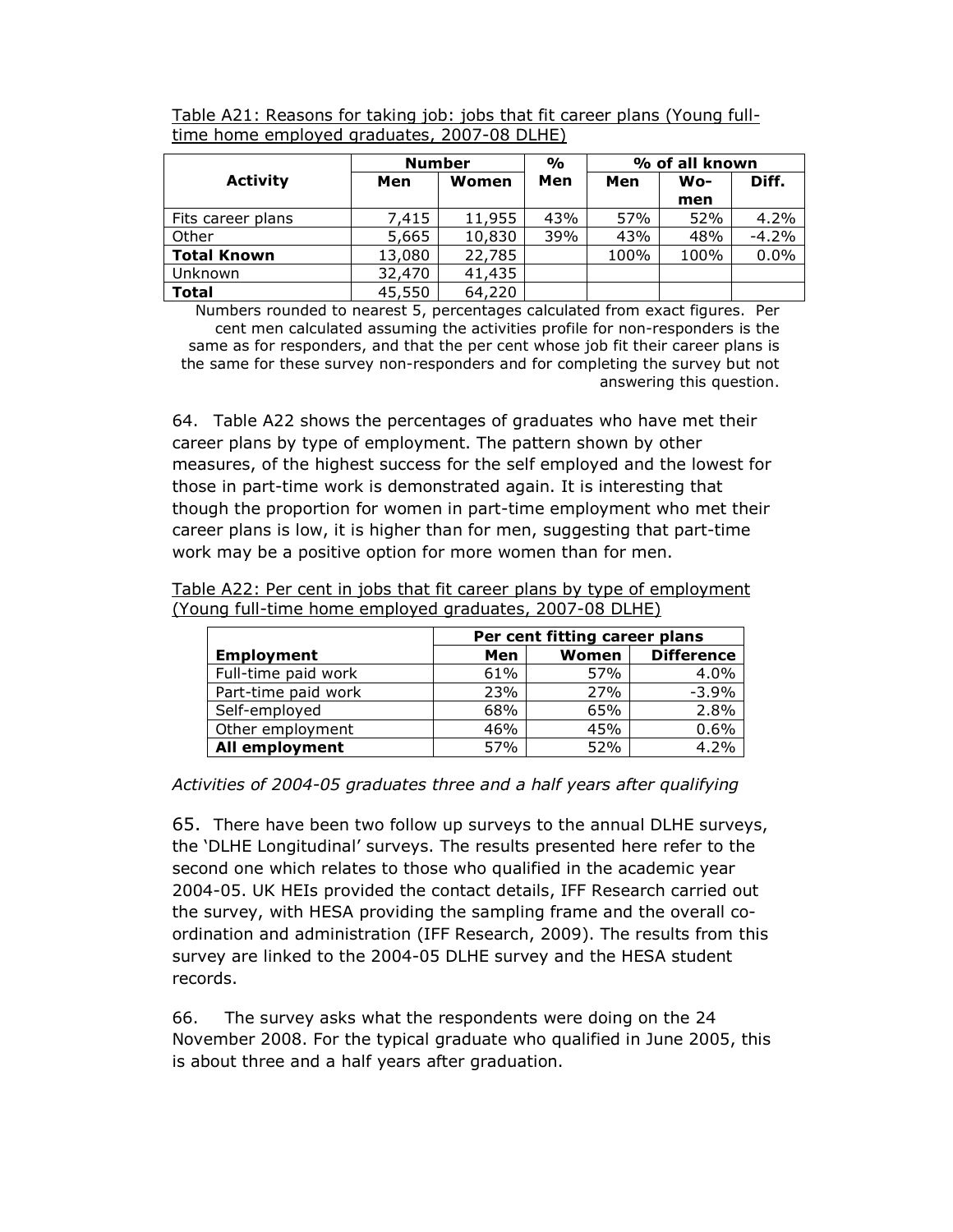#### Survey responses

67. As with the DLHE data, and unlike other HESA data collections, the DLHE Longitudinal data is not complete. The survey methodology was somewhat complex. A first sample, sample A, was identified, which was broadly representative of the 2004-05 DLHE respondents. About 5 per cent of most 2004-05 DLHE respondents were included, with oversampling of some groups to facilitate more detailed analysis. For example, 100 per cent of DLHE respondents from Black, Black Mixed and Other ethnic groups were included. Sample A graduates were contacted first by email, then by post and then by phone. Sample B consisted of all the remaining 2004-05 DLHE respondents who were only contacted by email. There are four main sources of missing data:

- Qualifiers who did not respond to the 2004-05 DLHE. The DLHE Longitudinal only included those who responded to the earlier survey;
- Respondents to the 2004-05 DLHE for whom no email, post or telephone contact details were provided;
- Qualifiers in sample B for whom no email address was provided;
- Qualifiers who did not respond to the DLHE Longitudinal survey.

68. Unfortunately, we are not able to identify the four sources of missing data for our population, young home full-time first degree graduates. Here we present information on this population where it is available, and the survey as a whole where it is not. Tables A23 and A24 provide summaries of the data available.

| <b>Survey method</b>     | <b>Unweighted</b><br><b>Number</b> |          | % of target pop. |         |         |  |
|--------------------------|------------------------------------|----------|------------------|---------|---------|--|
|                          | Men                                | Women    | Men              | Women   | Diff.   |  |
| A: Postal                | 785                                | 1,800    | 6.8%             | 11.2%   | $-4.4%$ |  |
| A: Telephone             | 2,470                              | 3,210    | 21.3%            | 19.9%   | 1.4%    |  |
| A: Online                | 905                                | 1,210    | 7.8%             | 7.5%    | 0.3%    |  |
| A: total response        | 4,160                              | 6,220    | 35.9%            | 38.6%   | $-2.7%$ |  |
| A: Non response          | 7,425                              | 9,905    | 64.1%            | 61.4%   | 2.7%    |  |
| <b>Total target A</b>    | 11,585                             | 16,130   | 100.0%           | 100.0%  | 0.0%    |  |
|                          |                                    |          |                  |         |         |  |
| <b>B</b> : Postal        | 0                                  | $\Omega$ | $0.0\%$          | $0.0\%$ | 0.0%    |  |
| <b>B: Telephone</b>      | 0                                  | $\Omega$ | $0.0\%$          | $0.0\%$ | 0.0%    |  |
| B: Online                | 3,400                              | 4,965    | 6.4%             | 7.2%    | $-0.8%$ |  |
| <b>B: Total response</b> | 3,400                              | 4,965    | 6.4%             | 7.2%    | $-0.8%$ |  |
| B: Non-response          | 49,720                             | 63,575   | 93.6%            | 92.8%   | 0.8%    |  |
| <b>Total target B</b>    | 53,120                             | 68,540   | 100.0%           | 100.0%  | $0.0\%$ |  |

| Table A23: Responses (unweighted) by survey method (Young full-time |  |  |  |
|---------------------------------------------------------------------|--|--|--|
| home graduates, 2004-05 DLHE Longitudinal)                          |  |  |  |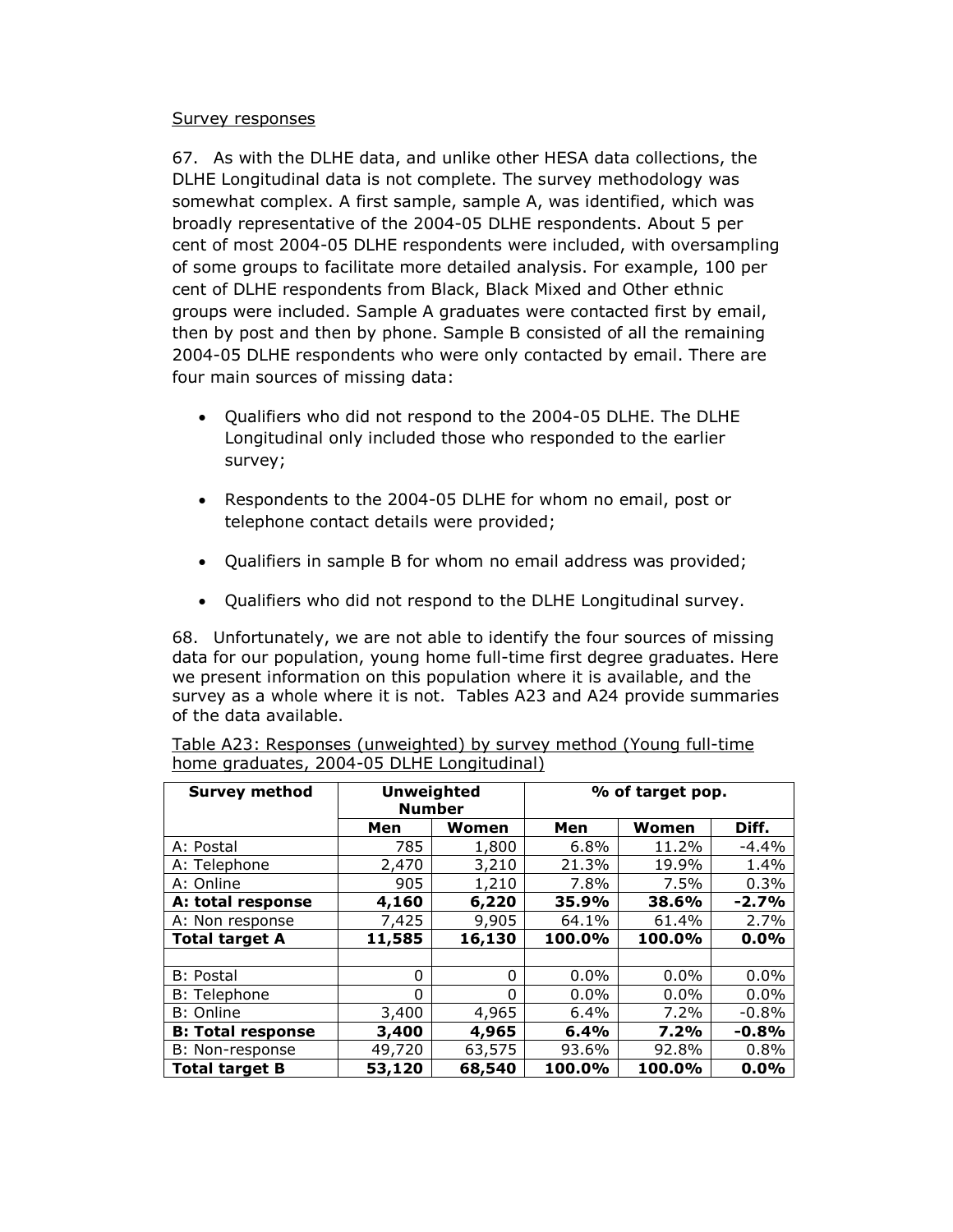|                       | <b>Unweighted</b><br><b>Number</b>  |         | % of DLHE pop. |        |         |  |
|-----------------------|-------------------------------------|---------|----------------|--------|---------|--|
|                       | Men<br><b>Women</b><br>Men<br>Women |         |                |        | Diff.   |  |
| <b>LDLHE</b> response | 7,560                               | 11,185  | 9.4%           | 10.9%  | $-1.5%$ |  |
| LDLHE non-response    | 57,145                              | 73,480  |                |        |         |  |
| DLHE Non-response     | 15,415                              | 18,010  |                |        |         |  |
| All non-response      | 72,565                              | 91,490  | 90.6%          | 89.1%  | 1.5%    |  |
| <b>Total</b>          | 80,120                              | 102,675 | 100.0%         | 100.0% | 0.0%    |  |

Table A24: Responses (unweighted) as percentage of DLHE population (Young full-time home graduates, 2004-05 DLHE Longitudinal)

69. The 'non-response' totals include both those graduates who failed to respond, and those who were not contacted. For the survey as a whole, 94 per cent of sample A had at least one contact detail, e-mail, postal or phone, while only 36 per cent of sample B had e-mail addresses (IFF Research, 2009).

70. Overall we can see that the combined effect of differential responses by men and women to the DLHE and DLHE Longitudinal is to give a 1.5 percentage point difference in overall response rates. This is sizable given the overall response rates of around 10 per cent, and means that differential response biases could affect the results. For sample A we also see the same pattern as found for the DLHE, with a marked difference in the numbers of postal returns, a difference which is partially reduced through the telephone interviews.

71. As with the DLHE we have evidence for response bias by looking at the percentage of employed graduates in graduate jobs by survey method. We find that graduates who have not responded to online or postal surveys are less likely to be in graduate jobs.

Table A25: Proportion of employed in graduate jobs by survey method (Young full-time home graduates, 2004-05 DLHE Longitudinal, unweighted data)

| Survey method | Men   | Women | <b>Difference</b> |
|---------------|-------|-------|-------------------|
| Postal        | 80.7% | 76.5% | $4.1\%$           |
| Telephone     | 73.8% | 71.4% | 2.4%              |
| Online (A)    | 80.3% | 78.5% | 1.8%              |
| Online<br>(B) | 81.2% | 79.9% | 1.4%              |

72. As with the DLHE survey, there is a further loss of information with respect to individual data items, but pattern of this further attrition is quite different. The proportion of responses with information is higher than for the DLHE, with the exception of the categorisation of jobs as graduate or non-graduate. Nearly all DLHE respondents in employment could be so categorised while it was only possible for about 90 per cent of DLHE Longitudinal. This difference could be due to differences in the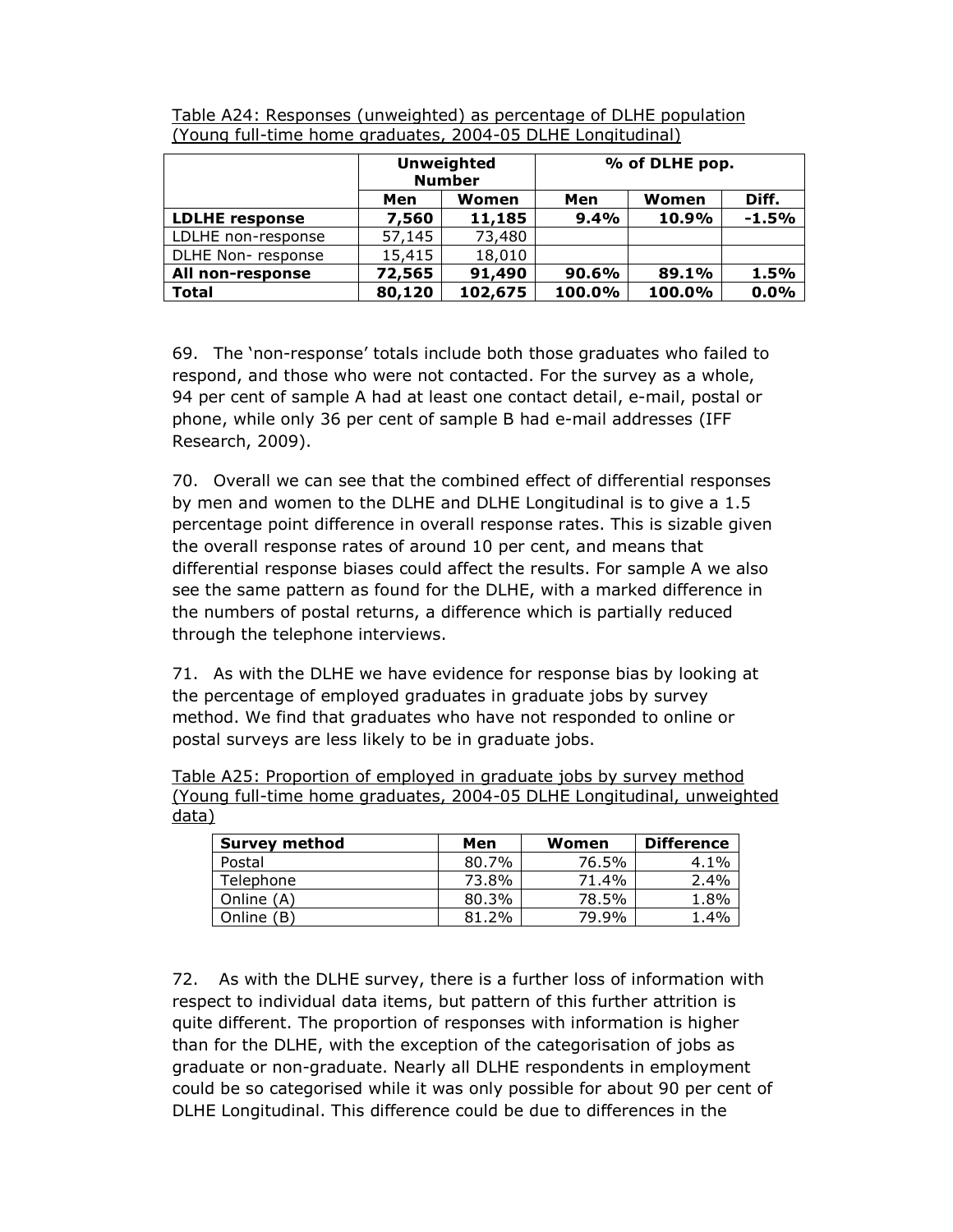descriptions in job titles between the surveys, but it is more likely to be due to differences in proportion of titles that institutions coded, compared to IFF Research.

|                                                        |  |  | Table A26: Respondents providing information (Young full-time home |
|--------------------------------------------------------|--|--|--------------------------------------------------------------------|
| graduates, 2004-05 DLHE Longitudinal, unweighted data) |  |  |                                                                    |

| <b>Information</b>                     | Men | Women | <b>Difference</b> |
|----------------------------------------|-----|-------|-------------------|
| Satisfaction (all respondents)         | 99% | 99%   | 0.0%              |
| Salary (full-time employed)            | 86% | 88%   | $-1.8%$           |
| Salary (part-time employed, freelance) | 75% | 79%   | $-3.9%$           |
| Graduate job (all employed)            | 89% | 91%   | $-2.4%$           |
| Importance of degree (all employed)    | 99% | 99%   | 0.2%              |
| Reasons for taking job (all employed)  | 99% | 99%   | 0.1%              |

### Weighting of responses

L

73. For each response a weight was calculated (IFF Research, 2009) to allow for the oversampling of certain groups of graduates and for the differential response rates. These weights have been used in the calculation of the activities profile (Table A27) and for various measures of each graduate's success. Table A27 provides a summary comparison of weighted and unweighted totals.

#### Table A27: Weighted and unweighted totals (Young full-time home graduates, 2004-05 DLHE Longitudinal)

|                      |        | <b>Number</b> |       | $(%$ men $)$           |
|----------------------|--------|---------------|-------|------------------------|
|                      | Men    | Women         | % men | (% men in<br>DLHE pop) |
| Unweighted responses | 7.560  | 11,185        | 40.3% | 0.92                   |
| Weighted responses   | 8,625  | 11,535        | 42.8% | 0.98                   |
| DLHE population      | 80,120 | 102,675       | 43.8% | 1.00                   |

74. It can be seen that the weighting brings the proportion of men closer to that of the underlying population, but that men are still underrepresented. This is in part because the researchers used the DLHE responders, rather than the DLHE population, as their reference in the calculation of the weights<sup>9</sup>.

75. Though the use of weights greatly reduces the under-representation of men, it should not be assumed that the use of the weights will reduce the response biases, or differences in response biases, that have been discussed above. Indeed, given that sex was included in the model used

<sup>&</sup>lt;sup>9</sup> The technical report (IFF Research, 2009) refers to the `DLHE population' but from the numbers quoted, and the methods used, it is apparent that they used the DLHE respondents.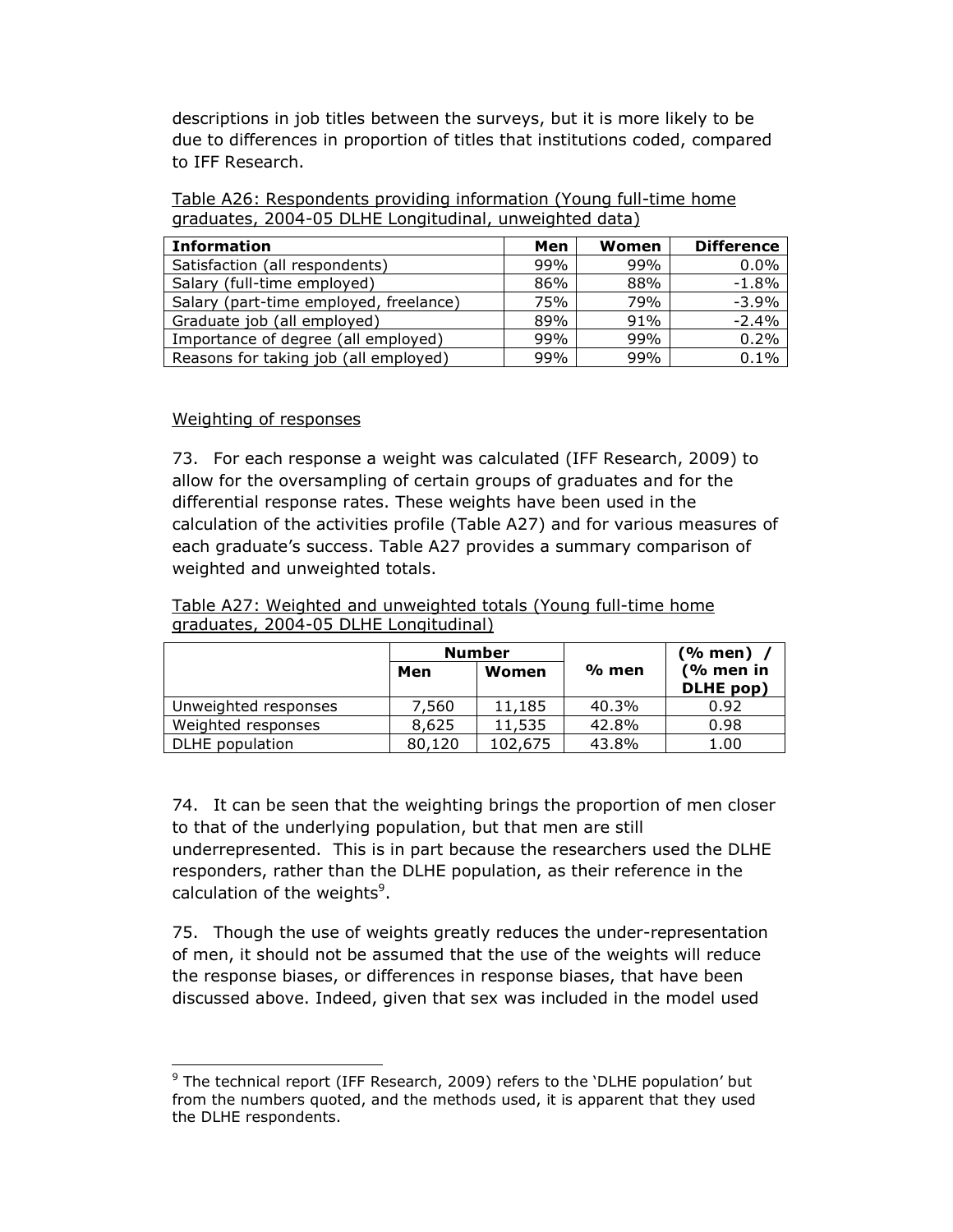to create the weights, we would not expect to see a reduction in the differences in response bias on using the weights $^{10}$ .

### What graduates are doing three and a half years after graduation

76. Table A28 shows the reported activities of the respondents.

Table A28: Activities three and a half years after graduation (Young fulltime home graduates, 2004-05 DLHE Longitudinal)

|                       |       | <b>Weighted Number</b> | $\frac{1}{\alpha}$ | % of all activities |       |          |
|-----------------------|-------|------------------------|--------------------|---------------------|-------|----------|
| <b>Activity</b>       | Men   | Women                  | Men                | Men                 | $wo-$ | Diff.    |
|                       |       |                        |                    |                     | men   |          |
| Full-time paid work   | 6,970 | 9,290                  | 44%                | 81%                 | 81%   | 0.3%     |
| Part-time paid work   | 250   | 520                    | 34%                | 3%                  | 5%    | $-1.6%$  |
| Self-employed         | 390   | 285                    | 59%                | 5%                  | 2%    | 2.1%     |
| Other employment      | 45    | 85                     | 36%                | $1\%$               | $1\%$ | $-0.2%$  |
| Further study only    | 610   | 905                    | 41%                | 7%                  | 8%    | $-0.8%$  |
| Unemployed            | 295   | 250                    | 55%                | 3%                  | 2%    | 1.2%     |
| Unavailable for work  | 55    | 195                    | 23%                | $1\%$               | 2%    | $-1.0\%$ |
| Other                 | 10    | 10                     | 50%                | $0\%$               | $0\%$ | $0.0\%$  |
| <b>All activities</b> | 8,625 | 11,535                 | 44%                | 100%                | 100%  | $0.0\%$  |

Numbers rounded to nearest 5, percentages calculated from exact figures. Per cent men assumes the activities profile for non-responders is the same as for responders.

77. The percentage of men for each activity includes an adjustment to allow for the different response rates of men and women. This adjustment probably gives an over-estimate of the proportion of men.

78. Compared to the pattern seen for graduates about six months after graduation, the differences in the profile of activities between men and women are small. Men still have a higher unemployment rate, but the unemployment rates for men and women are much lower. One difference found in both profiles is that a higher proportion of women are in parttime work, and a higher proportion of men are self employed or freelance.

### Satisfaction with career so far

79. All respondents, not just those in employment, were asked how satisfied or dissatisfied they were with their career to date. They were asked to tick one of the following options:-

- Very satisfied
- Fairly satisfied
- Not very satisfied
- Not at all satisfied
- Unwilling to answer
- Don't Know

 $\overline{a}$ 

 $10$  IFF Research have confirmed that sex was included in the weighting model.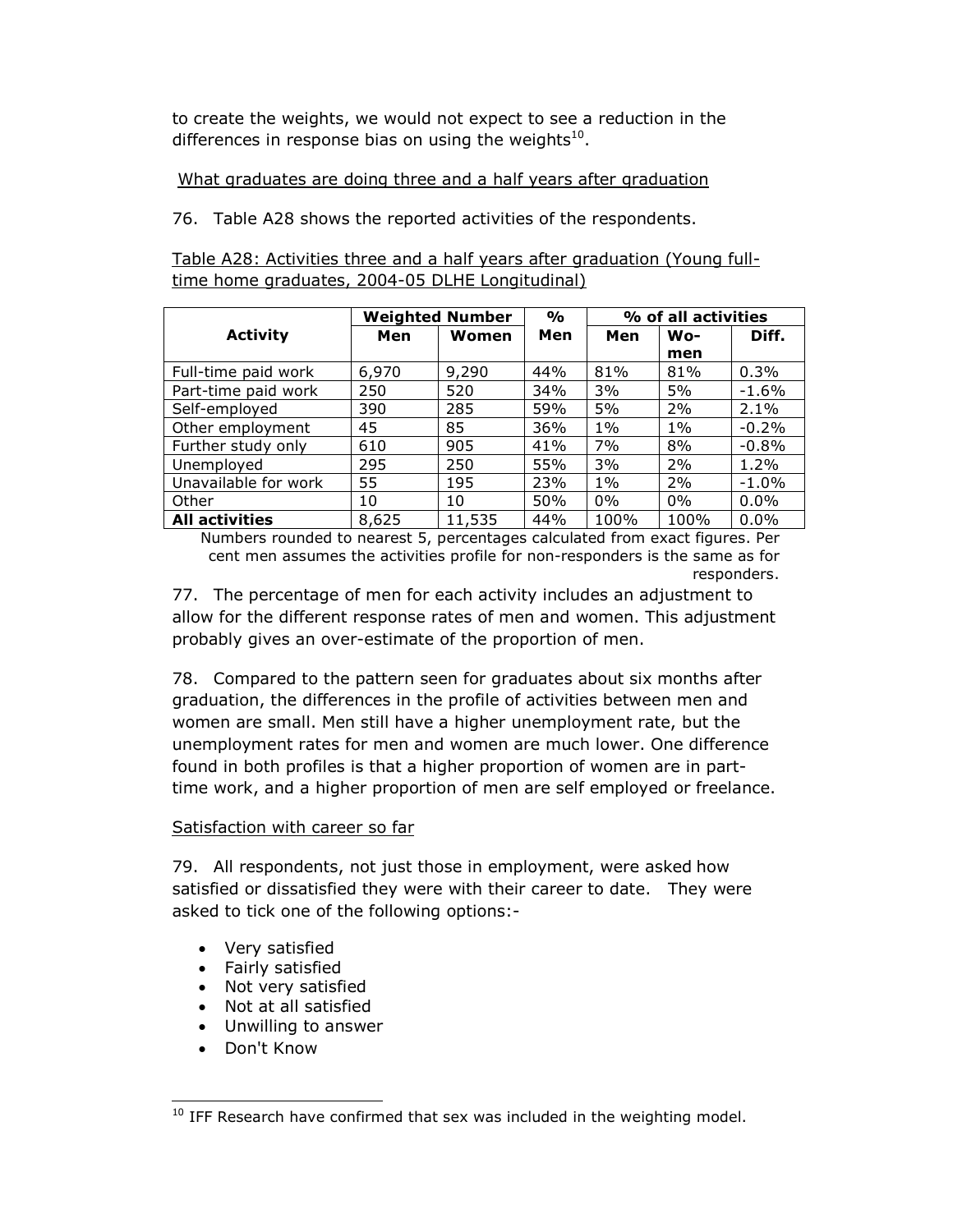80. Table A29 shows the overall levels of satisfaction cumulatively and Table A30 provides a breakdown of the percentage who are 'very satisfied' by type of activity. The numbers in some of the rows of this breakdown table are rather small (see Table A28), and even some of the apparent differences between men and women are not significant, they are likely to occur by chance. As a guide those activities with very small numbers are in italics, and differences which are not significant are indicated by 'n/s' in the difference column.

81. We can see that overall women are more likely to be 'very' and to be 'very' or 'fairly' satisfied with their career than men. The proportions who are not at all satisfied are low and equal between men and women. When we break down the proportions who are 'very satisfied' by activity, we run into problems with small numbers, but the general pattern is credible with those who are self employed or freelance with the highest levels of satisfaction, and those who are unemployed with the lowest.

| Level of satisfaction          |       | Weighted<br><b>Number</b> | % of all indicating level of<br>satisfaction |        |         |  |
|--------------------------------|-------|---------------------------|----------------------------------------------|--------|---------|--|
|                                | Men   | Women                     | Men                                          | Women  | Diff.   |  |
| 'Very'                         | 2,925 | 4,235                     | 34.3%                                        | 37.2%  | $-2.8%$ |  |
| 'Very' or 'Fairly'             | 7,205 | 9,815                     | 84.6%                                        | 86.1%  | $-1.5%$ |  |
| 'Very', 'Fairly' or 'Not very' | 8,220 | 11,000                    | 96.5%                                        | 96.5%  | 0.0%    |  |
| All levels of satisfaction     | 8,515 | 11,400                    | 100.0%                                       | 100.0% | 0.0%    |  |
| Don't know                     | 25    | 50                        |                                              |        |         |  |
| Unwilling or not answered      | 80    | 85                        |                                              |        |         |  |
| <b>Total</b>                   | 8,625 | 11,535                    |                                              |        |         |  |

Table A29: Satisfaction with career (Young full-time home graduates, 2004-05 DLHE Longitudinal)

Numbers rounded to nearest 5, percentages calculated from exact figures.

| Table A30: Per cent 'very satisfied' with career by activity (Young full-time |  |  |  |  |
|-------------------------------------------------------------------------------|--|--|--|--|
| home graduates, 2004-05 DLHE Longitudinal)                                    |  |  |  |  |

| <b>Activity</b>                 | Men | Women | <b>Difference</b> |
|---------------------------------|-----|-------|-------------------|
| Full-time paid work             | 35% | 39%   | $-4%$             |
| Part-time paid work             | 21% | 27%   | $-5%$             |
| Self-employed                   | 47% | 42%   | n/s               |
| Other employment                | 33% | 31%   | n/s               |
| Further study only              | 35% | 35%   | 0%                |
| Unemployed                      | 12% | 10%   | n/s               |
| Unavailable for work /<br>other | 15% | 28%   | $-13%$            |
| <b>All activities</b>           | 34% | 37%   | $-3%$             |

82. The satisfaction question is not an absolute measure. Some will be more satisfied with lower achievements than others. This question does measure success across all activities, using the graduates criteria as to what is important.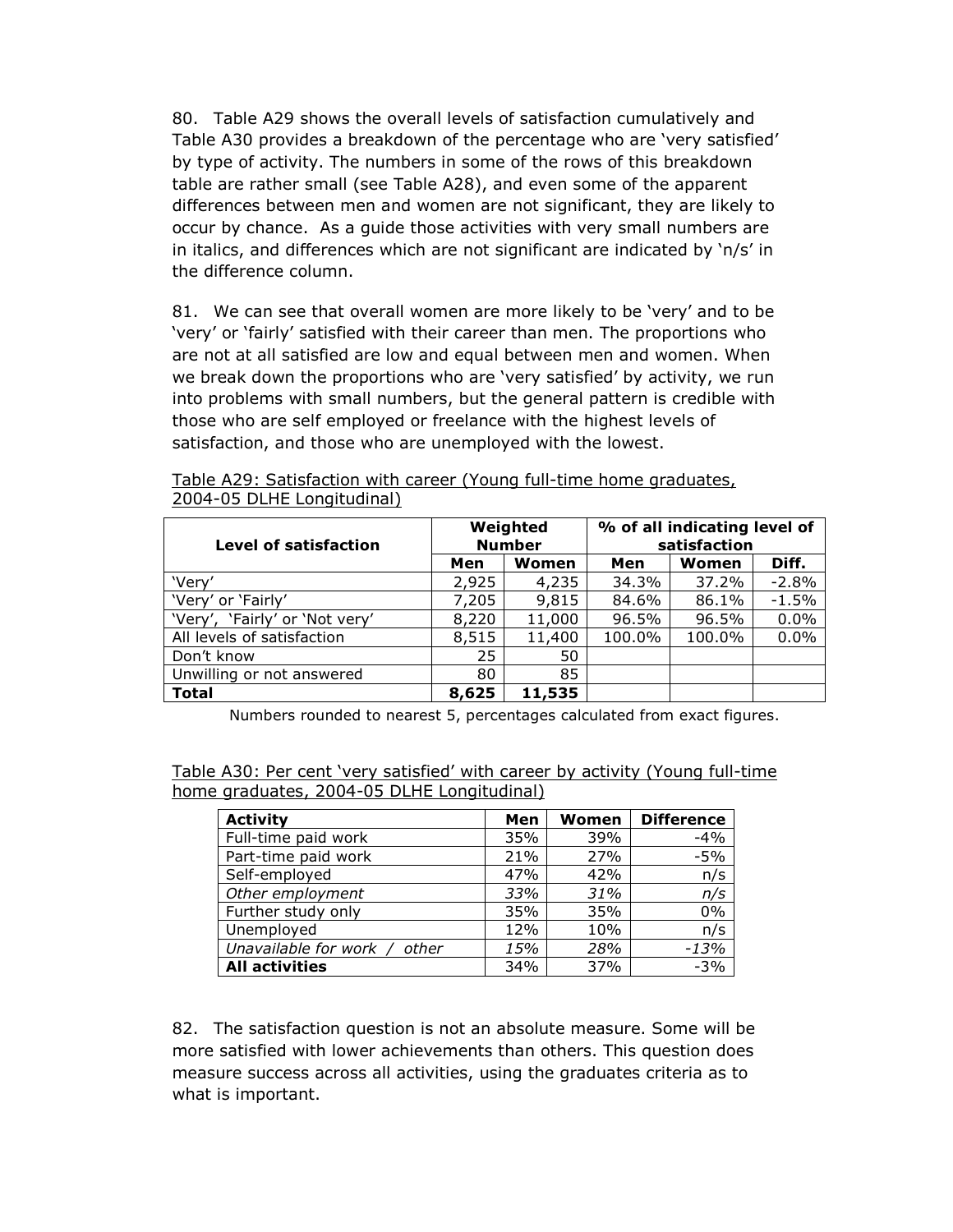#### Employment outcomes three and a half years after graduation

83. The survey question used to capture salary was as follows:

What was your approximate annual gross pay, before tax? You can either give this as an annual salary, or give a monthly, weekly or hourly rate.

Please provide your answer in pounds sterling  $(E)$ . If you are paid in another currency, please provide an approximate figure in pounds sterling.

If you were self-employed please indicate the amount of money that you paid yourself out of the business.

Please just state basic pay; do not include any bonuses or benefits in kind.

84. This question does not follow the definition used for the DLHE survey, so the two are not comparable. The annual salary data provided by IFF Research for this analysis was calculated by using standard multiples for each time period used. $11$  In general, unlike for the DLHE question, respondents will not provide a full-time equivalent salary, unless they provide a daily or hourly rate. This means that part-time salaries are not well defined. Further, even though the responses to the salary question by those in part-time and freelance employment are higher than for the DLHE survey, there are large differences in the response rates for men and women. Given this, and the weak definition of part-time salary, we have restricted the main salary analysis to those in full-time employment.

85. Table A31 shows the mean and median salaries for DLHE Longitudinal respondents in full-time employment. As with the DLHE analysis figures were also calculated excluding salaries of less than £1,000 and more than £100,000. Very few respondents were excluded and the truncated statistics were almost the same as those including all the respondents. All the results presented here are based on all the data.

L

<sup>&</sup>lt;sup>11</sup> IFF Research used 12, 26, 52, 253 and 1820 multiples to convert the monthly, fortnightly, weekly, daily and hourly rates returned by the respondents to annual figures.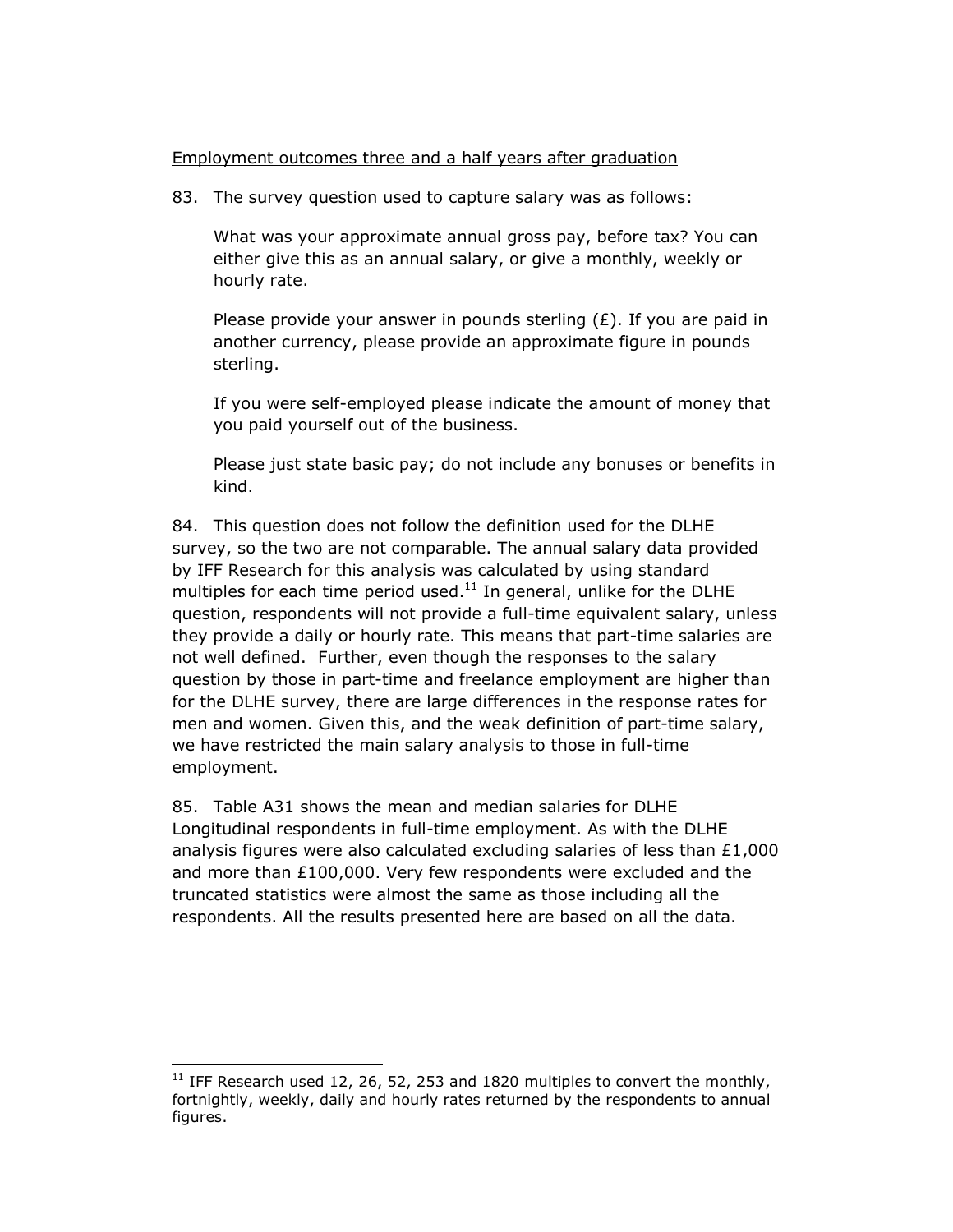|                               |         |         |                   | <b>Per-cent male</b> |
|-------------------------------|---------|---------|-------------------|----------------------|
|                               | Men     | Women   | <b>Difference</b> | premium              |
| Median                        | £25,000 | £23,000 | £2,000            | 9%                   |
| Mean                          | £28,071 | £24,023 | £4,048            | 17%                  |
| Mean (male subject profile)   | £28,071 | £25,294 | £2,777            | 11%                  |
| Mean (female subject profile) | £26,770 | £24,044 | £2,726            | 11%                  |

### Table A31: Salary (Young full-time home graduates in full-time employment, 2004-05 DLHE Longitudinal, weighted data)

Subject profiles exclude Nursing and Social Work as the numbers of men graduating in these subjects are too few. This is the reason for the difference between the overall mean for women (£24,023) and the mean for women with the female subject profile (£24,044).

86. The difference between men and women in median salaries is the same as found for 2007-08 graduates six months after graduation, while the difference in mean salaries is almost twice as great. Further analysis of the distribution of salaries is needed to see what lies behind these figures, but they are consistent with the existence of a group of highly paid mostly male group gaining higher increases in pay than the average.

87. Part of the difference in mean salaries is explained by different subject profiles, but to a lesser extent than found for the 2007-08 graduates six months after graduation.

### Salary for those in different types of employment

88. The salaries are not well defined for those not in full-time employment. Some of the salaries will be full-time equivalents, some will be the actual salaries for less than full-time hours. We should therefore treat the figures for mean salaries for those not in full-time employment in Table A32 below with extra caution.

| <b>Employment</b>   | Men    | Women  | <b>Difference</b> | Per-cent<br>male<br>premium |
|---------------------|--------|--------|-------------------|-----------------------------|
| Full-time paid work | 28,071 | 24,023 | 4,048             | 17%                         |
| Part-time paid work | 14,813 | 14,978 | $-164$            | $-1%$                       |
| Self-employed       | 30,801 | 27,238 | 3,563             | 13%                         |
| Other employment    | $\ast$ | $\ast$ | $\ast$            | $\ast$                      |
| All employment      | 27,716 | 23,645 | 4,071             | 17%                         |

Table A32: Mean salaries by type of employment (Young full-time home employed graduates, 2004-05 DLHE Longitudinal, weighted data)

Those returning zero salaries excluded. Numbers returning salaries in 'other' categories too small to calculate mean values.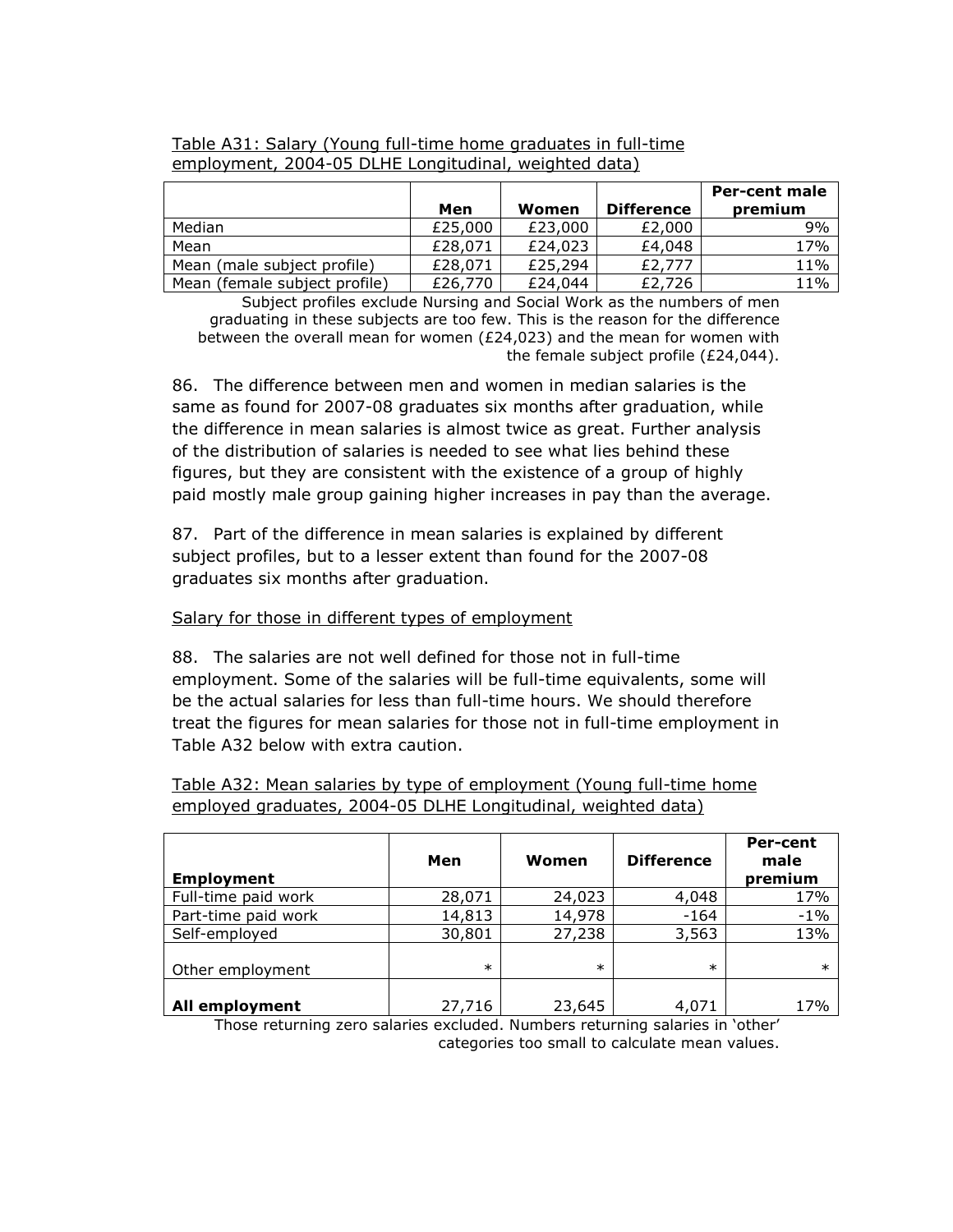#### Classification of job as 'graduate' or 'non-graduate'

89. Using information from the question:

What was your job title?

Please provide as much detail as possible, outlining your main duties or responsibilities as appropriate. For example, rather than "supervisor", WRITE IN "customer service supervisor in a bank".

IFF Research derived the Standard Occupational Classification (SOC) of the employment. This information was then be used to classify a job as 'graduate' or 'non-graduate' employment (Elias and Purcell, 2004). As shown in Table A26 about 90 per cent of all respondents in employment are classified in this way. Table A33 shows this classification of employment for all respondents in work.

| graduates, 2004-05 DLHE Longitudinal |                 |        |               |            |       |         |
|--------------------------------------|-----------------|--------|---------------|------------|-------|---------|
|                                      | Weighted number |        | $\frac{1}{2}$ | % of known |       |         |
|                                      | Men             | Women  | Men           | Men        | Women | Diff.   |
| Graduate job                         | 5,250           | 7,080  | 44%           | 77%        | 76%   | 0.7%    |
| Non-graduate job                     | 1,580           | 2,215  | 43%           | 23%        | 24%   | $-0.7%$ |
| <b>Total Known</b>                   | 6,830           | 9,295  |               | 100%       | 100%  | 0.0%    |
| <b>Unknown</b>                       | 830             | 885    |               |            |       |         |
| <b>Total</b>                         | 7,660           | 10,180 |               |            |       |         |

Table A33 Graduate / non-graduate jobs (Young full-time home employed  $2004-05$  DLHE Longitudinal

Numbers rounded to nearest 5, percentages calculated from exact figures. Per cent men calculated assuming the activities profile for non-responders is the same as for responders, and that the per cent with graduate jobs is the same for these survey non-responders and those whose job could not be classified.

90. Most respondents are in graduate jobs. The difference in the proportion of men (77 per cent) and women is not statistically significant. The proportion of men in graduate jobs is estimated at 44 per cent.<sup>12</sup>

91. Table A34 provides a breakdown of the percentage who are in graduate jobs by type of activity. The numbers in some of the rows of this breakdown table are rather small (see Table A28), and even some of the large apparent differences between men and women are not significant, they are likely to occur by chance. As a guide those activities with very small numbers are in italics, and the fact that all the differences are not significant is indicated by 'n/s' in the difference column.

92. The table does show the pattern seen with other measures of success, with a higher proportion of the self employed and a lower proportion of those in part time achieving 'higher quality' employment.

l

 $12$  This figure is calculated by taking the percentages of men and of women in graduate jobs and multiplying by the DLHR Census populations. This probably slightly over-estimates the proportion of men. A calculation simply based on the respondents gives a value of 43 per cent.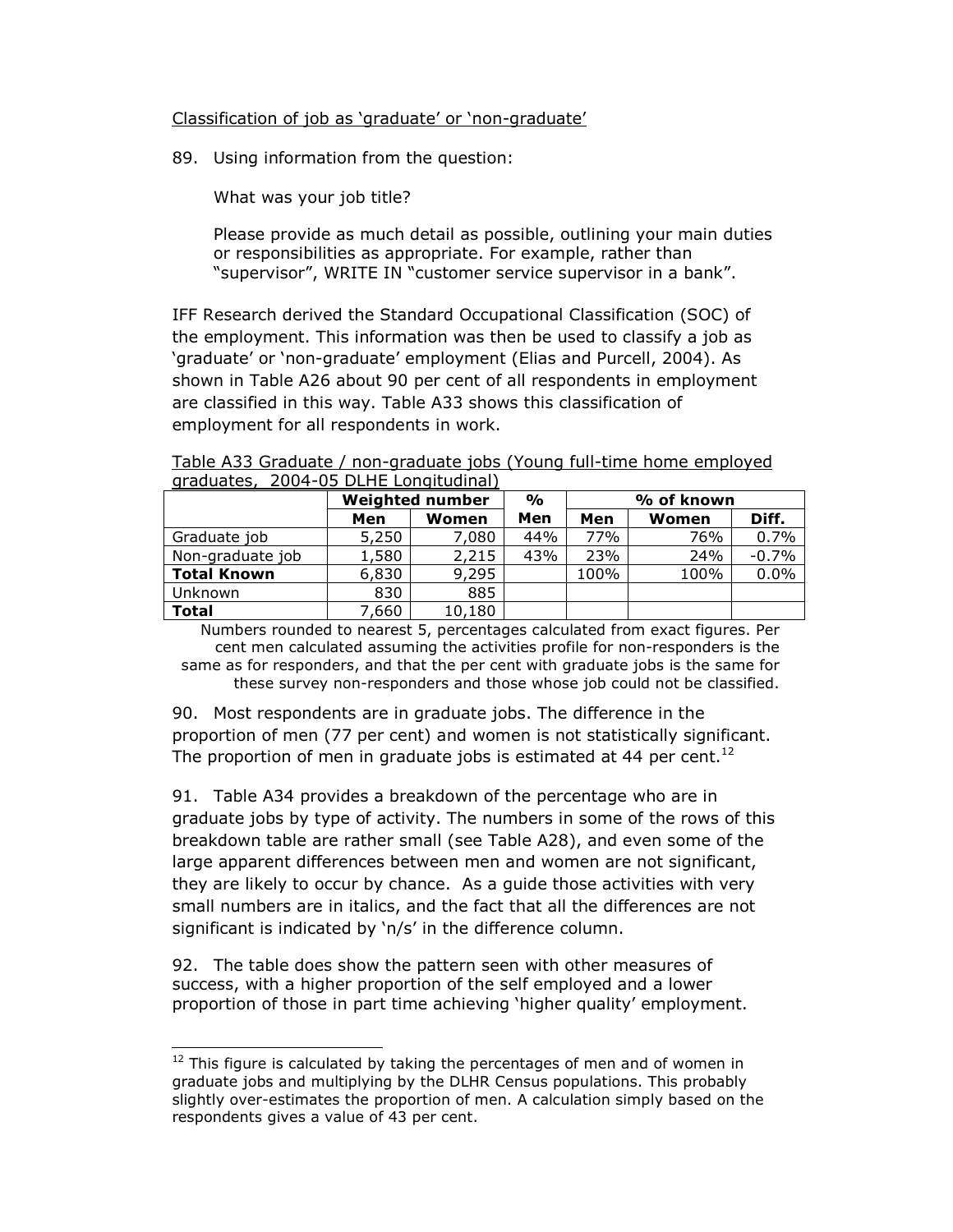This is to the disadvantage of women, who are more likely to be in parttime employment, and less likely to be self employed.

Table A34: Graduate / non-graduate jobs by type of employment (Young full-time home employed graduates, 2004-05 DLHE Longitudinal, weighted data)

|                          | Per cent in graduate jobs         |     |     |  |  |  |
|--------------------------|-----------------------------------|-----|-----|--|--|--|
| <b>Employment</b>        | <b>Difference</b><br>Women<br>Men |     |     |  |  |  |
| Full-time paid work      | 78%                               | 78% | n/s |  |  |  |
| Part-time paid work      | 38%                               | 44% | n/s |  |  |  |
| Self-employed/ freelance | 90%                               | 86% | n/s |  |  |  |
| Other employment         | 75%                               | 54% | n/s |  |  |  |
| <b>All employment</b>    | 77%                               | 76% | n/s |  |  |  |

#### Importance of a degree in gaining employment

The DLHE Longitudinal questionnaire asks respondents whether the qualification they gained in 2004-05, that is a first degree, was important when they gained their current employment. The options were:

- Formal requirement
- Important
- Not very important but helped
- Not important
- Don't know

93. This is similar to the 'would you have been able to get the job without a degree' question on the DLHE, though the difference in wording is such as to make an exact comparison difficult.

94. We have classified those who answered 'formal requirement' or 'important' as being in the 'higher quality' jobs compared to the other responses. Table A35 provides a summary which shows that a greater proportion of women compared to men indicated that their degree was either a formal requirement or important in getting their job.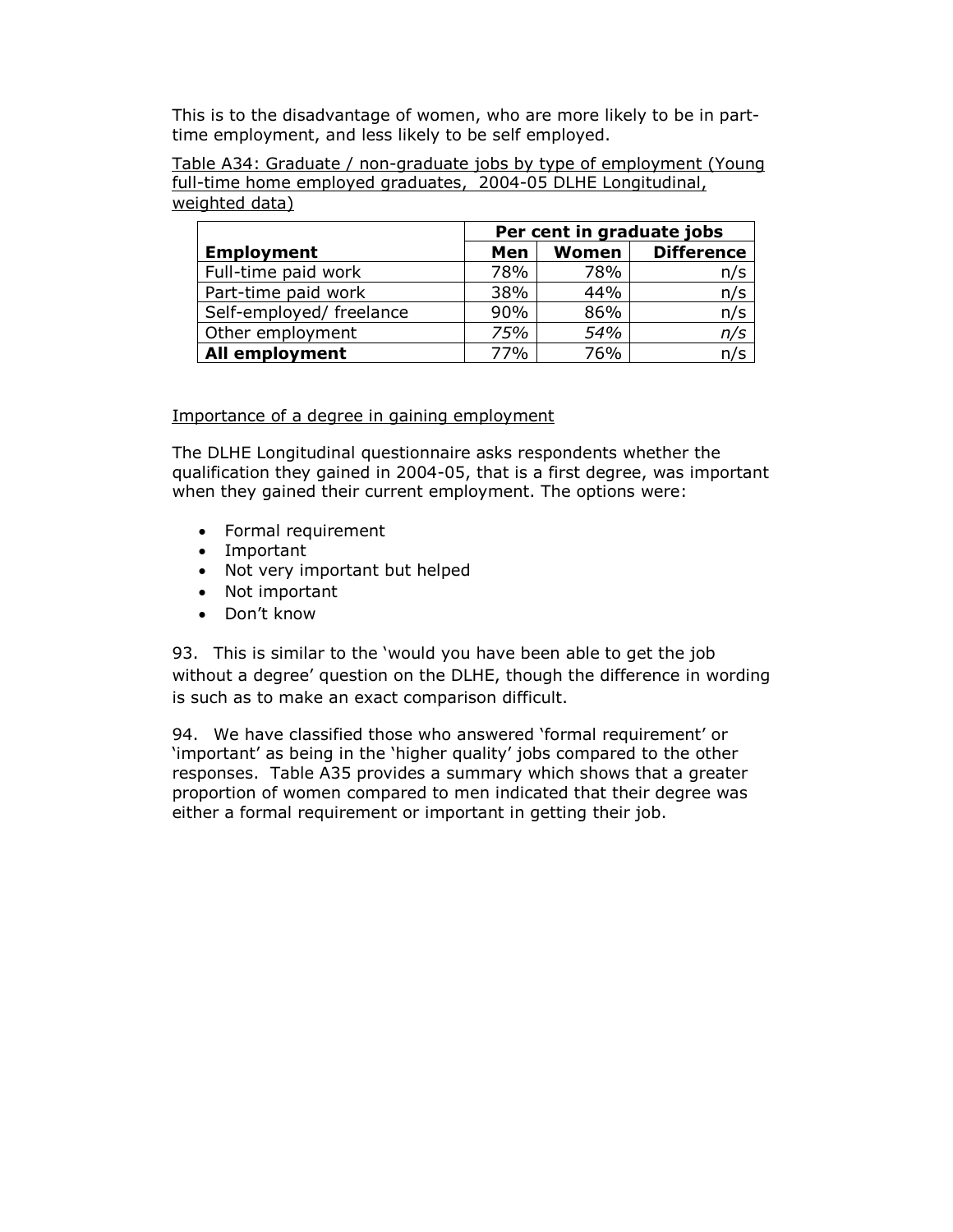| Table A35: Importance of a degree in gaining employment (Young full- |  |  |  |  |
|----------------------------------------------------------------------|--|--|--|--|
| time home employed graduates, 2004-05 DLHE Longitudinal)             |  |  |  |  |

|                                       | Weighted number |        | $\frac{1}{\alpha}$ |      | % of all known |          |
|---------------------------------------|-----------------|--------|--------------------|------|----------------|----------|
| <b>Value of degree</b>                | Men             | Women  | Men                | Men  | Women          | Diff.    |
| Requirement or<br>important           | 4,960           | 7,090  | 42%                | 65%  | 70%            | $-5.1\%$ |
| Not (very) important<br>or don't know | 2,635           | 2,975  | 48%                | 35%  | 30%            | 5.1%     |
| <b>Total known</b>                    | 7,595           | 10,065 |                    | 100% | 100%           | 0.0%     |
| <b>Unknown</b>                        | 30              | 50     |                    |      |                |          |
| Not answered                          | 35              | 65     |                    |      |                |          |
|                                       |                 |        |                    |      |                |          |
| <b>Total</b>                          | 7,660           | 10,180 |                    |      |                |          |

Numbers rounded to nearest 5, percentages calculated from exact figures. Per cent men calculated assuming the activities profile for non-responders is the same as for responders, and that the per cent whose job fit their career plans is the same for these survey non-responders and for completing the survey but not answering this question.

95. Table A36 gives a breakdown of the percentage gaining an advantage from their degree by the type of employment. This differs from other measures, in that the self-employed / freelance have a lower percentage of the 'quality' attribute than those in full-time employment. This is to be expected. Interpreting the question would not be straightforward for some of these graduates.

Table A36: Per cent gaining advantage from degree in securing employment by type of employment (Young full-time home employed graduates, 2007-08 DLHE)

|                     | Per cent gaining advantage |       |                   |  |
|---------------------|----------------------------|-------|-------------------|--|
| <b>Employment</b>   | Men                        | Women | <b>Difference</b> |  |
| Full-time paid work | 68%                        | 72%   | 4%                |  |
| Part-time paid work | 30%                        | 45%   | 14%               |  |
| Self-employed       | 43%                        | 64%   | 21%               |  |
| Other employment    | 71%                        | 61%   | n/s               |  |
| All employment      | 65%                        | 70%   | 5%                |  |

### Reasons for taking job

96. The DLHE Longitudinal questionnaire asked respondents why they decided to take their job. The question was similar to that included on the DLHE questionnaire, with slightly different wording. As a measure of job quality, we identify those respondents who include the answers, "it fitted into my career plan" or "it was exactly the type of work I wanted". Those who selected others answers, but not these, were judged to have a 'lower quality' jobs.

97. Table A37 shows the numbers of graduates who did, and did not, find a job that met their career plans, and Table A38 provides a breakdown by type of employment.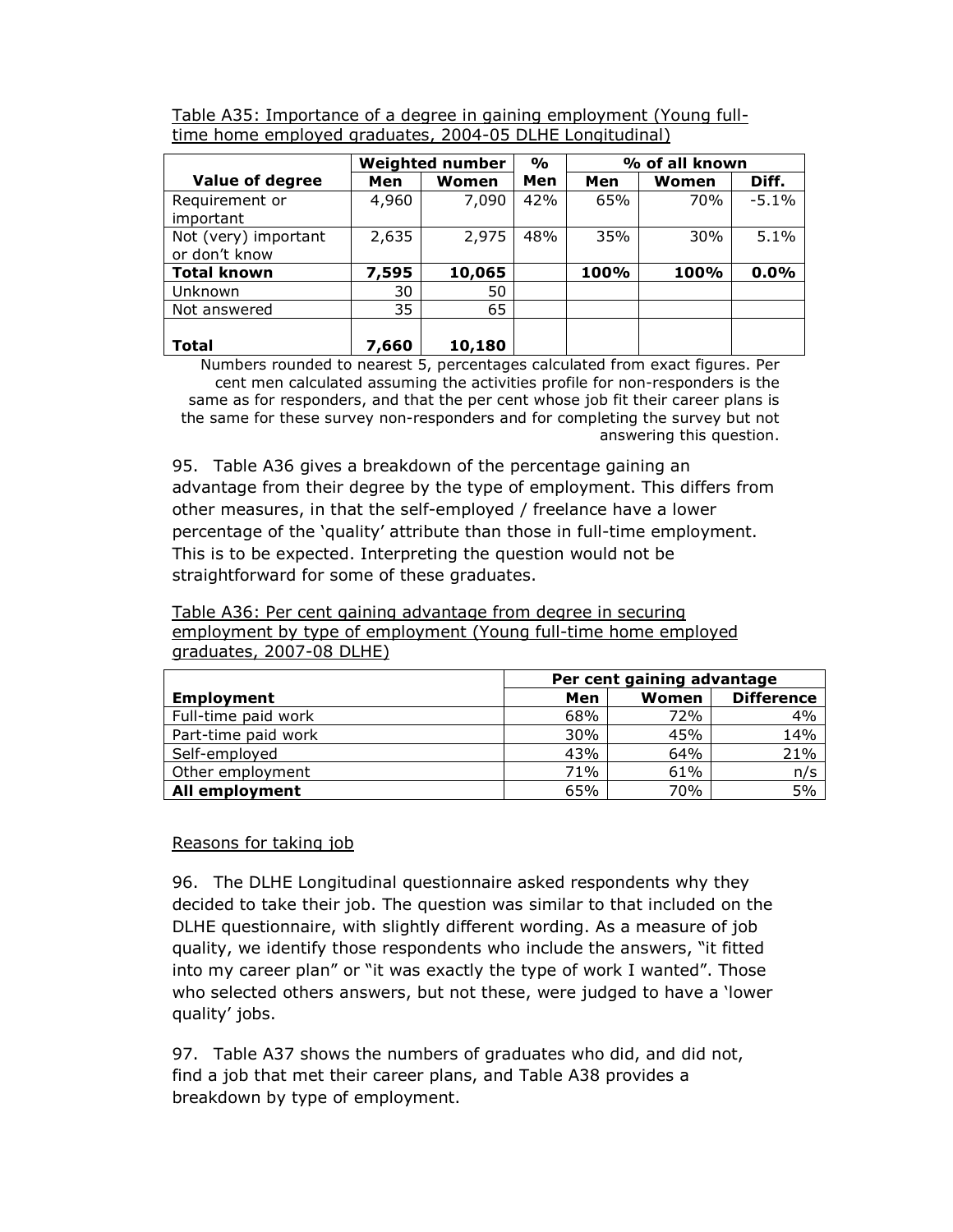98. Overall the same proportion of men and of women are in a job that fits their career plans. As found from the DLHE survey of 2007-08 graduates though, the proportion for women in part-time employment who met their career plans is low. It is higher than for men, again suggesting that part-time work may be a positive option for more women than for men.

|                    | <b>Weighted Number</b> |        | $\frac{1}{2}$ |      |      | % of all known |  |
|--------------------|------------------------|--------|---------------|------|------|----------------|--|
| <b>Activity</b>    | Men                    | Women  | Men           | Men  | Wo-  | Diff.          |  |
|                    |                        |        |               |      | men  |                |  |
| Fits career plans  | 5,615                  | 7,515  | 44%           | 74%  | 74%  | $-0.7%$        |  |
| Other              | 2,015                  | 2,605  | 45%           | 26%  | 26%  | 0.7%           |  |
| <b>Total Known</b> | 7.630                  | 10,125 |               | 100% | 100% | 0.0%           |  |
| <b>Unknown</b>     | 30                     | 55     |               |      |      |                |  |
| <b>Total</b>       | 7,660                  | 10,180 |               |      |      |                |  |

Table A37: Reasons for taking job: jobs that fit career plans (Young fulltime home employed graduates, 2004-05 DLHE Longitudinal)

Numbers rounded to nearest 5, percentages calculated from exact figures. Per cent men calculated assuming the activities profile for non-responders is the same as for responders, and that the per cent whose job fit their career plans is the same for these survey non-responders and for completing the survey but not answering this question.

Table A38: Per cent in jobs that fit career plans by type of employment (Young full-time home employed graduates, 2004-05 DLHE Longitudinal, weighted data)

|                           | Per cent fitting career plans |            |                   |  |
|---------------------------|-------------------------------|------------|-------------------|--|
| <b>Employment</b>         | Men                           | Women      | <b>Difference</b> |  |
| Full-time paid work       | 74%                           | 75%        | n/s               |  |
| Part-time paid work       | 43%                           | 55%        | $-12%$            |  |
| Self-employed / freelance | 79%                           | 74%        | n/s               |  |
| Other employment *        | 64%                           | 83%        | n/s               |  |
| All employment            | <b>74%</b>                    | <b>74%</b> | n/s               |  |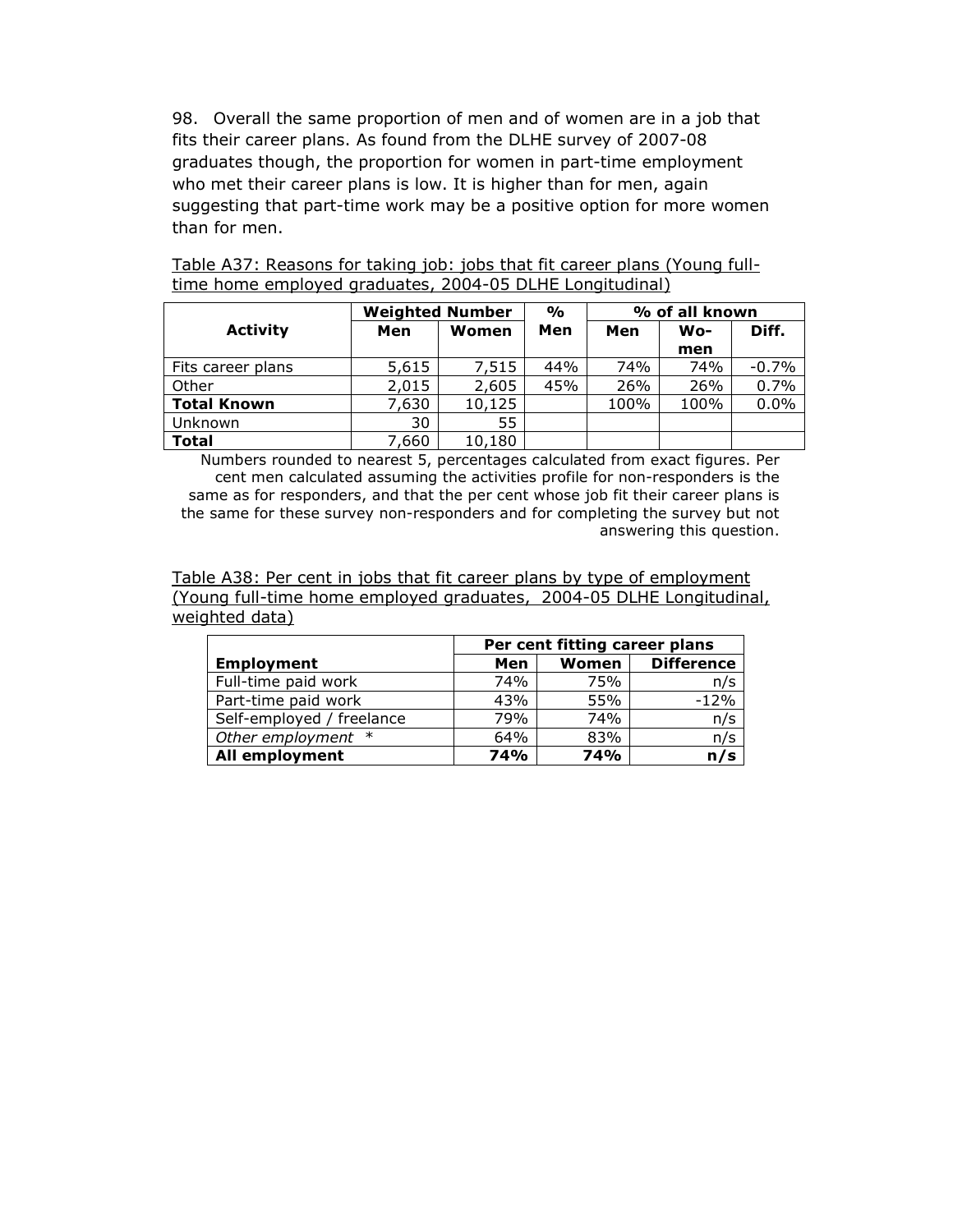# **Definitions**

#### *HESA reference volume definitions*

99. See HESA reference volumes for definitions of DLHE and DLHE Longitudinal coverage. Fields in Table A39 follow those used in HESA reference volumes.

#### Table A39: Fields using standard HESA definitions

| <b>Field</b>                    | Values defining population in<br>this annex |
|---------------------------------|---------------------------------------------|
| Level of qualification obtained | First degrees                               |
| Domicile                        | UK domiciled                                |
| Mode of study                   | Full-time                                   |
| Age                             | Under 21 on their programme                 |
|                                 | commencement date                           |

100. Subjects are defined as in the HESA reference volumes. The DLHE Longitudinal graduates (2004-05) were classified using the original Joint Academic Coding System (JACS) introduced from 2002-03. The DLHE (2007- 08) were classified using a revised JACS, JACS2. The full details are available on the HESA web site.

101. For graduates who studied more than one subject the headcount is split using the algorithm described for HESA reference volumes since 2002-03.

#### *Activities*

102. The categories of activity after graduation used in this analysis are shown in Table A40. They differ from the categories used in HESA standard reference volumes.

Table A40: Activities and activity codes

| <b>Activity</b>              | <b>Activity code</b> |
|------------------------------|----------------------|
| Full-time paid work          |                      |
| Part-time paid work          |                      |
| Self-employed/Freelance work |                      |
| Voluntary/unpaid work only   |                      |
| Further study only           |                      |
| Assumed to be unemployed     |                      |
| Not available for employment |                      |
| Other                        | 8                    |
| Explicit refusal             |                      |

103. Those who explicitly refused to provide activity information were treated as non-responders.

104. The activity category of graduates was defined by what respondents returned under employment circumstances and study circumstances. The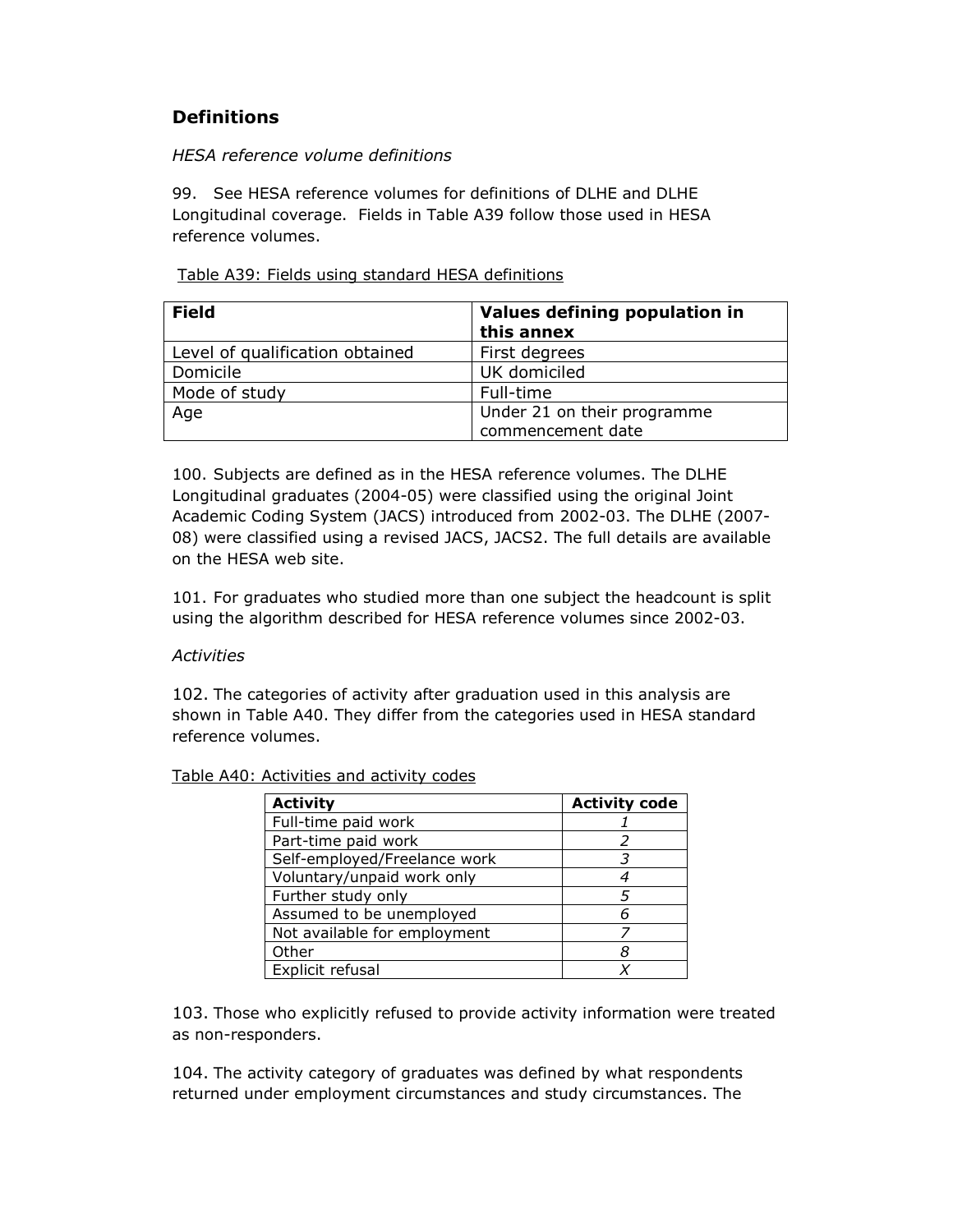relationships between employment and study circumstances and activities are shown in Tables A41 and A42.

|                                                 |  | Table A41: Activity codes defined by employment and study circumstances |
|-------------------------------------------------|--|-------------------------------------------------------------------------|
| (DLHE) (Activity codes in <b>bold italics</b> ) |  |                                                                         |

| Employment circumstances                 | Study circumstances     |                         |                         |
|------------------------------------------|-------------------------|-------------------------|-------------------------|
|                                          | Full-time               | Part-time               | Not                     |
|                                          | study $(1)$             | study $(2)$             | studying (3)            |
| Employed full-time in paid work (01)     | 1                       | 1                       |                         |
| Employed part-time in paid work (02)     | 2                       | $\overline{2}$          | $\overline{2}$          |
| Self-employed/freelance (03)             | 3                       | 3                       | 3                       |
| Voluntary work/other unpaid work (15)    | 4                       | 4                       | 4                       |
| Permanently unable to work/retired (16)  | 7                       | $\overline{\mathbf{z}}$ | $\overline{\mathbf{z}}$ |
| Temporarily sick or unable to            | 5                       | 5                       | $\overline{\mathbf{z}}$ |
| work/looking after the home or family    |                         |                         |                         |
| (17)                                     |                         |                         |                         |
| Taking time out in order to travel (10)  | $\overline{\mathbf{z}}$ | $\overline{\mathbf{z}}$ | $\overline{\mathbf{z}}$ |
| Due to start a job within the next month | 5                       | 6                       | 6                       |
| (11)                                     |                         |                         |                         |
| Unemployed and looking for employment,   | 5                       | 6                       | 6                       |
| further study or training (12)           |                         |                         |                         |
| Not employed but NOT looking for         | 5                       | 5                       | 8                       |
| employment, further study or training    |                         |                         |                         |
| (13)                                     |                         |                         |                         |
| Something else (14)                      | 5                       | 5                       | 8                       |
| Question not answered (XX)               | X                       | X                       | X                       |

#### Table A42: Activity codes defined by employment and study circumstances (DLHE Longitudinal) (Activity codes in *bold italics*)

| Employment circumstances           | Study circumstances |                |            |        |
|------------------------------------|---------------------|----------------|------------|--------|
|                                    | Full-time           | Part-time      | Study mode | Not in |
|                                    | study               | study          | unknown    | study  |
| Employed full-time in paid work    |                     |                |            |        |
| Employed part-time in paid work    | 2                   | 2              | 2          |        |
| Self-employed/freelance            | 3                   | 3              | 3          | 3      |
| Voluntary work/other unpaid work   | 4                   | 4              | 4          | 4      |
| Employed mode unknown              | 4                   | 4              | 4          | 4      |
| Permanently unable to work/retired | 7                   | $\overline{z}$ | 7          | 7      |
| Temporarily sick or unable to      |                     |                |            |        |
| work/looking after the home or     | 5                   | 5              | 5          |        |
| family                             |                     |                |            |        |
| Taking time out in order to travel | 7                   | 7              | 7          | 7      |
| Unemployed and looking for         |                     |                |            |        |
| employment, further study or       | 5                   | 6              | 6          | 6      |
| training                           |                     |                |            |        |
| Not employed but NOT looking for   |                     |                |            |        |
| employment, further study or       | 5                   | 5              | 5          |        |
| training                           |                     |                |            |        |
| Something else                     | 5                   | 5              |            | 8      |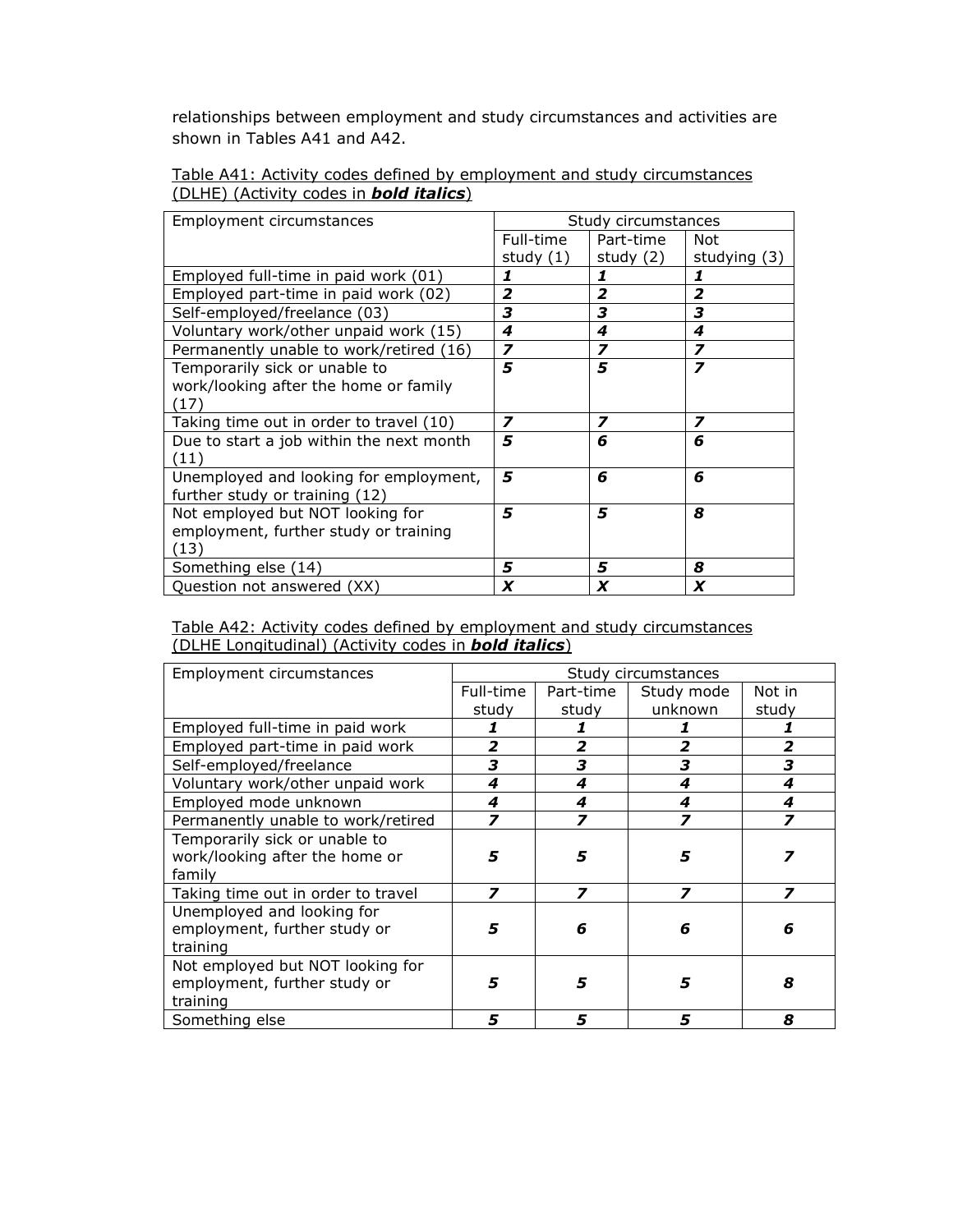# **References**

Elias, P and Purcell, K (2004), 'SOC(HE): A classification of occupations for studying the graduate labour market', Research Paper No. 6, Employment Studies Research Unit and Warwick Institute for Employment Research, March 2004. Available at:

www2.warwick.ac.uk/fac/soc/ier/research/completed/7yrs2/rp6.pdf

IFF Research (2009) "Technical Report Destinations of Leavers from Higher Education (DLHE) Longitudinal Survey 2004/05". Available at

www.hesa.ac.uk/index.php/content/view/112/154/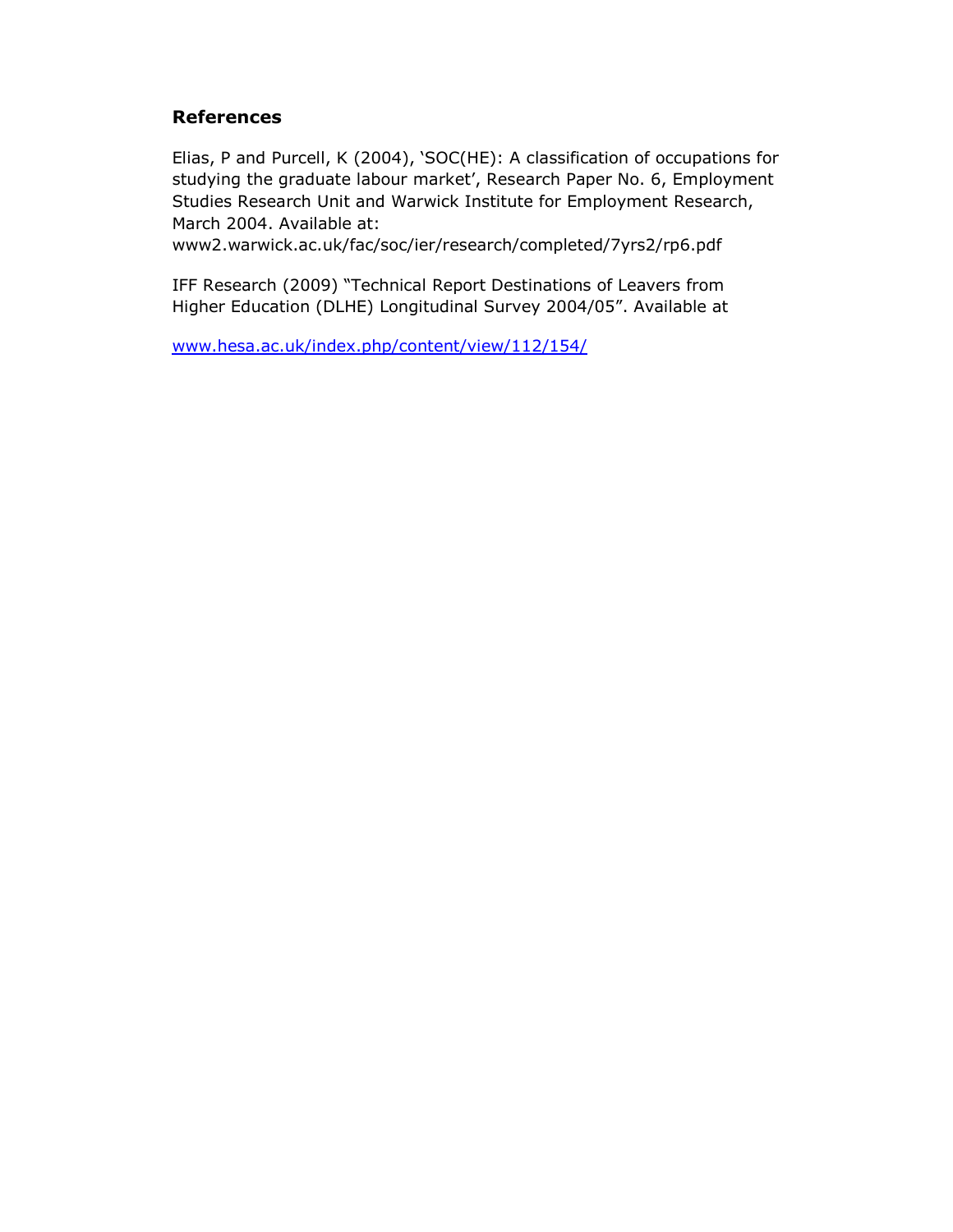# **Male and female participation and progression in higher education: further analysis Part 2: Responses to comments John Thompson and Bahram Bekhradnia**

# **Do the inequalities in HE participation matter?**

1. There are some valid comments about the admissions process and about changes in subject mix which we address below, but the key facts about the growing inequality of participation are not disputed. The main point of disagreement is whether the inequalities matter. Through a textual analysis Professor Louise Morley detects a "castration anxiety".<sup>1</sup> This may or may not be the case. The basis of our underlying motives is often hidden from us, but the authors' motives are not important. What is important is whether the phenomena observed and reported matter to society as a whole. For some the current inequalities do not matter, and, indeed, anyone suggesting that there is a cause for concern is displaying 'moral panic'. Given that the inequalities in participation are greater than the inequalities to the advantage of men more than thirty years ago, we think that such a position requires more explanation than has been given.

2. In our view, of even greater concern is the possibility that current trends take us to a situation where higher education and the related professions are overwhelmingly female, and where almost the only men to progress to higher education are those from the most advantaged socioeconomic groups. For some, there is no problem with such a scenario. As one of the contributors to the Times Higher Education discussion put it,

"if the boys don't want to get educated, why not let them play football while the more intelligent sex gets on with running the world"

If this is also the view of those professors of education and policy makers who think there is no cause for concern, then they should argue this, and perhaps try to anticipate the changes that would result. For our part we concur with the recent OECD report (Vincent-Lancrin, 2008) that,

"reason for concern about the reversal of inequalities has to do with the current ignorance of its possible social consequences",

"Societies have accommodated themselves to inequalities to the detriment of women for centuries. They could no doubt just as easily

 $\overline{a}$ 

<sup>1</sup> Quoted by Melanie Newman in the article, "Male students are now the weaker sex, says Hepi study", Times Higher Education, 11 June 2009.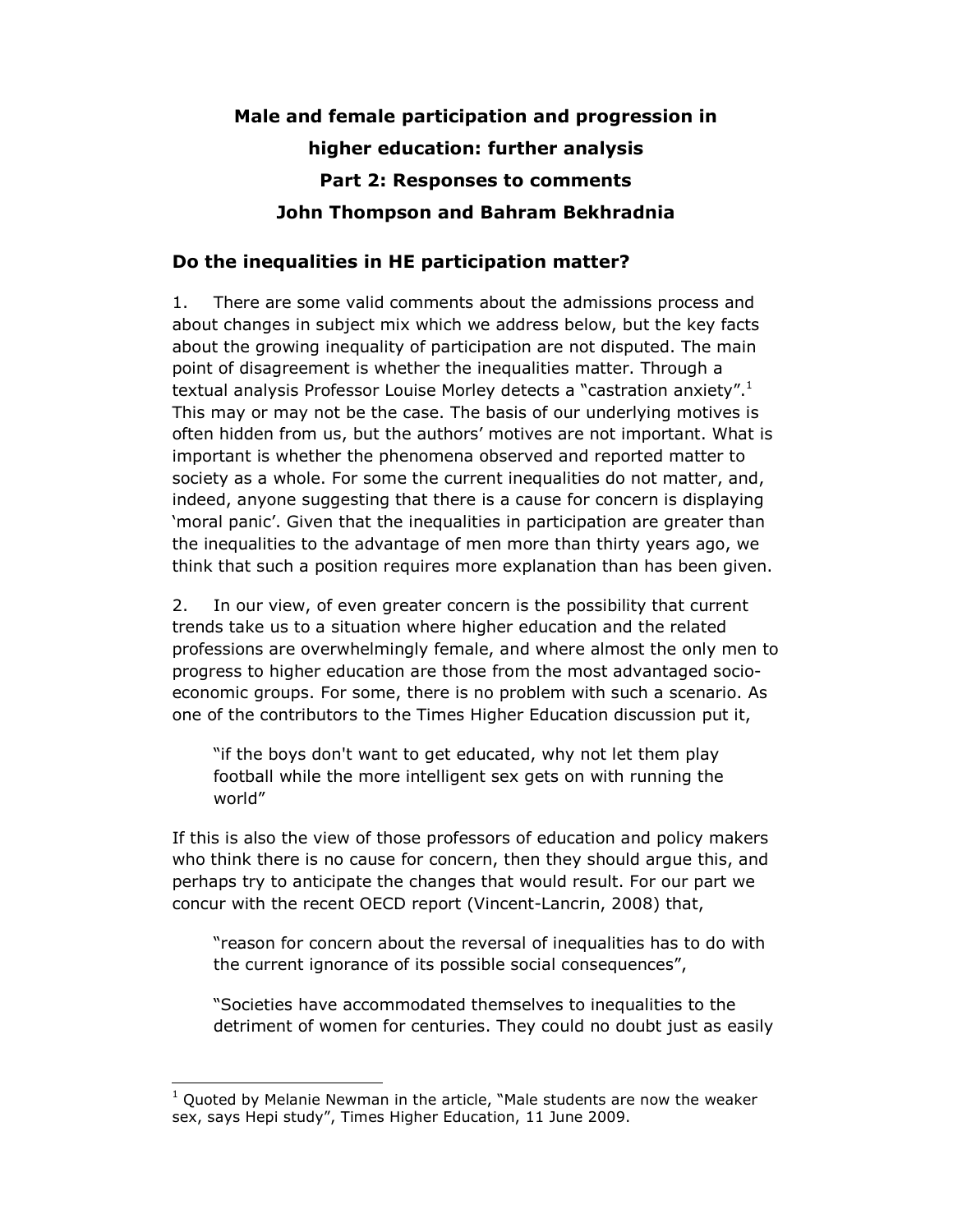accommodate themselves to inequalities to the detriment of men. Nevertheless, the ideal of equality remains preferable."

# **Possible bias in admissions**

3. Though most have accepted that women do not have lower participation than men at more prestigious institutions, some have suggested that women's participation in these institutions relative to others may indicate that women are disadvantaged, that admissions tutors in these more prestigious institutions may be deliberately balancing the intake to prevent women forming a large majority.

4. The proportions of men and women (or indeed any other groups of students defined by some attribute) at different groups of institutions depends on a number of decisions:

- the numbers of students applying to such institutions ("the applicant's first decision");
- the proportion of applicants gaining offers ("the institution's main decision");
- the decision of applicants to accept an offer ("the applicant's second decision").

5. The final outcome also depends on whether the applicant meets the requirements of the offer and (if not) whether the institution accepts the applicant even if they do not meet the offer, say when they just miss the required grades ("the institution's secondary decision").

6. The process is further complicated by the fact that applicants can, and usually do, make more than one application, that they can accept an offer as an 'insurance' place. And then there is clearing, the process whereby applicants who do not have confirmed offers find places at the end of the application cycle.

7. It is suggested that institutions, and particularly prestigious institutions, may be biased against women in making their decisions. By 'bias' we mean that there is a systematic preference for men compared to women applying for the same course with the same demonstrable strengths. The main component of these 'demonstrable strengths' would be the grades and subjects of their pre-HE qualifications, but other factors may also be included, like performance in the institution's own tests, interviews, etc.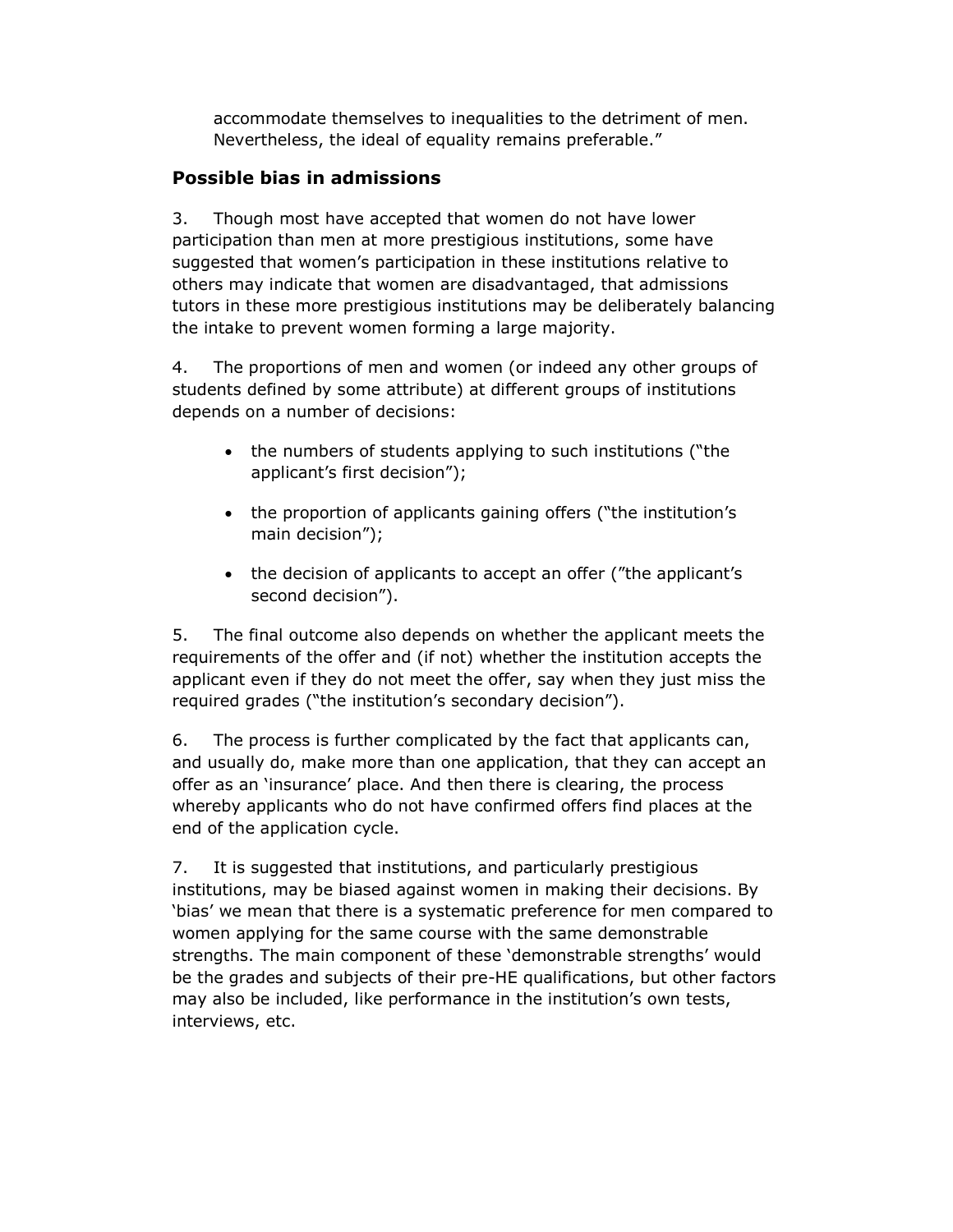#### *Challenges in modelling the admissions process*

8. It is very difficult to assess whether there is any bias against one group of students compared to another. Quite apart from the fact that data on some of the components of the 'demonstrable strengths' are not available, the technical problems are non-trivial. This is most clearly demonstrated by the work of Shiner and Modood (Shiner, et al, 2002). Their analysis was the most sophisticated that had been undertaken for applications across institutions and subjects at that time. Most of the published work had simply compared aggregate totals of applications and acceptances. However, they wrongly concluded that applicants from ethnic minorities face a penalty when applying to pre-92 universities. This conclusion was the result of an acknowledged weakness in their modelling (HEFCE, 2005a, Gittoes et al, 2007). Both the strength and suitability of applicants' qualifications in relation to the course of study they applied for, and the competitiveness or difficulty of gaining a place on an individual course have to be characterised in some detail. If this is not done, in the statistical modelling, student attributes can 'pick up' the unspecified applicant or course characteristics, as happened in the Shiner and Modood analysis. For example, if, on average, women were more likely to apply for more competitive courses than men, and the competitiveness was not fully characterised in the modelling, it would appear that there was a specific disadvantage, or bias, against women.

9. When the analysis has been carried out rigorously there seems to be a slight advantage for women both for subjects in general (HEFCE 2005a) and for medicine (McManus 1998a and 1998b). This may have been due to bias, or, more likely, some unmeasured component of the applicant's 'demonstrable strengths'. Those carrying out the analysis, unlike the admissions tutors, only had grades of qualifications and, particularly for a subject like medicine, other strengths will be important.

10. Both of these studies are now rather out of date, looking at cohorts before the gap in participation between men and women had reached the current levels, and it is possible that the situation has changed and that institutions could now be exercising a bias against women in order to achieve a better gender balance. There is a need for the analysis to be repeated for more recent cohorts, not least because there are still some unresolved issues about possible ethnic bias for certain subjects, Law in particular, as well as to see if there is indeed any apparent bias against women, or, indeed, a continuing possible bias against men. HEFCE have said they will carry out or commission further research (HEFCE 2005a).

### *Study by the Institute of Employment Research (IER)*

11. Purcell has reported some findings which suggest that similarly qualified female applicants have lower offer rates (Purcell et al 2008). The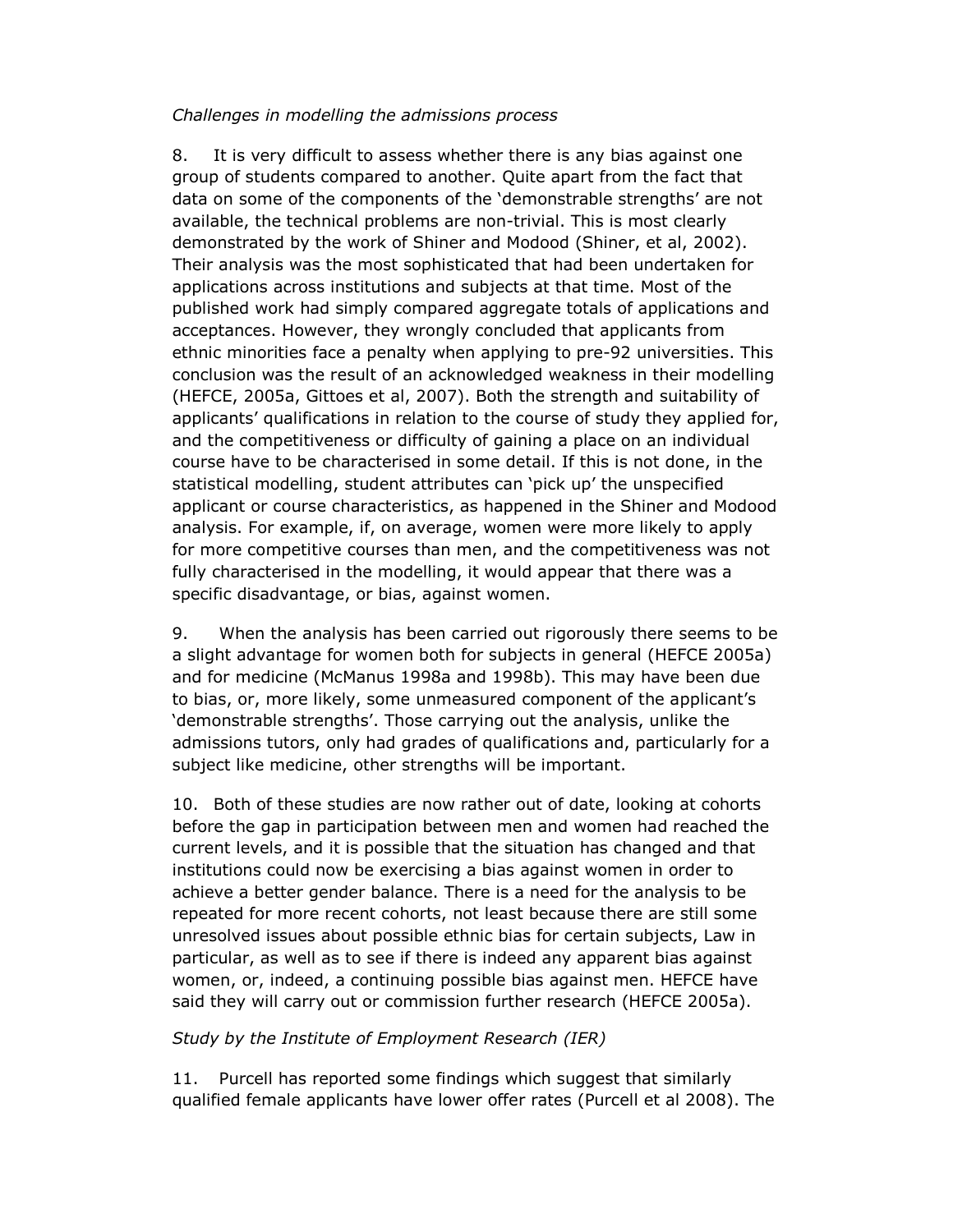model used appears not to control for either applicant or course characteristics to the extent that was found to be necessary when analysing Shiner and Modood's data. We would reinforce the view of Purcell and colleagues that their findings warrant "further detailed investigation", but in the meantime it appears that there is no convincing evidence of bias for or against women in the HE application process.

#### *Admissions to the University of Oxford*

12. A study of admissions to the University Oxford concluded that "female applicants are disadvantaged despite their superior academic qualifications" (Zimdars et al, 2009). This was reported in the Guardian under the headline, "Oxford University admissions favour men, study finds".<sup>2</sup> In fact the study was based on those applicants who had been shortlisted for an interview; there is no analysis of the first stage of selection. The study also concluded that shortlisted applicants from South Asian background were disadvantaged. The analysis was based on a survey, which, while much richer than administrative data, does have potential problems with response bias and representativity. Women were more likely to agree to be part of the study than men, and this difference was greatest for those not getting an offer. This resulted in an offer rate for men 18 per cent higher than for women for the participants in the study, compared to an offer rate for men 10 per cent higher than for women in the target population of selected colleges. Across the university as a whole, shortlisted male applicants had an offer rate 4 per cent higher than for shortlisted female applicants.<sup>3</sup> Also, in our view, neither the competitiveness of the courses, nor the academic strength of the shortlisted applicants, were sufficiently characterised for us to be confident that the reported disadvantages were real.

13. In the recent paper courses were divided into two groups, 'arts' and 'sciences', (Zimdars et al, 2009). In an earlier thesis (Zimdars 2007) courses are divided into three subject groups (Humanities, Social Sciences and Other) and two specific subjects (Medicine and Mathematics). The only model which shows a significant sex effect was for 'other' subjects, where the course competitiveness heterogeneity is likely to be greatest.<sup>4</sup> Oxford is a selecting (rather than recruiting) university for all its courses. However competitiveness is almost certainly not equal for all courses, and

L

<sup>&</sup>lt;sup>2</sup> http://www.guardian.co.uk/education/2009/aug/19/oxford-university-menplaces-women<br><sup>3</sup> Offer rates fo

Offer rates for the different populations are shown at table 2.5 of the research thesis (Zimbars 2007

<sup>&</sup>lt;sup>4</sup> Models for applicant to mathematics and medicine which excluded A-level and AS-level results and predictions and institution tests specific to these subjects also showed a significantly lower offer rate for women. However, when theses test results were included there were no significant differences in the offer rates between men and women.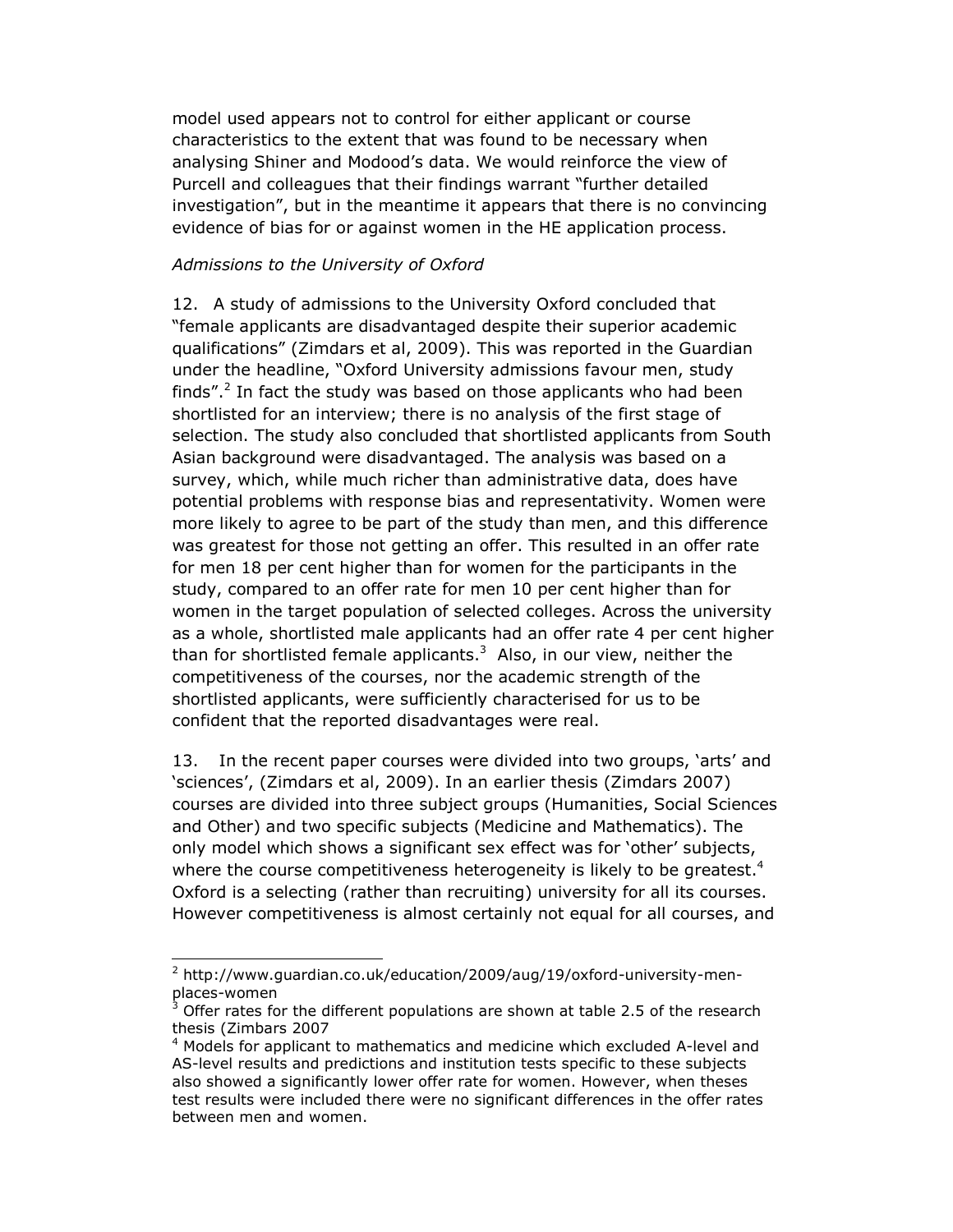it is not safe to model the application process with the levels of course aggregation used.

14. The subjects of both A-levels and GCSEs, which we know to be important, were not characterised. Even if they had been, these prior academic qualifications cannot fully capture the prior academic strength of the shortlisted applicants to Oxford. This is because almost all have or are expected to get A grades at A-level and have a large number of GCSE grades A and A\*. Results of subject specific tests, which Oxford has introduced for most subjects, were not included, apart from subjects where tests were centrally administered, that is for medicine and mathematics. Models which included these test results showed no significant differences in the offer rates for men and women. The other more judgemental factors used in the selection process, like interview scores, could reflect bias resulting from white male interviewers recruiting 'in their own image', but equally these scores could be accurate measures of the shortlisted applicants' ability and motivation. We do not have any evidence to decide which is the case<sup>5</sup>.

## *Summary*

15. Though there are several studies that appear to show that women are disadvantaged in the application process, none is conclusive. The unanswered questions about possible bias by sex, ethnicity and other student attributes can and should be investigated, and we would urge HEFCE to ensure that this is done in the near future.

# **Integration of nursing and other programmes into higher education**

16. Several correspondents have pointed out that the integration of nursing courses into higher education will have increased the HE participation rates for women more than for men. This is a valid point, and is something that should have been dealt with in the report. It is also the case that much of the growth in foundation degree programmes with courses aimed at teaching assistants and those working in social care occupations will reflect the high proportions of women in those professions.

17. Though these points are valid, they account for only part of the growing inequality in HE participation between men and women. The impact of the integration of nursing education into HE on participation l

<sup>&</sup>lt;sup>5</sup> This appears to be accepted by the lead author who writes that the proposed mechanism of homo-social reproduction in the admissions process "is not directly observed in the thesis and constitutes just one possible explanation of the findings that could be falsified by further research. Detailed empirical research would be needed to investigate this hypothesis further." See page 392 of Zimdars, 2007.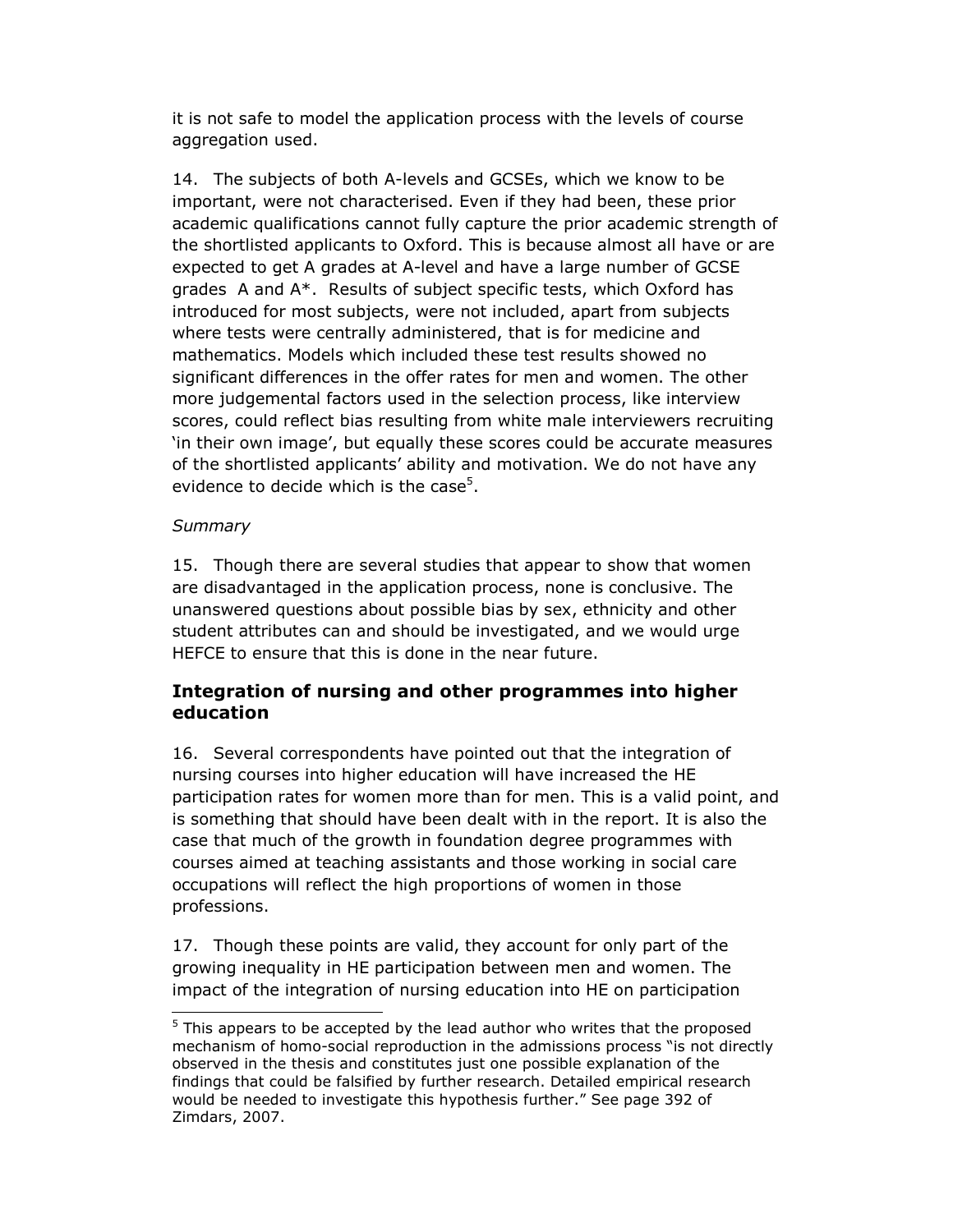rates was investigated in the HEFCE report "Young participation in higher education" (HEFCE 2005b). It was found that "if nursing students are removed from the statistic then, as expected, the sexual inequality reduces, but remains substantial... and the trend of increasing inequality is not altered."

18. This HEFCE analysis only related to young participation, and it did not include other subject areas which have been thought to explain the increase in participation by women.

"A major factor in the increase in numbers of women in universities in recent years has been the designation of nursing, teaching and social work professions as graduate-only entry and hence requiring university study" (Leatherwood et al, 2008, page 50)

19. The list of subject areas and professions is somewhat selective. All are subjects with an especially high proportion of women, but they are not the only professions which, unlike in earlier decades, now have a largely graduate entry. Entry to accountancy, for example, unlike in earlier decades, is now through higher education. Also, the changes to teaching and social work and their relation to participation statistics, are not as recent or straightforward as for nursing. But even if we accept this selection without question, does it explain the higher participation rate of women? Table B1 below shows the participation rates of men and women in these subjects, and for all other subjects.

Table B1: HEIPR (2007-08) components for men and women by selected subjects

| Mode               | Men     | Women |
|--------------------|---------|-------|
| Nursing            | $0.3\%$ | 3.4%  |
| Teaching           | 0.3%    | 1.5%  |
| Social Work        | $0.2\%$ | 1.5%  |
| All other subjects | 36.9%   | 42.8% |
| All subjects       | 37.8%   | 49.2% |

Source: HEFCE unpublished analysis. Relation to Table 2 of original report: 'Nursing' was included in the 'Subjects allied to Medicine' group, 'Teaching' under 'Education' and 'Social Work' under 'Social studies.

20. Table B1 shows that if we exclude the selected subjects, slightly more than half of the participation gap is removed, but this still leaves a difference in participation of nearly six percentage points. And even then, it is difficult to know what to do with this point, unless it is to suggest that teaching, nursing and social work do not somehow 'count' as subjects for HE study. It is true that if they are removed the disadvantage of males reduces (though remains substantial and growing). But there seems no more reason to disregard these subjects than any others.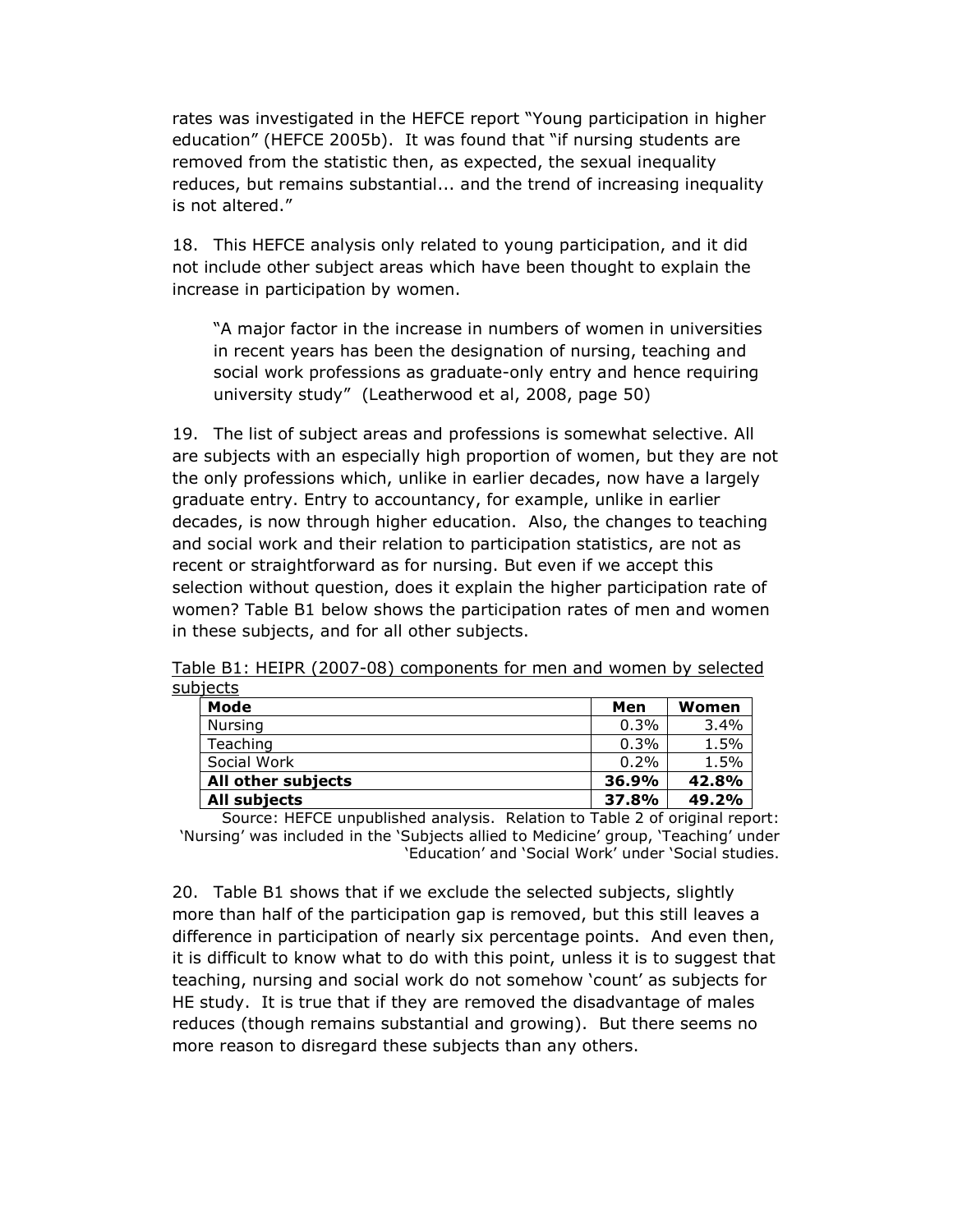# **Prestige of institutions**

21. Finally we looked at the assertion that female participation was concentrated in 'low prestige' institutions, reflected in the Daily Telegraph Good University Guide 2008.

22. Our analysis had shown clearly that women's participation was greater than men's in all types of institution, ranging from FE colleges to Russell Group universities. Only in Oxford and Cambridge was the participation of men equal to that of women. Even when we looked at the Daily Telegraph rankings – which we did, not because we wished to lend credibility to the league table nor to endorse the notion of some universities being 'top' and some being 'bottom' in the crude way that the league table is constructed, but to enable us to understand the assertion – it transpired that women's participation is greater both in the 'top' and in the 'bottom' universities.

23. On closer examination there were a number of basic errors in the analysis underlying the claim – for example the calculation had been done based on crude numbers rather than participation rates, ignoring the larger number of males in the population; and the percentages of males and females in the 'top' and 'bottom' universities had been calculated averaging the sum of the percentage of males and females in each university, making no allowance for the different sizes of the different institutions in each group.

24. Even putting these errors to one side, it transpires that the claim that women are disadvantaged in respect of the type of institution attended rests entirely on the fact that although they are more numerous than men in the 'top' universities, the difference in numbers is even greater the 'bottom' universities. So although men are disadvantaged in respect of attendance at top universities, the fact that they are disadvantaged by more in respect of attendance at 'bottom' universities is taken to show that it is in fact women who are disadvantaged! We have not investigated this point further.

# **Recent trends in participation**

25. The original report focussed on young (17-20) participation based on the HEIPR statistic up to 2007-08. We also referred to the HEFCE study (HEFCE 2005b) which used measures based on age rather than entry cohorts for entry at 18 and 19. This showed similar trends to the HEIPR, but only up to 2000-01 and 2001-02, that is for 18 year old entry in 2000-01 and 19 year old entry in 2001-02. Since the publication of the HEPI report, HEFCE have updated this analysis and by using application data have estimated participation rates for 18 year olds up to 2009-10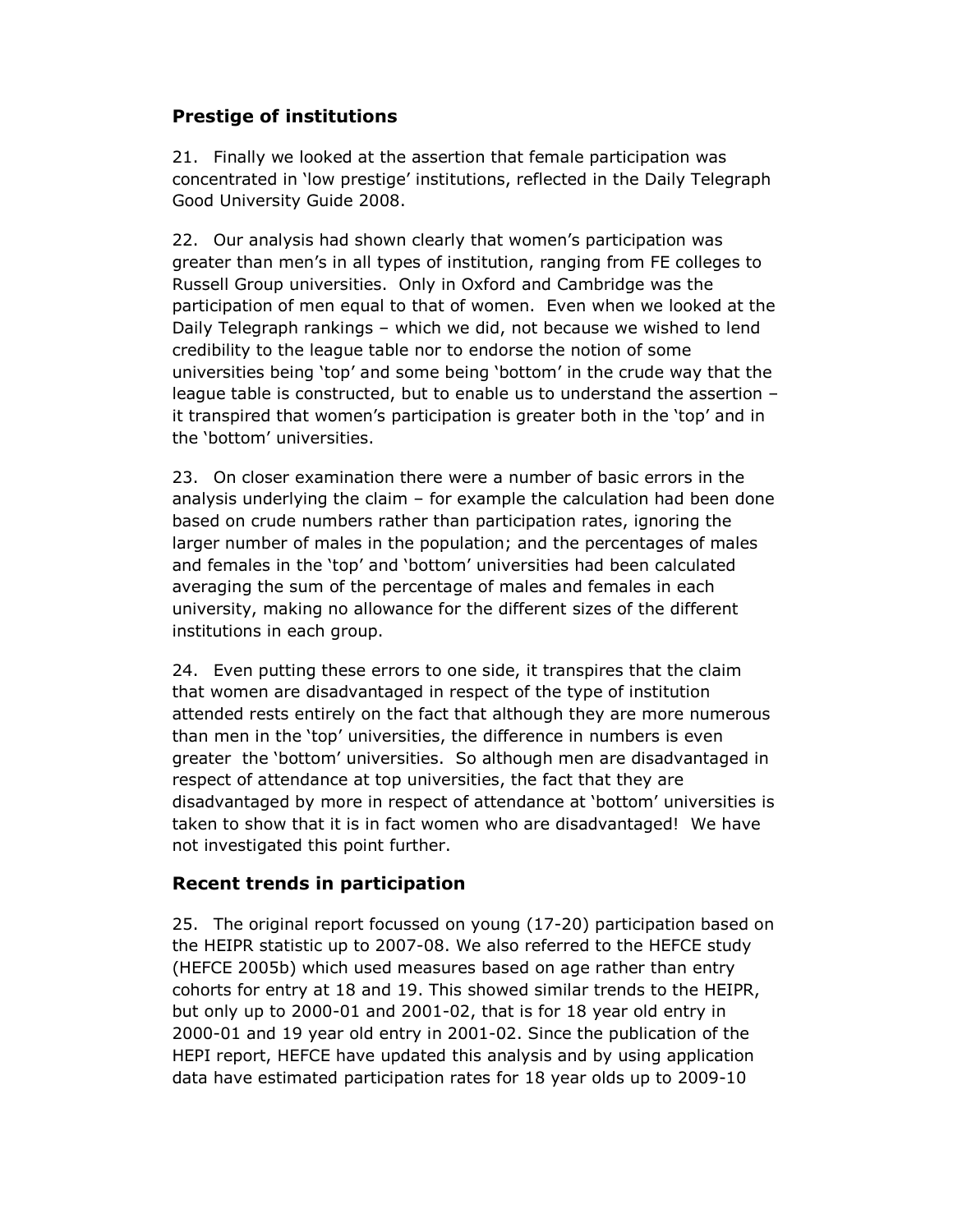which with an extrapolation of the 19 year old entry for 2010-11 gave an estimate of the 18 and 19 year old participation rate (HEFCE 2010).

26. These new data show a recent change in trends. Between the 1994 and 2004 cohorts<sup>6</sup> the young participation rate for women increased from 30 per cent to 35 per cent while the participation rate for men ended this period with a 29 per cent rate, the same as at the beginning. The overall growth in young participation over this period was due to the increased participation by women.

27. However, between the 2004 and 2009 cohorts, the young participation rate for men increased from 29 per cent to 32 per cent. This was not as much as for women, whose participation rate increased from 35 per cent to 40 per cent, but it represents a change in the trend over the previous decade. Whether these figures represent a stabilisation of the gap or not depends on how it is expressed. Over this period the difference in participation rates between men and women increased by 0.6 per cent, and the inequality index, as used in the HEPI report, also increased slightly from 0.31 to 0.32, but, as pointed out by HEFCE, the proportional increase in participation rates was 12 per cent for both men and women.

28. We can conclude that since 2004 the gap in young participation between men and women has, at worst, only slightly increased.

 $\overline{a}$ 

 $<sup>6</sup>$  '1994 cohort' refers to those who were 18 year in 1994-95 and entered HE in</sup> 1994-95 or 1995-96. Analogous abbreviations are used for other years.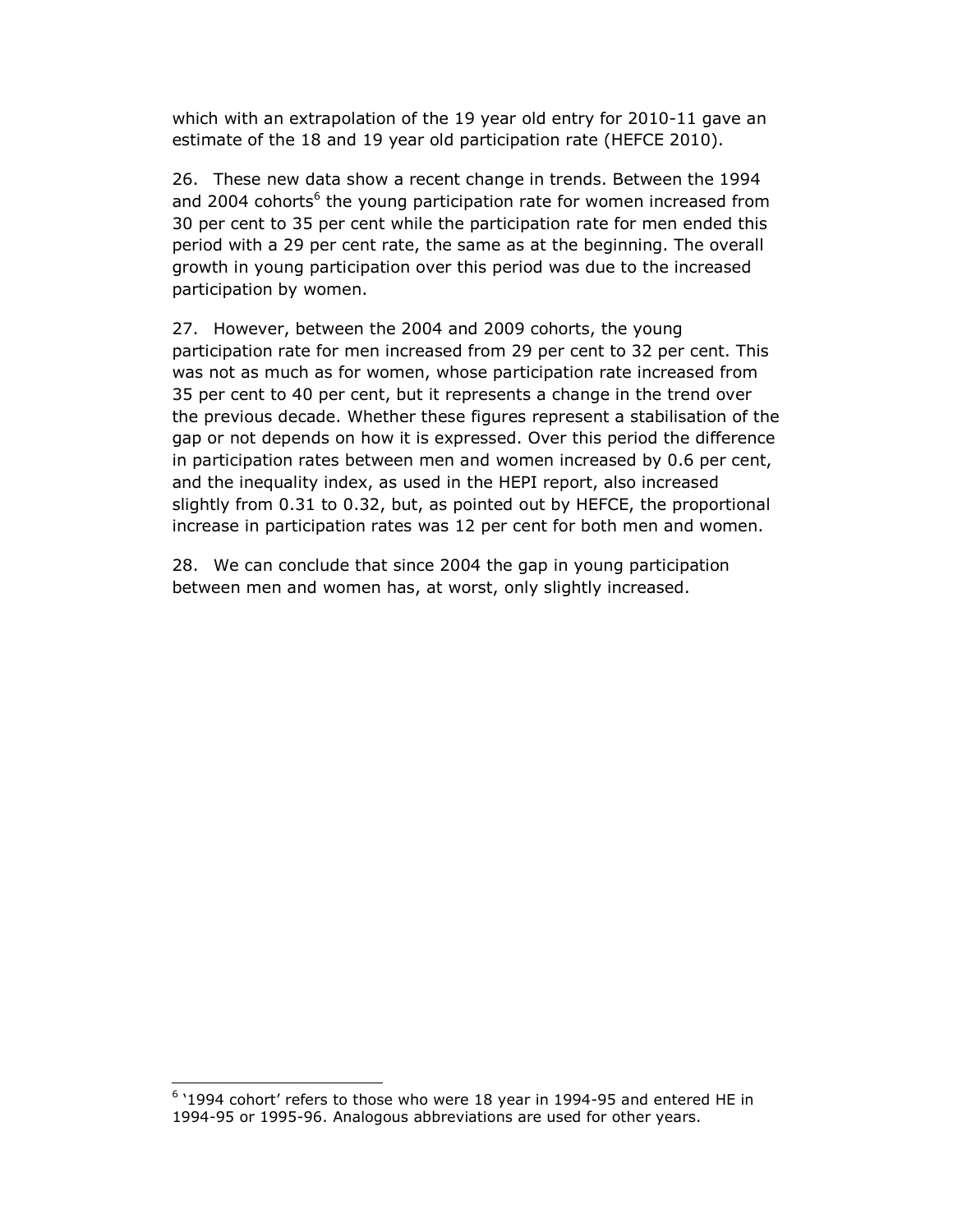## **References**

Gittoes M and Thompson J (2007), "Admissions to higher education: are there biases against or in favour of ethnic minorities?", Teaching in Higher Education, 12(3), 419 - 424

HEFCE (2005a), "Higher education admissions: assessment of bias", HEFCE Report 2005/47.

HEFCE (2005b), "Young participation in higher education", HEFCE Report 2005/03.

HEFCE (2010), "Trends in young participation in England: core results for England", HEFCE Report 2010/03.

Leathwood C and Read B (2008), "Gender and the Changing Face of Higher Education – A Feminized Future", Open University Press, ISBN: 9780335227136

McManus IC (1998a), 'Factors affecting likelihood of applicants being offered a place in medical schools in the UK in 1996 and 1997: retrospective study', British Medical Journal, 317, pp. 1,111-1,116.

McManus IC (1998b), 'The selection of medical students at British universities in 1996 and 1997, Report to the Council of Heads of Medical Schools.

Purcell K, Elias P, Ellison R, Atfield G, Adam D, and Livanos I (2008), "Applying for Higher Education – the diversity of career choices, plans and expectations ", IER Report. Available at: www2.warwick.ac.uk/fac/soc/ier/news/wfreport0408.pdf

Shiner M and Modood, T (2002), 'Help or Hindrance? Higher education and the route to ethnic equality', British Journal of Sociology of Education, 23(2), pp. 209-232.

Vincent-Lancrin, S. (2008), "The reversal of gender inequalities in higher education: an on-going trend", Chapter 10 of "Higher Education to 2030

Volume 1: Demography", OECD 2008.

Zimdars A (2007), "Challenges to Meritocracy? A study of the social mechanisms in student selection and attainment at the University of Oxford", DPhil thesis, Sociology, University of Oxford.